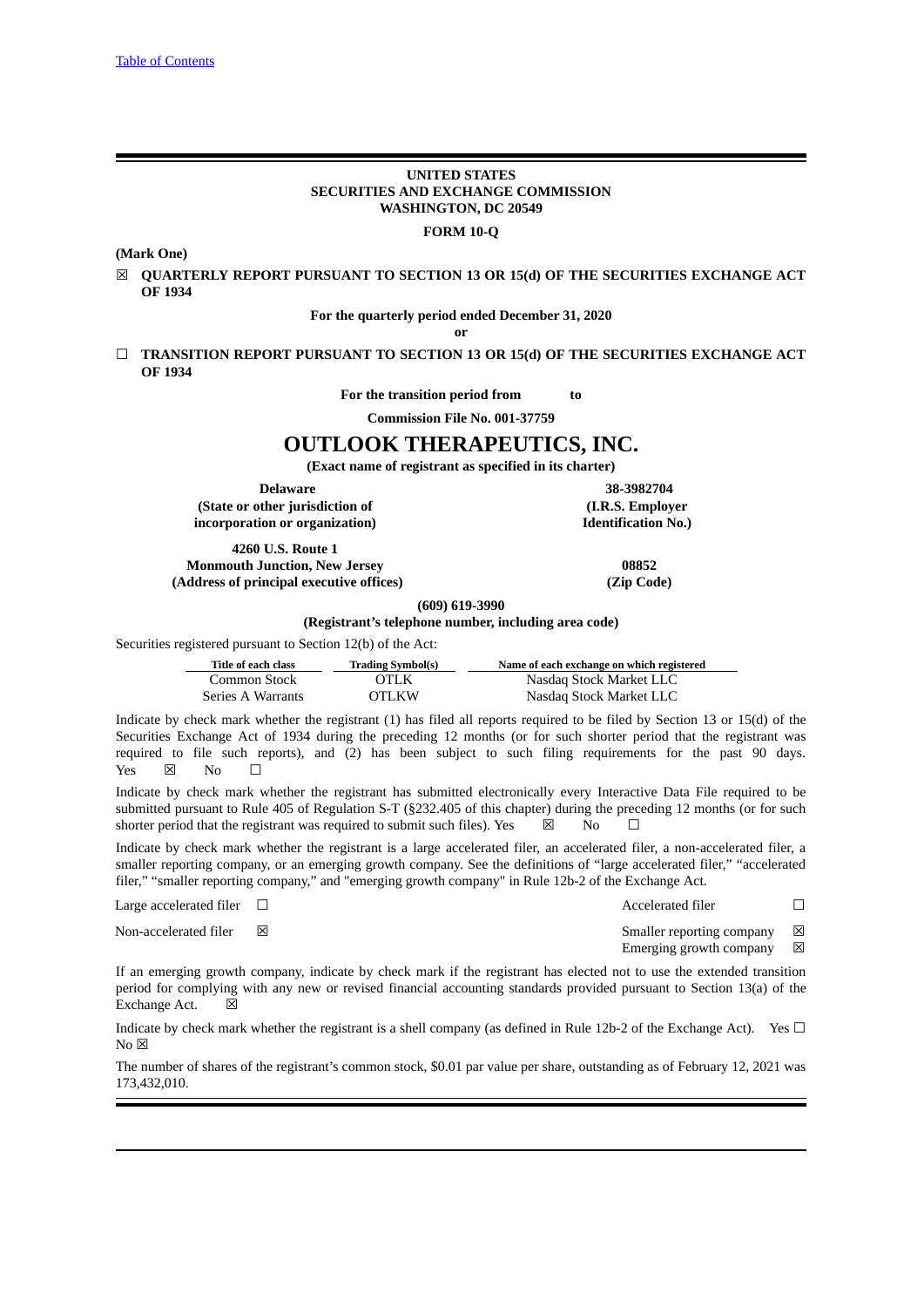# **Outlook Therapeutics, Inc. Table of Contents**

<span id="page-1-0"></span>

| PART I. FINANCIAL INFORMATION                                                                                                                             |                          |
|-----------------------------------------------------------------------------------------------------------------------------------------------------------|--------------------------|
| <b>Item 1. Financial Statements (Unaudited)</b>                                                                                                           | $\mathbf{1}$             |
| Consolidated Balance Sheets as of December 31, 2020 and September 30, 2020                                                                                | $\mathbf{1}$             |
| Consolidated Statements of Operations for the Three Months Ended December 31, 2020 and 2019                                                               | $\overline{2}$           |
| Consolidated Statements of Convertible Preferred Stock and Stockholders' Equity (Deficit) for the Three Months<br><b>Ended December 31, 2020 and 2019</b> | 3                        |
| Consolidated Statements of Cash Flows for the Three Months Ended December 31, 2020 and 2019                                                               | $\overline{\mathcal{A}}$ |
| <b>Notes to Unaudited Interim Consolidated Financial Statements</b>                                                                                       | 5                        |
| Item 2. Management's Discussion and Analysis of Financial Condition and Results of Operations                                                             | 20                       |
| Item 3. Quantitative and Qualitative Disclosures About Market Risk                                                                                        | 30                       |
| Item 4. Controls and Procedures                                                                                                                           | 30                       |
| PART II. OTHER INFORMATION                                                                                                                                | 30                       |
| Item 1. Legal Proceedings                                                                                                                                 | 30                       |
| <b>Item 1A. Risk Factors</b>                                                                                                                              | 31                       |
| Item 2. Unregistered Sales of Equity Securities and Use of Proceeds                                                                                       | 31                       |
| <b>Item 3. Defaults Upon Senior Securities</b>                                                                                                            | 31                       |
| <b>Item 4. Mine Safety Disclosures</b>                                                                                                                    | 31                       |
| Item 5. Other Information                                                                                                                                 | 31                       |
| Item 6. Exhibits                                                                                                                                          | 31                       |
| <b>SIGNATURES</b>                                                                                                                                         | 33                       |

In this report, unless otherwise stated or as the context otherwise requires, references to "Outlook Therapeutics," "Outlook," "the Company," "we," "us," "our" and similar references refer to Outlook Therapeutics, Inc. and its consolidated subsidiaries. The Outlook logo, LYTENAVA and other trademarks or service marks of Outlook Therapeutics, Inc. appearing in this report are the property of Outlook Therapeutics, Inc. This report also contains registered marks, trademarks and trade names of other companies. All other trademarks, registered marks and trade names appearing in this report are the property of their respective holders. We do not intend our use or display of other companies' trade names, trademarks or service marks to imply a relationship with, or endorsement or sponsorship of us by, these other companies.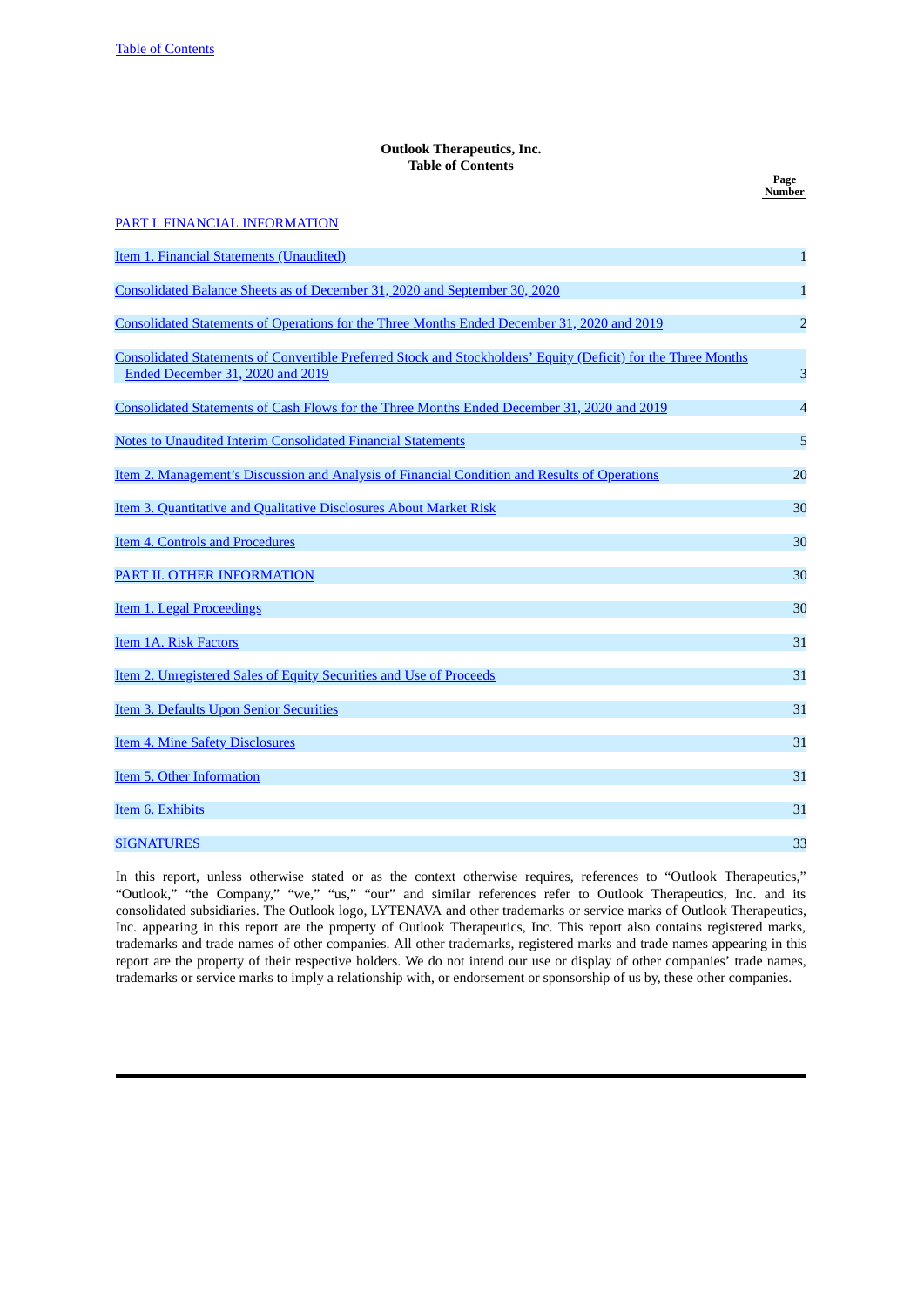### **SPECIAL NOTE REGARDING FORWARD-LOOKING STATEMENTS**

This report contains forward-looking statements about us and our industry that involve substantial risks and uncertainties. All statements other than statements of historical facts contained in this report, including statements regarding our future financial condition, business strategy and plans, and objectives of management for future operations, are forward-looking statements. In some cases, you can identify forward-looking statements by terminology such as "believe," "may," "could," "will," "estimate," "continue," "anticipate," "intend," "seek," "plan," "expect," "should," "would," "potentially" or the negative of these terms or similar expressions in this report.

We have based these forward-looking statements largely on our current expectations and projections about future events and financial trends that we believe may affect our financial condition, results of operations, business strategy and financial needs. These forward-looking statements are subject to a number of known and unknown risks, uncertainties and assumptions, including risks described in the section titled "Risk Factors" contained in our annual report on Form 10-K for the year ended September 30, 2020 filed with the SEC on December 23, 2020, as amended January 28, 2021, including, among other things, risks associated with:

- the timing and the success of the design of the clinical trials and planned clinical trials of our lead product candidate, ONS-5010;
- whether the results of our clinical trials will be sufficient to support domestic or global regulatory approvals;
- our ability to obtain and maintain regulatory approval for ONS-5010 in the United States and other markets if we successfully complete clinical trials;
- our expectations regarding the potential market size and the size of the patient populations for our product candidates, if approved, for commercial use;
- our ability to fund our working capital requirements, and our expectations regarding our current cash resources;
- the rate and degree of market acceptance of our current and future product candidates;
- the implementation of our business model and strategic plans for our business and product candidates;
- developments or disputes concerning our intellectual property or other proprietary rights;
- our ability to maintain and establish collaborations or obtain additional funding;
- our expectations regarding government and third-party payor coverage and reimbursement;
- our ability to compete in the markets we serve;
- the factors that may impact our financial results; and
- our estimates regarding the sufficiency of our cash resources and our need for additional funding.

These risks are not exhaustive. Additional factors could harm our business and financial performance, such as risks associated with the ongoing COVID-19 global pandemic. Moreover, we operate in a very competitive and rapidly changing environment. New risk factors emerge from time to time, and it is not possible for our management to predict all risk factors, nor can we assess the impact of all factors on our business or the extent to which any factor, or combination of factors, may cause actual results to differ materially from those contained in, or implied by, any forward-looking statements. Given these uncertainties, you should not place undue reliance on these forward-looking statements. Unless required by law, we undertake no obligation to update or revise any forward-looking statements to reflect new information or future events or developments. Thus, you should not assume that our silence over time means that actual events are bearing out as expressed or implied in such forward-looking statements. We qualify all of the forward-looking statements in this report by these cautionary statements.

ii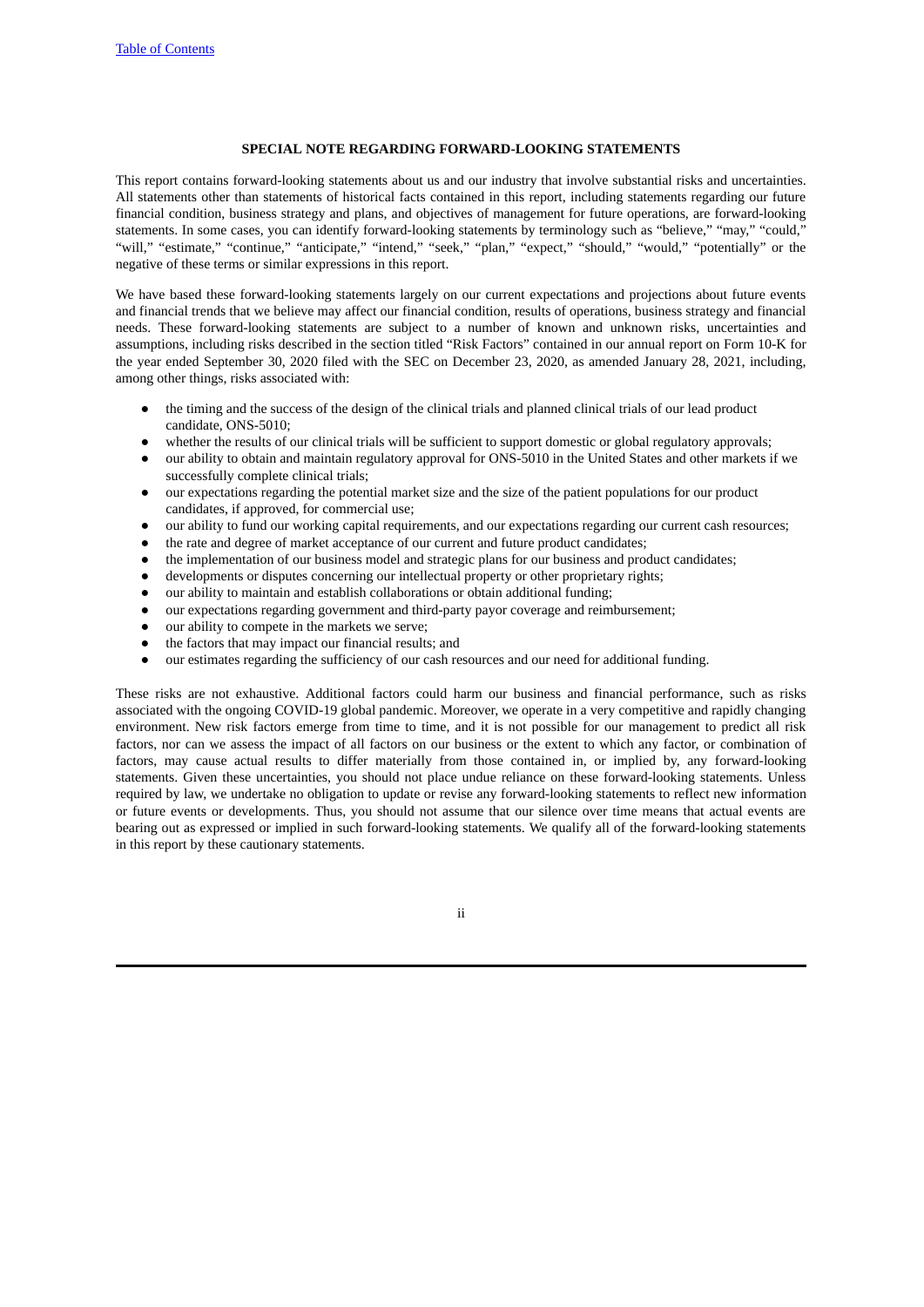# <span id="page-3-0"></span>**PART I. FINANCIAL INFORMATION**

# <span id="page-3-1"></span>**Item 1. Financial Statements**

# <span id="page-3-2"></span>**Outlook Therapeutics, Inc. Consolidated Balance Sheets (unaudited)**

|                                                                                                            |              |                 | December 31, 2020 September 30, 2020 |
|------------------------------------------------------------------------------------------------------------|--------------|-----------------|--------------------------------------|
| <b>Assets</b>                                                                                              |              |                 |                                      |
| Current assets:                                                                                            |              |                 |                                      |
| Cash                                                                                                       | \$           | 5,568,452 \$    | 12,535,986                           |
| Prepaid expenses and other current assets                                                                  |              | 5,462,876       | 5,407,882                            |
| Total current assets                                                                                       |              | 11,031,328      | 17,943,868                           |
|                                                                                                            |              |                 |                                      |
| Property and equipment, net                                                                                |              | 286,343         | 327,249                              |
| Operating lease right-of-use assets, net                                                                   |              | 126,776         | 166,986                              |
| Other assets                                                                                               |              | 1,073,536       | 1,294,448                            |
| <b>Total assets</b>                                                                                        | \$           | $12,517,983$ \$ | 19,732,551                           |
|                                                                                                            |              |                 |                                      |
| Liabilities, convertible preferred stock and stockholders' equity (deficit)                                |              |                 |                                      |
|                                                                                                            |              |                 |                                      |
| Current liabilities:                                                                                       |              |                 |                                      |
| Current portion of long-term debt                                                                          | $\mathbb{S}$ | 425.525 \$      | 50.285                               |
| Current portion of finance lease liabilities                                                               |              | 26.498          | 29,778                               |
| Current portion of operating lease liabilities                                                             |              | 142.151         | 187,486                              |
| Stockholder notes                                                                                          |              |                 | 3,612,500                            |
| Accounts payable                                                                                           |              | 3,334,171       | 2,394,818                            |
| Accrued expenses                                                                                           |              | 6,338,357       | 7,757,310                            |
| Income taxes payable                                                                                       |              | 1,856,629       | 1,856,629                            |
| Total current liabilities                                                                                  |              | 12,123,331      | 15,888,806                           |
|                                                                                                            |              |                 |                                      |
| Long-term debt                                                                                             |              | 10,657,864      | 904,200                              |
| <b>Finance lease liabilities</b>                                                                           |              | 35,682          | 42,482                               |
| Warrant liability                                                                                          |              | 176,088         | 70,772                               |
| <b>Total liabilities</b>                                                                                   |              | 22.992.965      | 16.906.260                           |
|                                                                                                            |              |                 |                                      |
| Commitments and contingencies (Note 9)                                                                     |              |                 |                                      |
| Convertible preferred stock:                                                                               |              |                 |                                      |
| Series A convertible preferred stock, par value \$0.01 per share: 1,000,000 shares authorized, no shares   |              |                 |                                      |
| issued and outstanding                                                                                     |              |                 |                                      |
| Series A-1 convertible preferred stock, par value \$0.01 per share: 200,000 shares authorized, no shares   |              |                 |                                      |
| issued and outstanding                                                                                     |              |                 |                                      |
| Total convertible preferred stock                                                                          |              |                 |                                      |
|                                                                                                            |              |                 |                                      |
| Stockholders' equity (deficit):                                                                            |              |                 |                                      |
| Preferred stock, par value \$0.01 per share: 7,300,000 shares authorized, no shares issued and outstanding |              |                 |                                      |
| Series B convertible preferred stock, par value \$0.01 per share: 1,500,000 shares authorized, no shares   |              |                 |                                      |
| issued and outstanding                                                                                     |              |                 |                                      |
| Common stock, par value \$0.01 per share; 200,000,000 shares authorized; 127,183,109 shares issued and     |              |                 |                                      |
| outstanding at December 31, 2020 and September 30, 2020                                                    |              | 1,271,831       | 1,271,831                            |
| Additional paid-in capital                                                                                 |              | 292,429,007     | 291,274,366                          |
| Accumulated deficit                                                                                        |              | (304, 175, 820) | (289, 719, 906)                      |
| Total stockholders' (deficit) equity                                                                       |              | (10, 474, 982)  | 2,826,291                            |
| Total liabilities, convertible preferred stock and stockholders' equity                                    | \$           | $12,517,983$ \$ | 19.732.551                           |
|                                                                                                            |              |                 |                                      |

The accompanying notes are an integral part of these unaudited interim consolidated financial statements.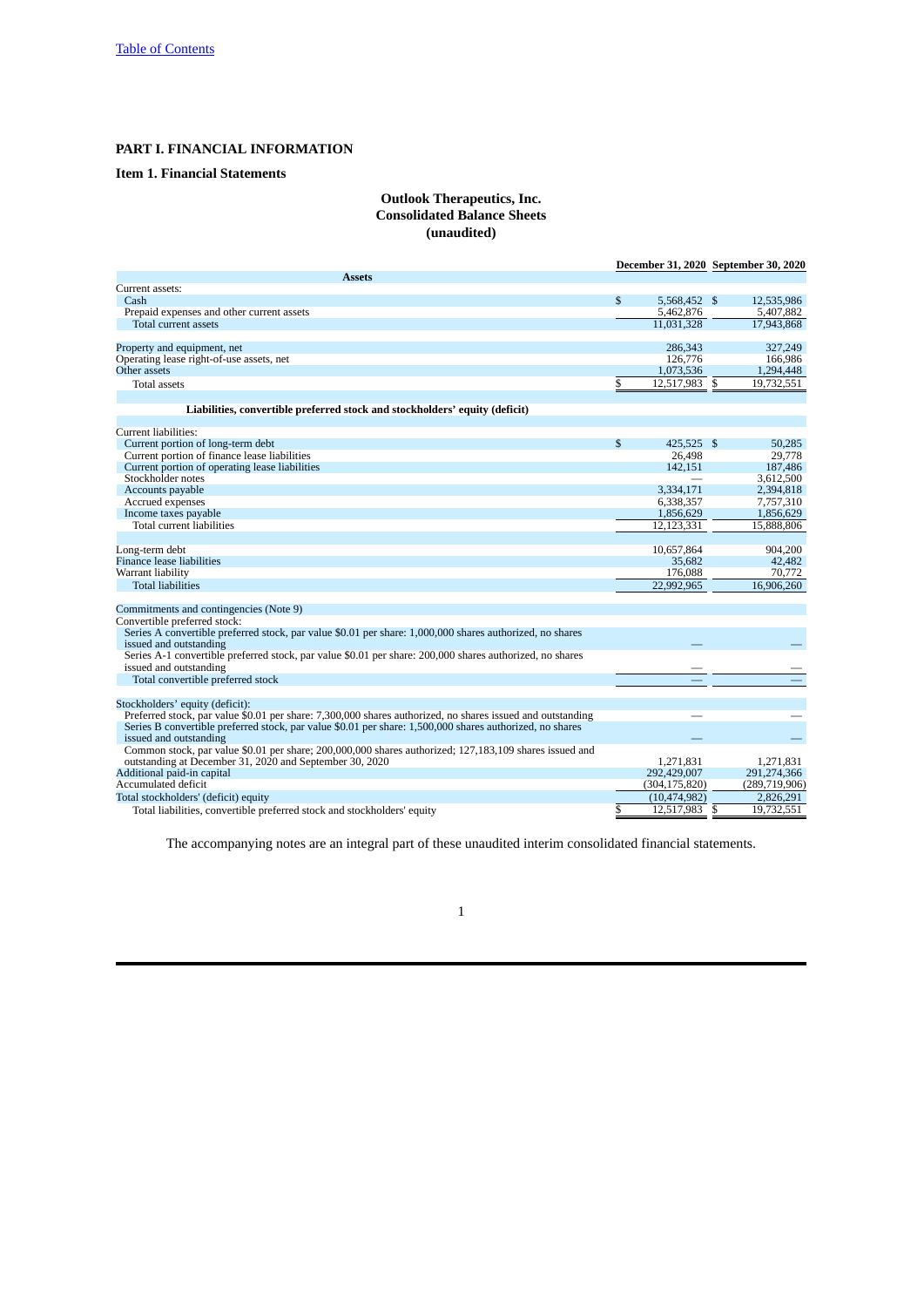### <span id="page-4-0"></span>**Outlook Therapeutics, Inc. Consolidated Statements of Operations (unaudited)**

|                                                                         | Three months ended December 31, |                |    |                |
|-------------------------------------------------------------------------|---------------------------------|----------------|----|----------------|
|                                                                         |                                 | 2020           |    | 2019           |
| Operating expenses:                                                     |                                 |                |    |                |
| Research and development                                                | \$.                             | 11,948,581     | S. | 5,847,302      |
| General and administrative                                              |                                 | 2,242,354      |    | 2,336,724      |
|                                                                         |                                 | 14,190,935     |    | 8,184,026      |
| Loss from operations                                                    |                                 | (14, 190, 935) |    | (8, 184, 026)  |
| Interest expense, net                                                   |                                 | 159,663        |    | 597,665        |
| Loss on extinguishment of debt                                          |                                 |                |    | 8,060,580      |
| Change in fair value of redemption feature                              |                                 |                |    | (37, 945)      |
| Change in fair value of warrant liability                               |                                 | 105,316        |    | (201, 378)     |
| <b>Net loss</b>                                                         |                                 | (14, 455, 914) |    | (16,602,948)   |
| Series A-1 convertible preferred stock dividends and related settlement |                                 |                |    | (166, 133)     |
| Deemed dividend upon modification of warrants                           |                                 |                |    | (1,708,603)    |
| Net loss attributable to common stockholders                            |                                 | (14, 455, 914) | \$ | (18, 477, 684) |
|                                                                         |                                 |                |    |                |
| Per share information:                                                  |                                 |                |    |                |
| Net loss per share of common stock, basic and diluted                   |                                 | (0.12)         | \$ | (0.62)         |
| Weighted average shares outstanding, basic and diluted                  |                                 | 121,749,555    |    | 29,901,285     |
|                                                                         |                                 |                |    |                |

The accompanying notes are an integral part of these unaudited interim consolidated financial statements.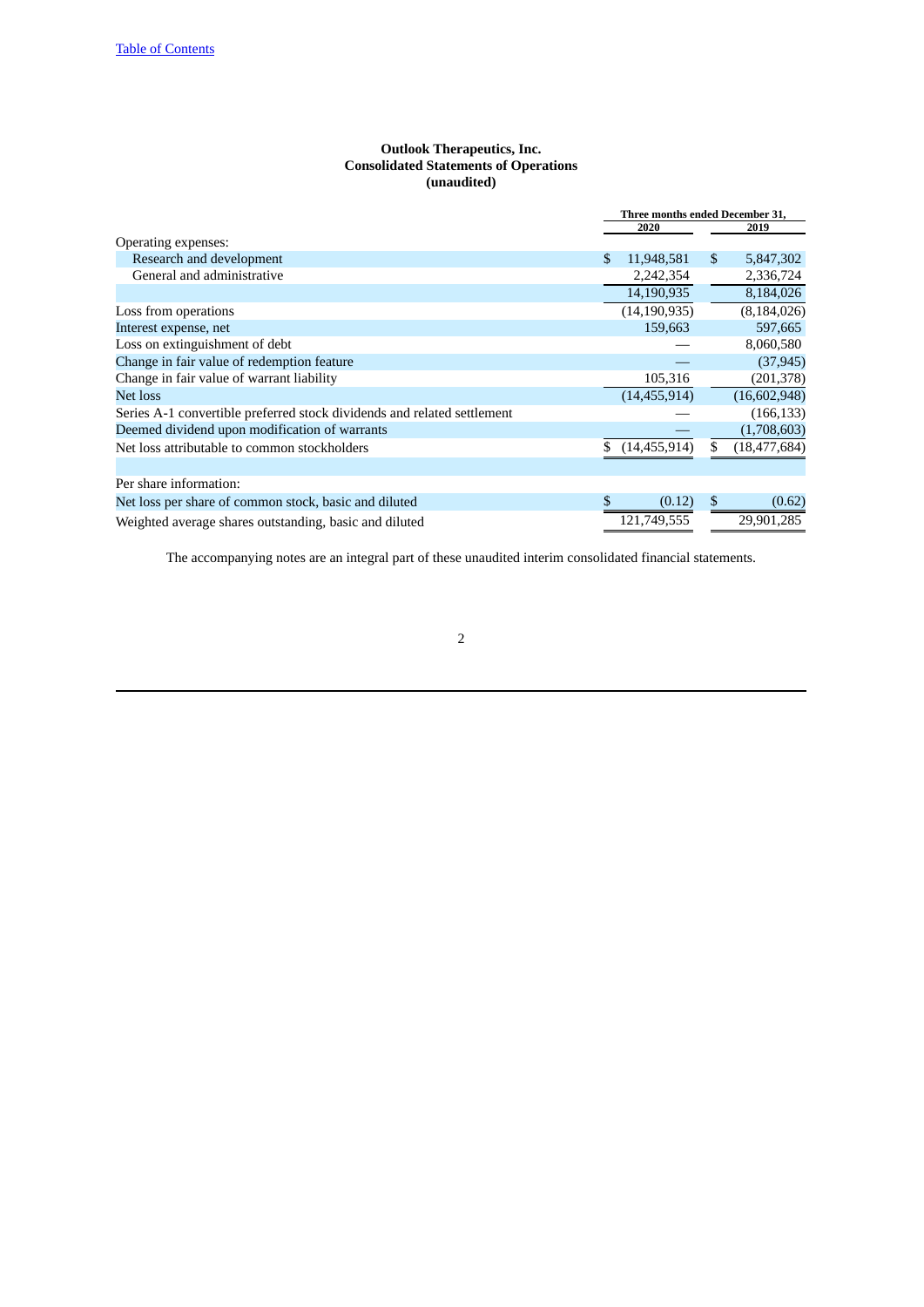## <span id="page-5-0"></span>**Outlook Therapeutics, Inc. Consolidated Statements of Convertible Preferred Stock and Stockholders' Equity (Deficit) (unaudited)**

|                                  |                          |                   | Convertible Preferred Stock | <b>Stockholders' Equity (Deficit)</b> |                      |                           |                 |   |                            |
|----------------------------------|--------------------------|-------------------|-----------------------------|---------------------------------------|----------------------|---------------------------|-----------------|---|----------------------------|
|                                  |                          | <b>Series A-1</b> |                             |                                       | C <b>ommon Stock</b> | <b>Additional Paid-in</b> | Accumulated     |   | <b>Total Stockholders'</b> |
|                                  | <b>Shares</b>            |                   | Amount                      | Shares                                | Amount               | Capital                   | Deficit         |   | <b>Equity (Deficit)</b>    |
| Balance at October 1, 2020       | $\overline{\phantom{0}}$ |                   | –                           | 127, 183, 109                         | \$1,271,831          | \$291,274,366             | \$(289,719,906) |   | 2,826,291                  |
| Stock-based compensation expense |                          |                   |                             |                                       |                      | 1,154,641                 |                 |   | 1,154,641                  |
| Net loss                         |                          |                   |                             |                                       |                      |                           | (14, 455, 914)  |   | (14, 455, 914)             |
| Balance at December 31, 2020     |                          |                   |                             |                                       |                      | \$292,429,007             |                 | S | (10, 474, 982)             |
|                                  |                          |                   |                             | 127,183,109                           | 1,271,831            |                           | (304, 175, 820) |   |                            |

|                                      |               | <b>Convertible Preferred Stock</b> | <b>Stockholders' Equity (Deficit)</b> |           |                    |                 |   |                           |
|--------------------------------------|---------------|------------------------------------|---------------------------------------|-----------|--------------------|-----------------|---|---------------------------|
|                                      |               | Series A-1                         | <b>Common Stock</b>                   |           | Additional Paid-in | Accumulated     |   | <b>Total Stockholders</b> |
|                                      | <b>Shares</b> | <b>Amount</b>                      | <b>Shares</b>                         | Amount    | Capital            | <b>Deficit</b>  |   | <b>Equity (Deficit)</b>   |
|                                      |               |                                    |                                       |           |                    |                 |   |                           |
| Balance at October 1, 2019           | 66,451        | \$5,359,404                        | 28,609,995                            | \$286,100 | \$238,064,947      | \$(254,480,408) | S | (16, 129, 361)            |
| Issuance of common stock in          |               |                                    |                                       |           |                    |                 |   |                           |
| connection with exercise of warrants |               |                                    | 8,345,562                             | 83,455    | (25, 177)          |                 |   | 58,278                    |
| Issuance of common stock in          |               |                                    |                                       |           |                    |                 |   |                           |
| connection with conversion of        |               |                                    |                                       |           |                    |                 |   |                           |
| stockholder notes                    |               |                                    | 1,475,258                             | 14,753    | 1,533,673          |                 |   | 1,548,426                 |
| Issuance of vested restricted stock  |               |                                    |                                       |           |                    |                 |   |                           |
| units                                |               |                                    | 109                                   |           | (1)                |                 |   |                           |
| Series A-1 convertible preferred     |               |                                    |                                       |           |                    |                 |   |                           |
| stock dividends and related          |               |                                    |                                       |           |                    |                 |   |                           |
| settlement                           | 1,661         | 166,133                            |                                       |           | (166, 133)         |                 |   | (166, 133)                |
| Stock-based compensation expense     |               |                                    |                                       |           | 359,477            |                 |   | 359,477                   |
| Net loss                             |               |                                    |                                       |           |                    | (16,602,948)    |   | (16,602,948)              |
|                                      |               |                                    |                                       |           |                    |                 |   |                           |
| Balance at December 31, 2019         | 68,112        | \$5,525,537                        | 38,430,924                            | \$384,309 | \$239,766,786      | \$(271,083,356) | S | (30,932,261)              |

The accompanying notes are an integral part of these unaudited interim consolidated financial statements.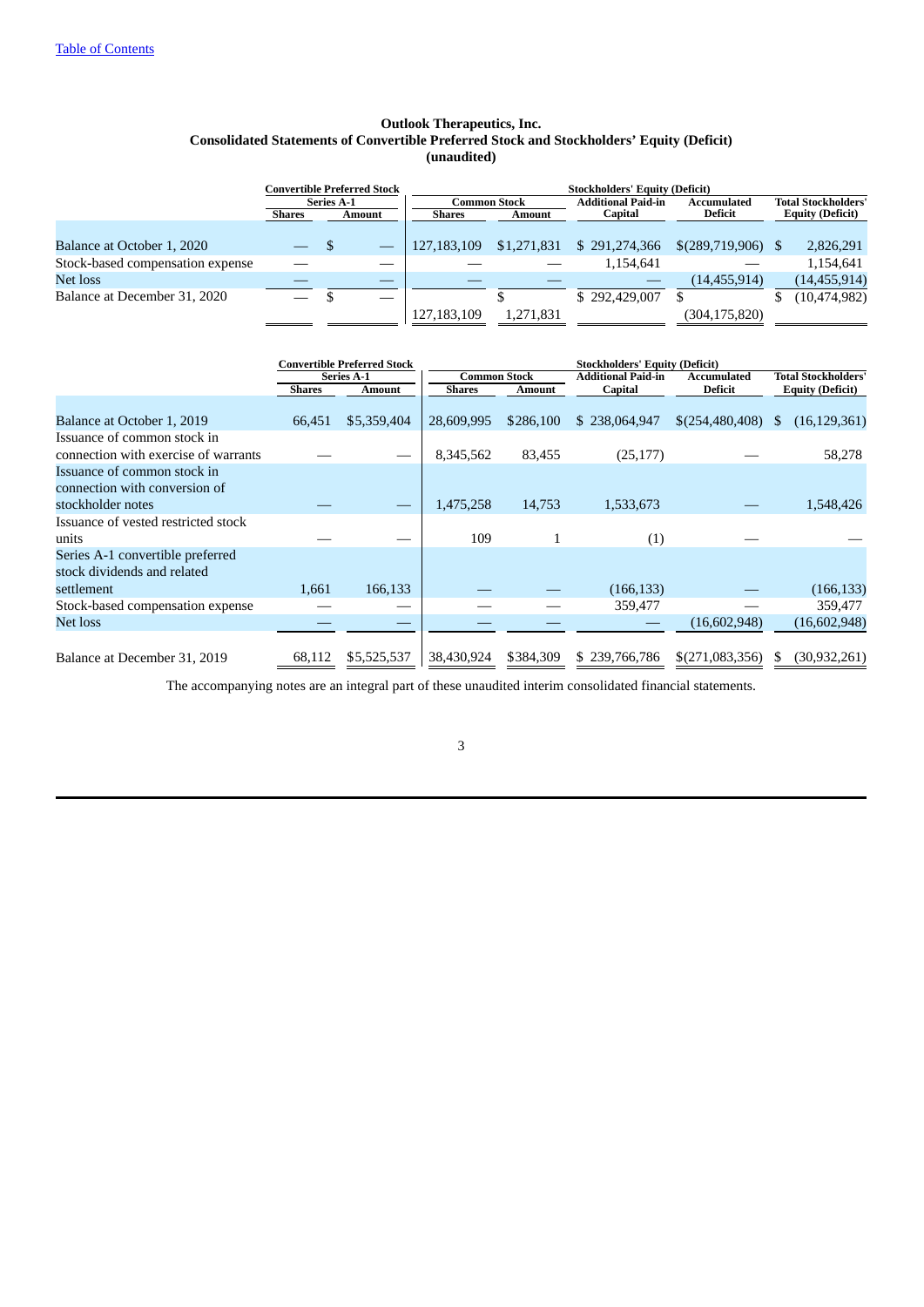### <span id="page-6-0"></span>**Outlook Therapeutics, Inc. Consolidated Statements of Cash Flows (unaudited)**

|                                                                             | Three months ended December 31, |    |              |  |
|-----------------------------------------------------------------------------|---------------------------------|----|--------------|--|
|                                                                             | 2020                            |    | 2019         |  |
| <b>OPERATING ACTIVITIES</b>                                                 |                                 |    |              |  |
| Net loss                                                                    | \$<br>(14, 455, 914)            | S  | (16,602,948) |  |
| Adjustments to reconcile net loss to net cash used in operating activities: |                                 |    |              |  |
| Depreciation and amortization                                               | 81,116                          |    | 175,341      |  |
| Loss on extinguishment of debt                                              |                                 |    | 8,060,580    |  |
| Non-cash interest expense                                                   | 149,210                         |    | 15,722       |  |
| Stock-based compensation                                                    | 1,154,641                       |    | 359,477      |  |
| Change in fair value of redemption feature                                  |                                 |    | (37, 945)    |  |
| Change in fair value of warrant liability                                   | 105,316                         |    | (201, 378)   |  |
| Gain on settlement of lease termination obligation                          | (732, 426)                      |    |              |  |
| Changes in operating assets and liabilities:                                |                                 |    |              |  |
| Prepaid expenses and other current assets                                   | 28,339                          |    | 288,930      |  |
| Other assets                                                                | 137,579                         |    | (115, 666)   |  |
| Operating lease liability                                                   | (45, 335)                       |    | (39, 815)    |  |
| Accounts payable                                                            | 939,353                         |    | 290,178      |  |
| Accrued expenses                                                            | (686, 527)                      |    | 1,105,318    |  |
| Other liabilities                                                           |                                 |    | 28,530       |  |
| Net cash used in operating activities                                       | (13, 324, 648)                  |    | (6,673,676)  |  |
| <b>FINANCING ACTIVITIES</b>                                                 |                                 |    |              |  |
| Proceeds from debt                                                          | 10,000,000                      |    |              |  |
| Proceeds from exercise of common stock warrants                             |                                 |    | 58,278       |  |
| Payments of finance lease obligations                                       | (10,080)                        |    | (55,031)     |  |
| Repayment of debt                                                           | (3,624,774)                     |    | (11,540)     |  |
| Payment of financing costs                                                  | (8,032)                         |    |              |  |
| Net cash provided by (used in) financing activities                         | 6,357,114                       |    | (8,293)      |  |
| Net decrease in cash                                                        | (6,967,534)                     |    | (6,681,969)  |  |
| Cash at beginning of period                                                 | 12,535,986                      |    | 8,015,528    |  |
| Cash at end of period                                                       | \$<br>5,568,452                 | \$ | 1,333,559    |  |
| Supplemental disclosure of cash flow information                            |                                 |    |              |  |
| Cash paid for interest                                                      | \$<br>10,722                    | \$ | 360,904      |  |
| Supplemental schedule of non-cash financing activities:                     |                                 |    |              |  |
| Unsecured notes and accrued interest converted into common stock            | \$                              | \$ | 1,548,426    |  |
| Issuance of exchange notes at estimated fair value                          | \$                              | \$ | 7,050,206    |  |
| Issuance of redemption feature at estimated fair value                      |                                 |    | 8,264,451    |  |
| Series A-1 convertible preferred stock dividends and related settlement     |                                 |    | 166,133      |  |

The accompanying notes are an integral part of these unaudited interim consolidated financial statements.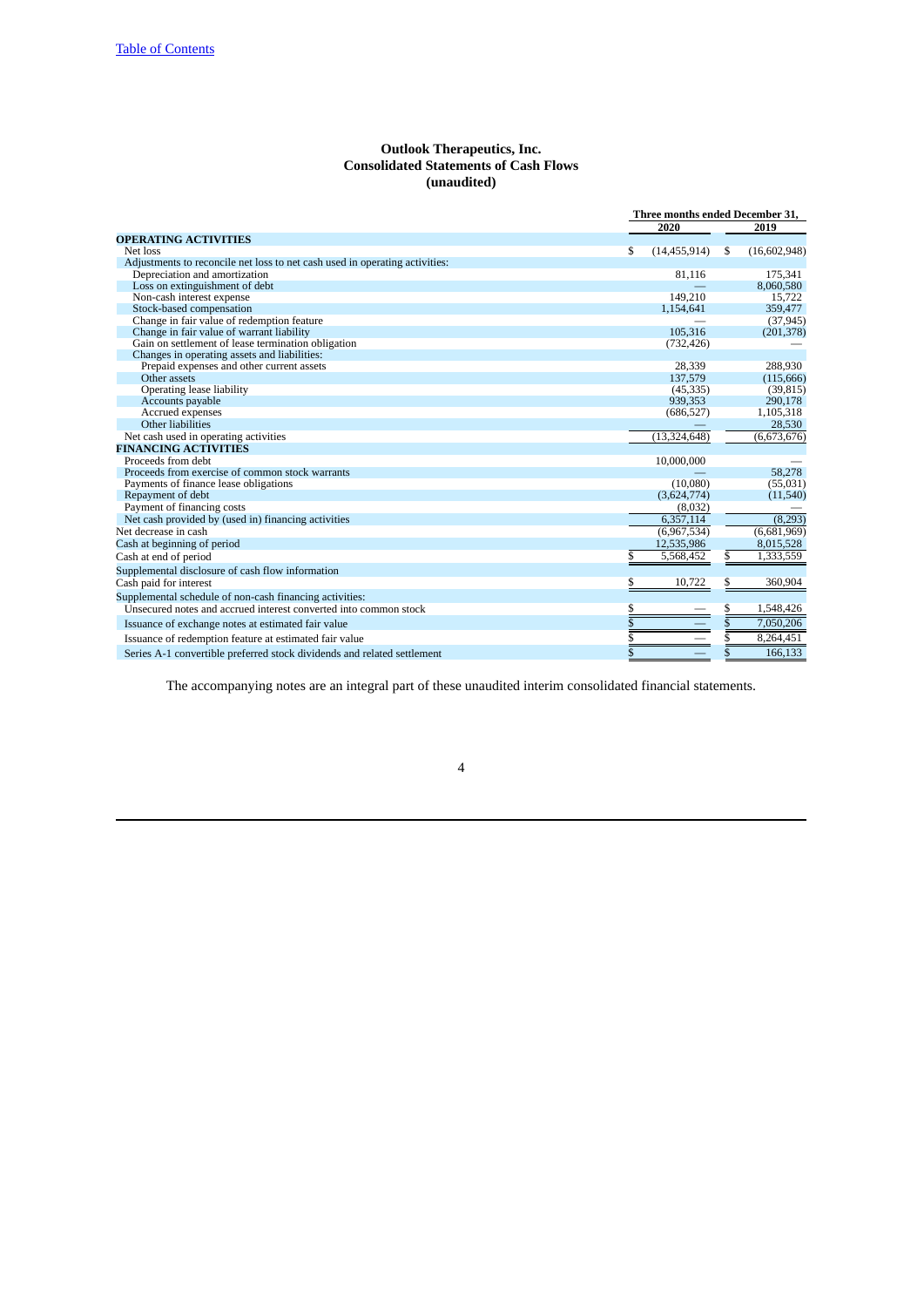### <span id="page-7-0"></span>**1. Organization and Description of Business**

Outlook Therapeutics, Inc. ("Outlook" or the "Company") was incorporated in New Jersey on January 5, 2010, started operations in July 2011, and reincorporated in Delaware by merging with and into a Delaware corporation in October 2015 and changed its name to "Outlook Therapeutics, Inc." in November 2018. The Company is a late clinical-stage biopharmaceutical company focused on developing and commercializing ONS-5010, an ophthalmic formulation of bevacizumab for use in retinal indications. The Company is based in Monmouth Junction, New Jersey.

The Company has been actively monitoring the novel coronavirus ("COVID-19") pandemic and its impact globally. Given the Company's current infrastructure needs and current strategy, the Company was able to transition to remote working with limited impact on productivity, as shelter-in-place and similar government orders were imposed. All clinical and chemistry, manufacturing and control activities are currently active for NORSE TWO and NORSE THREE, the Company's remaining clinical trials under its Biologics License Application ("BLA") registration program for ONS-5010 for wet age-related macular degeneration ("wet AMD").

The full extent to which the COVID-19 pandemic will directly or indirectly impact the Company's business, results of operations and financial condition will depend on future developments that are highly uncertain, including as a result of new information that may emerge concerning COVID-19 and the actions taken to contain it or treat COVID-19. Management believes the financial results for the three months ended December 31, 2020 were not significantly impacted by COVID-19.

### **2. Liquidity**

The Company has incurred substantial losses and negative cash flows from operations since its inception. As of December 31, 2020, the Company had \$10.3 million of principal and accrued interest under an unsecured promissory note maturing on January 1, 2022, and a \$0.9 million loan granted pursuant to the Paycheck Protection Program (the "PPP") of the Coronavirus Aid, Relief, and Economic Security Act (the "CARES Act"), which matures on May 2, 2022. These factors raise substantial doubt about the Company's ability to continue as a going concern. The accompanying unaudited interim consolidated financial statements have been prepared on a going concern basis, which contemplates the realization of assets and satisfaction of liabilities in the normal course of business. The unaudited interim consolidated financial statements do not include any adjustments related to the recoverability and classification of recorded asset amounts or the amounts and classification of liabilities that might result from the outcome of this uncertainty.

In February 2021, the Company closed an underwritten public offering of its common stock for net proceeds of \$36.0 million. The Company also entered into a securities purchase agreement with Syntone Ventures LLC ("Syntone Ventures") for the sale of an additional \$3.0 million of shares, which concurrent private placement closed in February 2021. Following partial exercise of the underwriters' overallotment option, in a separate concurrent private placement, the Company sold an additional 1.0 million shares of common stock to GMS Ventures and Investments ("GMS Ventures"), an affiliate of BioLexis Pte. Ltd. ("BioLexis"), its largest stockholder, for additional proceeds of \$1.0 million at the public offering price per share of \$1.00, which also closed in February 2021. Refer to Note 13 for a detailed discussion of the public offering and concurrent private placements.

In February 2021, warrants to purchase an aggregate of 3,641,507 shares of common stock with a weighted averaged exercise price of \$0.9847 were exercised for aggregate gross proceeds to the Company of \$3.6 million.

Management believes that the Company's existing cash as of December 31, 2020 together with the \$40.0 million net proceeds from the underwritten public offering and concurrent private placements, which closed in February 2021, and \$3.6 million of proceeds from the warrant exercises will be sufficient to fund its operations through its planned BLA filing for ONS-5010 for wet AMD expected to occur in December 2021. Substantial additional financing will be needed by the Company to fund its operations in the future and to commercially develop its product candidates. Management is currently evaluating different strategies to obtain the required funding for future operations. These strategies may include but are not limited to payments from potential strategic research and development partners, licensing and/or marketing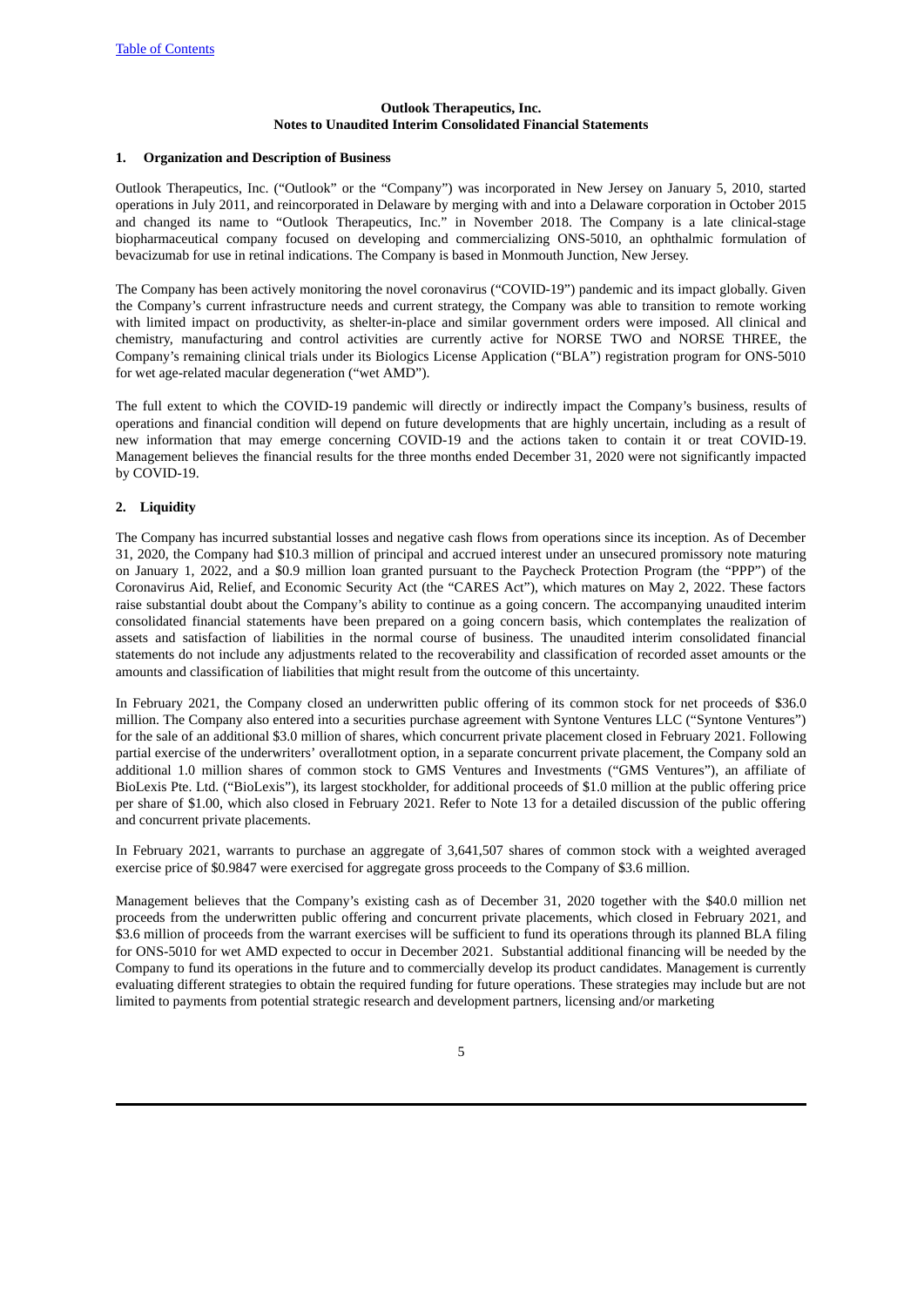arrangements with life sciences companies, private placements of equity and/or debt securities, sale of its development stage product candidates to third parties and public offerings of equity and/or debt securities. There can be no assurance that these future funding efforts will be successful.

The Company's future operations are highly dependent on a combination of factors, including (i) the timely and successful completion of additional financing discussed above; (ii) the Company's ability to complete revenue-generating partnerships with pharmaceutical companies; (iii) the success of its research and development; (iv) the development of competitive therapies by other biotechnology and pharmaceutical companies, and, ultimately; (v) regulatory approval and market acceptance of the Company's proposed future products.

#### **3. Basis of Presentation and Summary of Significant Accounting Policies**

#### **Basis of presentation**

The accompanying unaudited interim consolidated financial statements have been prepared in conformity with U.S. generally accepted accounting principles ("GAAP") for interim financial information and with the instructions to Form 10- Q and Article 10 of Regulation S-X. Any reference in these notes to applicable guidance is meant to refer to GAAP as found in the Accounting Standards Codification ("ASC") and Accounting Standards Updates ("ASU") of the Financial Accounting Standards Board ("FASB").

In the opinion of management, the accompanying unaudited interim consolidated financial statements include all normal and recurring adjustments (which consist primarily of accruals, estimates and assumptions that impact the financial statements) considered necessary to present fairly the Company's financial position as of December 31, 2020 and its results of operations for the three months ended December 31, 2020 and 2019, cash flows for the three months ended December 31, 2020 and 2019, and convertible preferred stock and stockholders' equity for the three months ended December 31, 2020 and 2019. Operating results for the three months ended December 31, 2020 are not necessarily indicative of the results that may be expected for the full year ending September 30, 2021. The unaudited interim consolidated financial statements, presented herein, do not contain the required disclosures under GAAP for annual consolidated financial statements. The accompanying unaudited interim consolidated financial statements should be read in conjunction with the annual audited consolidated financial statements and related notes as of and for the year ended September 30, 2020 included in the Company's Annual Report on Form 10-K filed with the Securities and Exchange Commission ("SEC") on December 23, 2020 and amended on January 28, 2021.

#### **Use of estimates**

The preparation of the unaudited interim consolidated financial statements in conformity with GAAP requires management to make estimates and assumptions that affect the reported amounts of assets and liabilities and disclosure of contingent assets and liabilities at the date of the financial statements and reported amounts of revenues and expenses during the reporting period. Actual results could differ from those estimates. Due to the uncertainty of factors surrounding the estimates or judgments used in the preparation of the unaudited interim consolidated financial statements, including as a result of the ongoing COVID-19 pandemic, actual results may materially vary from these estimates. Estimates and assumptions are periodically reviewed, and the effects of revisions are reflected in the unaudited interim consolidated financial statements in the period they are determined to be necessary.

#### **Net loss per share**

Basic and diluted net loss per common share is determined by dividing net loss attributable to common stockholders by the weighted-average number of shares of common stock outstanding during the period.

For purposes of calculating diluted loss per common share, the denominator includes both the weighted average common shares outstanding and the number of common stock equivalents if the inclusion of such common stock equivalents would be dilutive. Dilutive common stock equivalents potentially include warrants, stock options and non-vested restricted stock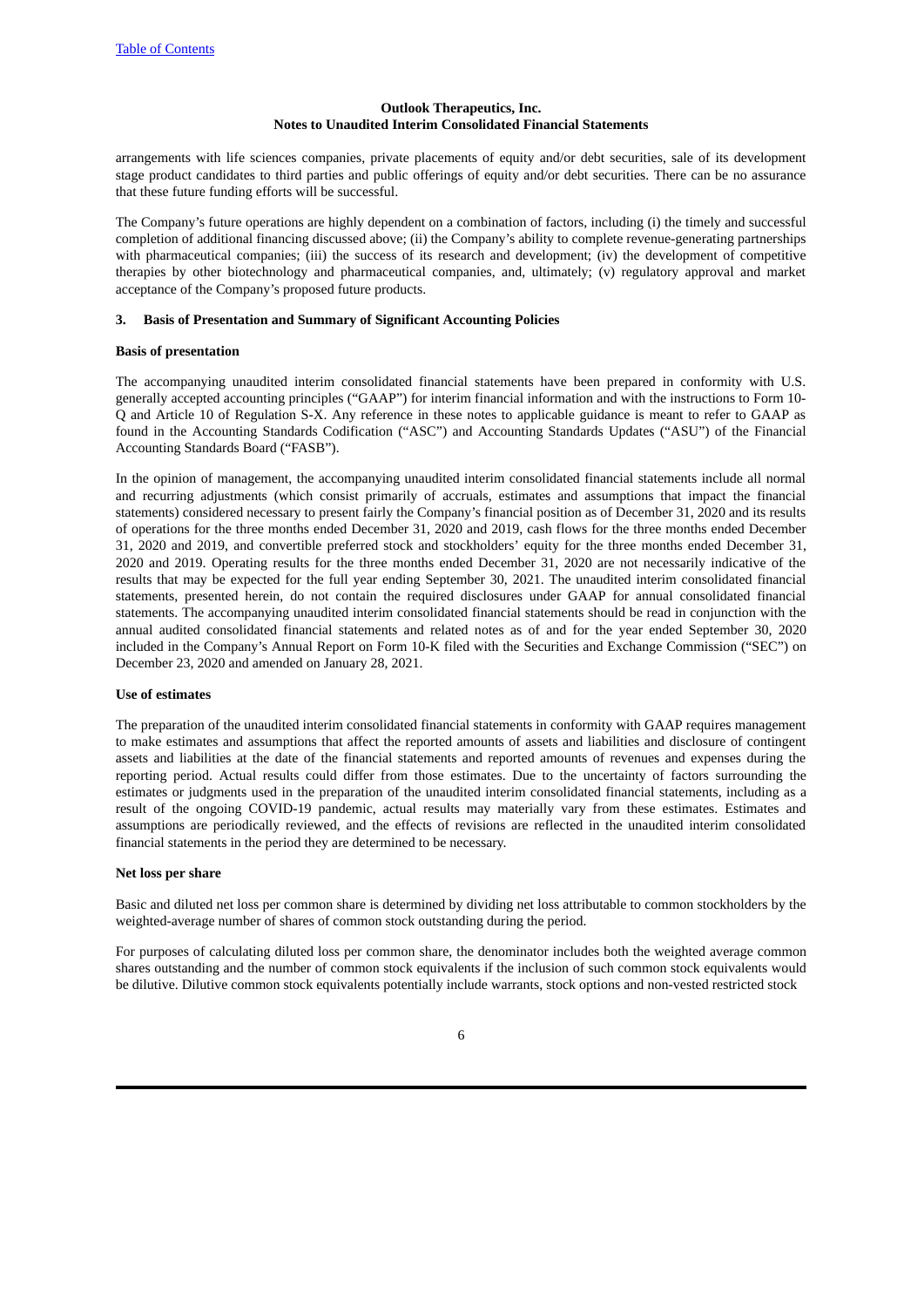unit ("RSU") awards using the treasury stock method. For all periods presented, there is no difference in the number of shares used to compute basic and diluted shares due to the Company's loss.

The following table sets forth the computation of basic earnings per share and diluted earnings per share:

|                                              | Three months ended December 31, |                                |
|----------------------------------------------|---------------------------------|--------------------------------|
|                                              | 2020                            | 2019                           |
| Net loss attributable to common stockholders |                                 | $$(14,455,914) \$(18,477,684)$ |
| Common stock outstanding (weighted average)  | 121.749.555                     | 29.901.285                     |
| Basic and diluted net loss per share         | (0.12)                          | (0.62)                         |

The following potentially dilutive securities (in common stock equivalents) have been excluded from the computation of diluted weighted-average shares outstanding as of December 31, 2020 and 2019, as they would be antidilutive:

|                                        | As of December 31, |           |
|----------------------------------------|--------------------|-----------|
|                                        | 2020               | 2019      |
| Series A-1 convertible preferred stock |                    | 1,287,178 |
| Performance-based stock units          | 2.470              | 2.470     |
| Stock options                          | 11,977,677         | 1.791.500 |
| Common stock warrants                  | 7.051.854          | 5,559,763 |

#### **Recently issued and adopted accounting pronouncements**

In August 2018, the FASB issued ASU No. 2018-13, *Fair Value Measurement (Topic 820)*: *Disclosure Framework — Changes to the Disclosure Requirements for Fair Value Measurement* ("ASU 2018-13"), which removes and modifies some existing disclosure requirements and adds others. ASU 2018-13 modifies the disclosure requirements for fair value measurements and removes the requirement to disclose (1) the amount of and reasons for transfers between Level 1 and Level 2 of the fair value hierarchy, (2) the policy for timing of transfers between levels, and (3) the valuation processes for Level 3 fair value measurements. ASU 2018-13 requires disclosure of changes in unrealized gains and losses for the period included in other comprehensive income (loss) for recurring Level 3 fair value measurements held at the end of the reporting period and the range and weighted average of significant unobservable inputs used to develop Level 3 fair value measurements. The Company adopted ASU 2018-13 on October 1, 2020 and the adoption of this standard did not have a material impact to the Company's financial statements.

### **4. Fair Value Measurements**

Certain assets and liabilities are carried at fair value under GAAP. Fair value is defined as the exchange price that would be received for an asset or paid to transfer a liability (an exit price) in the principal or most advantageous market for the asset or liability in an orderly transaction between market participants on the measurement date. Valuation techniques used to measure fair value must maximize the use of observable inputs and minimize the use of unobservable inputs. Financial assets and liabilities carried at fair value are to be classified and disclosed in one of the following three levels of the fair value hierarchy, of which the first two are considered observable and the last is considered unobservable:

- Level 1 Quoted prices in active markets for identical assets or liabilities.
- Level 2 Observable inputs (other than Level 1 quoted prices), such as quoted prices in active markets for similar assets or liabilities, quoted prices in markets that are not active for identical or similar assets or liabilities, or other inputs that are observable or can be corroborated by observable market data.
- Level 3 Unobservable inputs that are supported by little or no market activity and that are significant to determining the fair value of the assets or liabilities, including pricing models, discounted cash flow methodologies and similar techniques.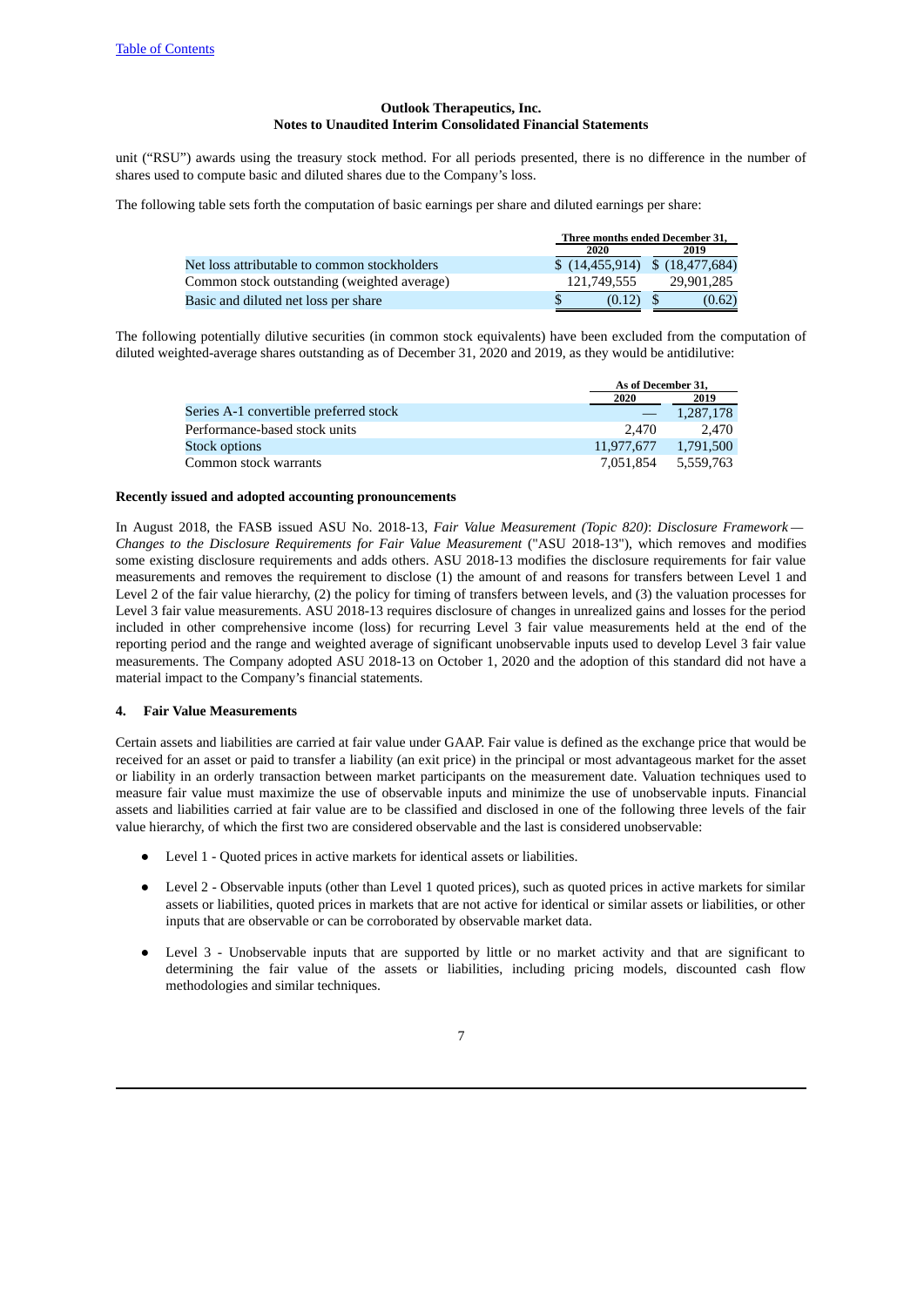The asset's or liability's fair value measurement level within the fair value hierarchy is based on the lowest level of any input that is significant to the fair value measurement. Valuation techniques used need to maximize the use of observable inputs and minimize the use of unobservable inputs.

The following table presents the Company's assets and liabilities that are measured at fair value on a recurring basis:

|                    | <b>December 31, 2020</b> |  |                    |  |    |                |
|--------------------|--------------------------|--|--------------------|--|----|----------------|
|                    | (Level 1)                |  | (Level 2)          |  |    | (Level 3)      |
| <b>Liabilities</b> |                          |  |                    |  |    |                |
| Warrant liability  | S                        |  |                    |  |    | $-$ \$ 176,088 |
|                    |                          |  |                    |  |    |                |
|                    |                          |  | September 30, 2020 |  |    |                |
|                    | (Level 1)                |  | (Level 2)          |  |    | (Level 3)      |
| Liabilities        |                          |  |                    |  |    |                |
| Warrant liability  | \$                       |  | -\$                |  | \$ | 70,772         |

The table presented below is a summary of changes in the fair value of the Company's Level 3 valuation for the warrant liability and redemption feature for the three months ended December 31, 2020:

|                              | <b>Warrants</b> |
|------------------------------|-----------------|
| Balance at October 1, 2020   | 70.772          |
| Change in fair value         | 105.316         |
| Balance at December 31, 2020 | 176,088         |

The warrants issued in connection with the convertible senior secured notes (see Note 8) are classified as liabilities on the accompanying consolidated balance sheets as the warrants include cash settlement features at the option of the holders under certain circumstances. The warrant liability is revalued each reporting period with the change in fair value recorded in the accompanying consolidated statements of operations until the warrants are exercised or expire. The fair value of the warrant liability is estimated using the Black-Scholes option pricing model using the following assumptions:

|                                       |    | <b>December 31, 2020</b> | September 30, 2020                |
|---------------------------------------|----|--------------------------|-----------------------------------|
| Risk-free interest rate               |    | $0.28 \%$                | 0.24%                             |
| Remaining contractual life of warrant |    | 4.1 years                | 4.4 years                         |
| <b>Expected volatility</b>            |    | 96.3%                    | $94.7\%$                          |
| Annual dividend yield                 |    | $-$ %                    | $-$ %                             |
| Fair value of common stock            | S. |                          | 1.30 per share $$ 0.72$ per share |

*Fair Value of Other Financial Instruments*

The fair value and carrying value of the PPP loan included in long-term debt on the consolidated balance sheets on December 31, 2020, was \$852,000 and \$904,200, respectively. The fair value and carrying value of the unsecured promissory note included in long-term debt on the consolidated balance sheets on December 31, 2020, was \$10,358,000 and \$10,141,178, respectively. The estimated fair values were based on discounted expected future cash flows using prevailing interest rates that are Level 3 inputs under the fair value hierarchy.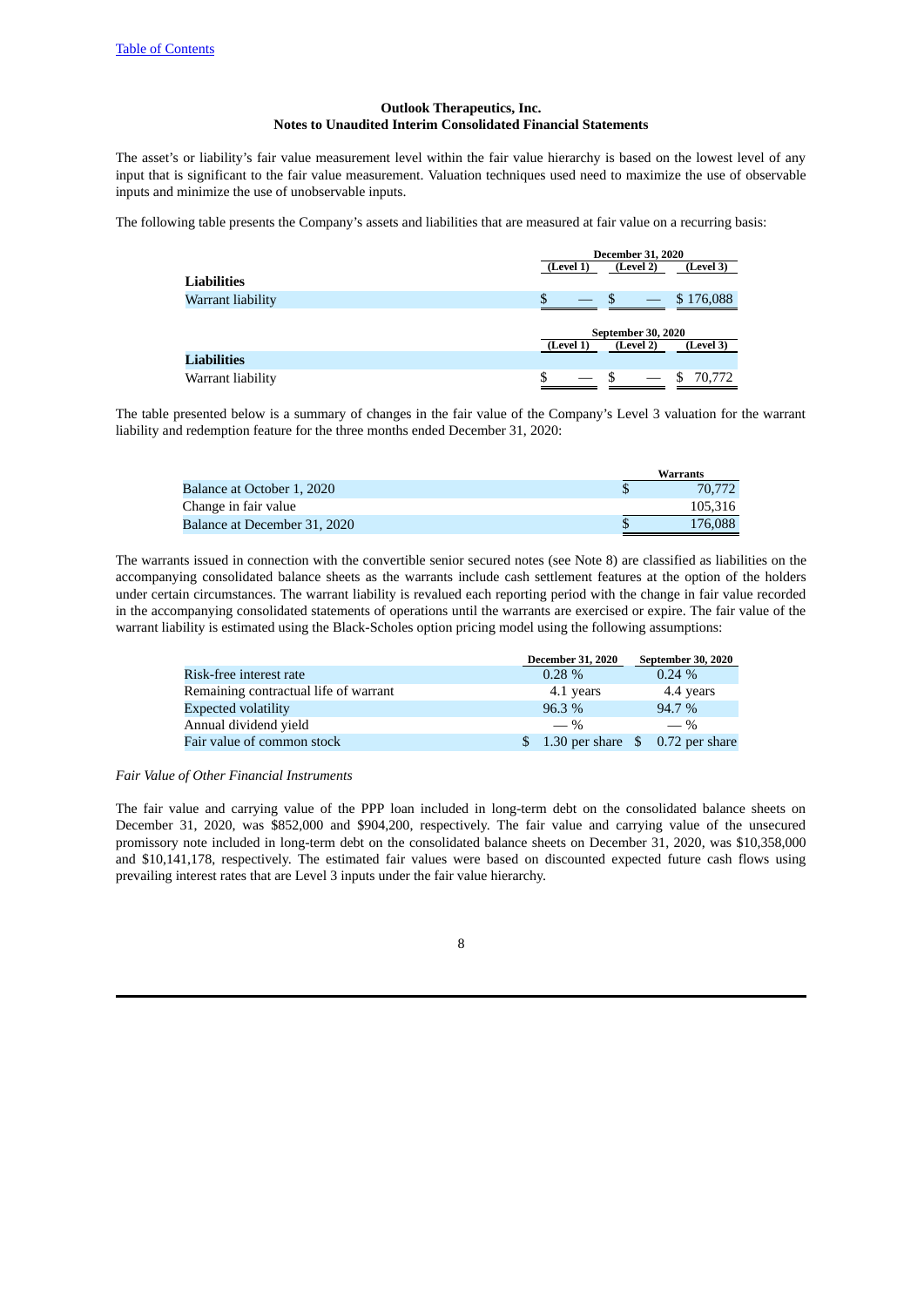### **5. Property and Equipment, Net**

Property and equipment, net, consists of:

|                                                 |              | December 31, 2020 September 30, 2020 |
|-------------------------------------------------|--------------|--------------------------------------|
| Laboratory equipment                            | 1.067.351 \$ | 1.067.351                            |
| Less: accumulated depreciation and amortization | (781.008)    | (740, 102)                           |
|                                                 | 286,343 \$   | 327.249                              |

Depreciation expense was \$40,906 and \$63,776 for the three months ended December 31, 2020 and 2019, respectively.

#### **6. Other Assets**

Other assets consist of:

|                              | <b>December 31, 2020</b> | September 30, 2020 |
|------------------------------|--------------------------|--------------------|
| Advance to PRC joint venture | $900,000$ \$             | 900,000            |
| Other assets                 | 173.536                  | 394,448            |
|                              | 1.073.536 \$             | 1.294.448          |

In connection with the execution of a stock purchase agreement with Syntone Ventures, the U.S. based affiliate of Syntone Technologies Group Co. Ltd. ("Syntone PRC") on May 22, 2020, the Company and Syntone PRC entered into a joint venture agreement pursuant to which they agreed to form a People's Republic of China ("PRC") joint venture that will be 80% owned by Syntone PRC and 20% owned by the Company. Once formed, the Company intends to enter into a royaltyfree license with the PRC joint venture for the development, commercialization and manufacture of the Company's product candidate, ONS-5010 in the greater China market, which includes Hong Kong, Taiwan and Macau.

The Company made the initial investment of \$900,000 in June 2020. The Company expects to be required to make an additional capital contribution to the PRC joint venture of approximately \$2.1 million, which will be made within four years after the establishment date in accordance with the development plan contemplated in the license agreement or on such other terms within such four-year period. As of December 31, 2020, the joint venture had not been formed.

### **7. Accrued Expenses**

Accrued expenses consists of:

|                              | December 31, 2020 September 30, 2020 |           |
|------------------------------|--------------------------------------|-----------|
| Compensation                 | \$<br>716,989 \$                     | 579,618   |
| Severance and related costs  |                                      | 9,521     |
| Research and development     | 4,903,900                            | 2,890,333 |
| Interest payable             | 5.970                                | 3,691     |
| Professional fees            | 569,671                              | 132,085   |
| Lease termination obligation |                                      | 3,971,111 |
| Other accrued expenses       | 141,827                              | 170,951   |
|                              | \$<br>6,338,357 \$                   | 7,757,310 |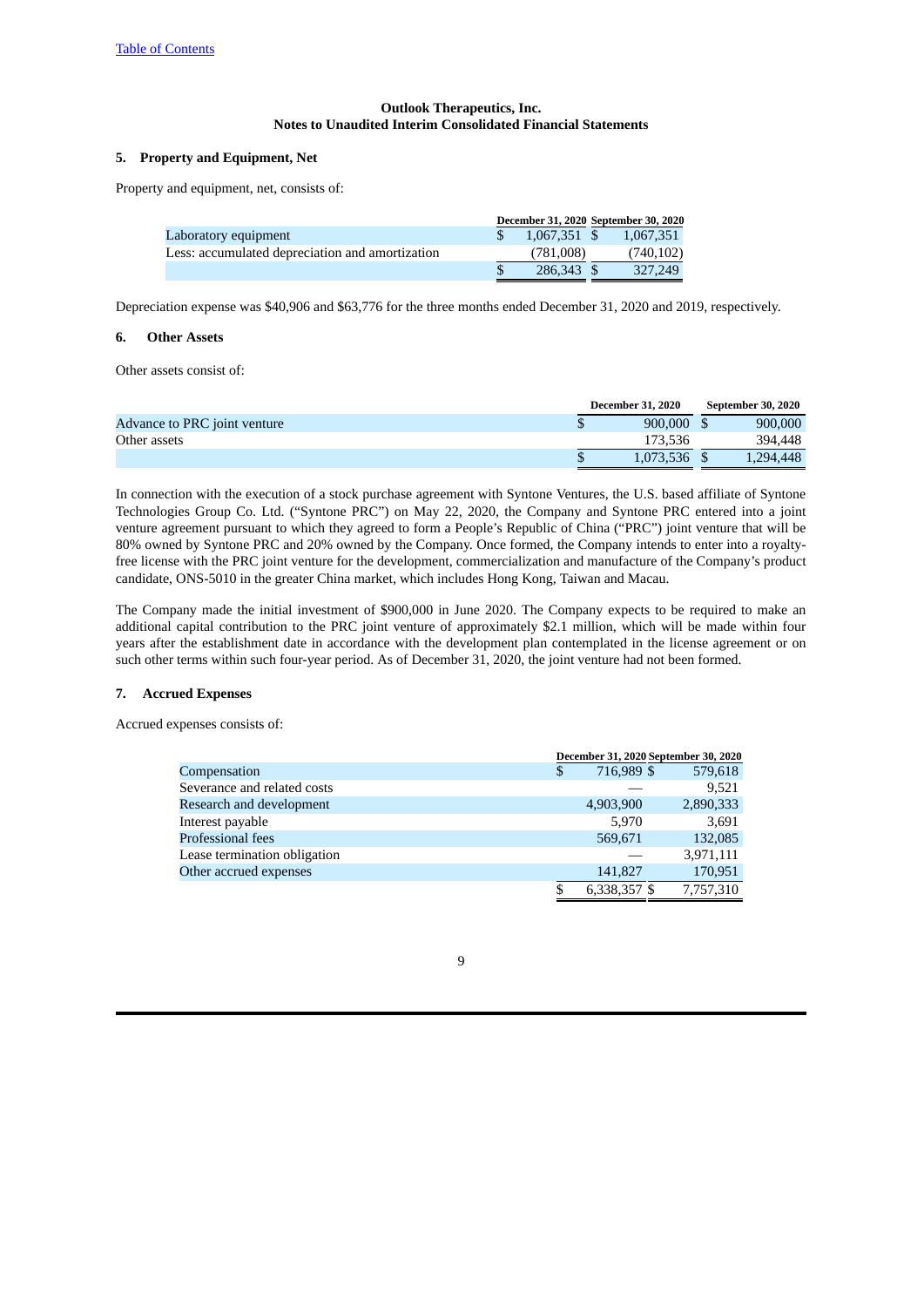### **8. Debt**

Debt consists of:

|                                           | <b>December 31, 2020</b> | September 30, 2020 |           |  |
|-------------------------------------------|--------------------------|--------------------|-----------|--|
| Unsecured promissory note                 | \$<br>10,339,919         | - \$               |           |  |
| Paycheck Protection Program term loan     | 904,200                  |                    | 904,200   |  |
| <b>Equipment loans</b>                    | 38,011                   |                    | 50,285    |  |
| Total debt                                | 11,282,130               |                    | 954,485   |  |
| Less: unamortized loan costs              | (198, 741)               |                    |           |  |
| Total debt, net of unamortized loan costs | 11,083,389               |                    | 954,485   |  |
| Less: current portion                     | (425, 525)               |                    | (50, 285) |  |
| Long-term debt                            | 10,657,864               | S                  | 904,200   |  |

### **Unsecured promissory note**

On November 5, 2020, the Company received \$10.0 million in net proceeds from issuance of an unsecured promissory note with face amount of \$10.2 million. Debt issuance costs totaling \$228,032 are recorded as debt discount and are deducted from the principal in the accompanying consolidated balance sheets. The debt discount is amortized as a component of interest expense over the 14-month term of the underlying debt using the effective interest method. The note bears interest at a rate of 7.5% per annum and matures January 1, 2022. The Company may prepay all or a portion of the note at any time by paying 105% of the outstanding balance elected for pre-payment. During the three months ended December 31, 2020, the Company recognized \$149,210 of interest expense related to the unsecured promissory note of which \$29,291 was related to the amortization of debt issuance costs.

### **Paycheck Protection Program term loan**

On May 4, 2020, the Company received \$904,200 in proceeds from a loan granted pursuant to the PPP of the CARES Act. The PPP term loan is evidenced by a promissory note containing the terms and conditions for repayment of the PPP term loan. The PPP term loan provides for an initial six-month deferral of payments and any amount owed on the loan has a two-year maturity (May 2022), with an interest rate of 1% per annum. Commencing October 15, 2021, the Company is required to pay the lender equal monthly payments of principal and interest as required to fully amortize any principal amount outstanding on the PPP term loan as of October 15, 2021 by May 2, 2022. The Company has the right to prepay any amounts outstanding under this loan at any time and from time to time, in whole or in part, without penalty. Aggregate interest expense on the PPP loan for the three months ended December 31, 2020 was \$2,279.

#### **Senior secured notes**

In December 2019, the Company entered into an exchange agreement with the holders of its \$7,254,077 outstanding aggregate principal amount and accrued interest of senior secured notes (the "Old Senior Notes") originally issued pursuant to the certain Note and Warrant Purchase Agreement dated December 22, 2017, as amended on April 13, 2017, November 5, 2018, and June 28, 2019 (the "Exchange Agreement"). Pursuant to the Exchange Agreement, the holders of the Old Senior Notes exchanged the entire outstanding principal and accrued interest for new senior secured notes having an aggregate outstanding original principal amount of \$7,589,027 which included an aggregate exchange fee of \$334,950.

The new senior secured notes were substantially similar to the Old Senior Notes, as amended through the date of the Exchange Agreement, bore interest at a rate of 12.0% per annum and would have matured December 31, 2020 (subject to extension to June 30, 2021 at the Company's option upon payment of an extension fee equal to 3% of the outstanding balance and being in compliance with applicable Nasdaq listing requirements). The new senior secured notes were convertible, at the option of the holder, beginning April 1, 2020, into shares of the Company's common stock at a conversion price equal to 90% of the two lowest closing bid prices in the 20 trading days immediately preceding such conversion, subject to a floor price of \$0.232 per share. The conversion feature was determined to be a redemption feature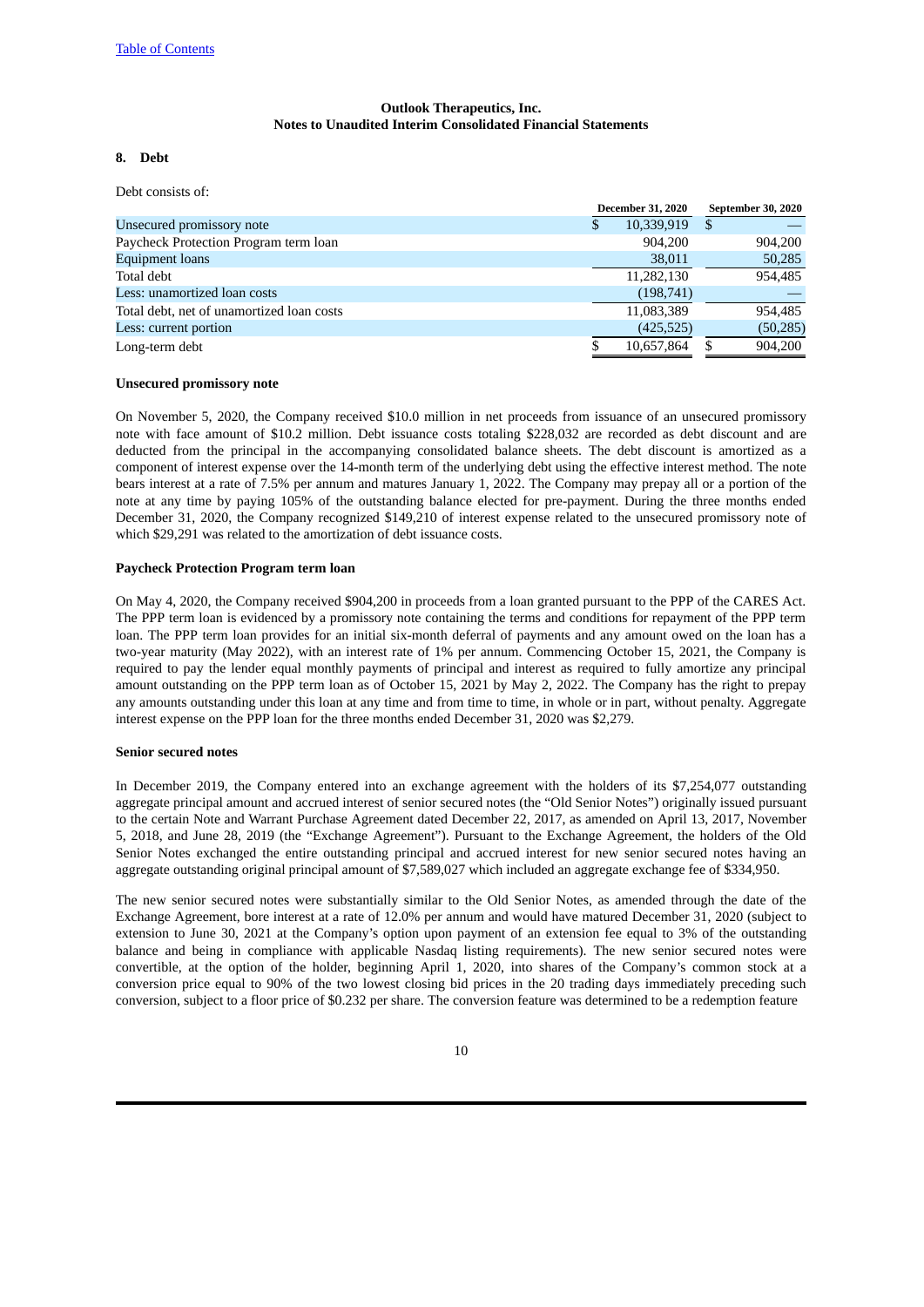and was bifurcated from the debt instrument. The estimated fair value of the redemption feature was \$8,264,451 at issuance. The Exchange Agreement was accounted for as an extinguishment of debt. The Company recognized a loss on extinguishment of convertible senior secured notes for the Exchange Agreement during the three months ended December 31, 2019 of \$8,060,580, which amount was equal to the excess fair value of the notes and bifurcated redemption feature over the notes' net carrying value.

The fair value of the redemption feature was estimated by using a Monte Carlo simulation model and a with-and-without perspective, where the fair value of debt instrument was measured with the derivative and without the derivative and the difference is the implied fair value of the redemption feature. The value of the debt instrument with the redemption feature depended on the daily stock price path followed by the Company's common stock price. This model simulated daily common stock prices from the issuance date through the maturity date for the debt instrument. At issuance, the Company utilized a volatility estimate of 130% based upon the observed historical volatility of both the Company and peer group for 1-year and 2-year periods. Risk-free interest rate was based upon US treasury yields.

During the year ended September 30, 2020, the holder of the new senior secured notes converted the entire outstanding principal and accrued interest and as of September 30, 2020, there were no longer any new senior secured notes outstanding.

Aggregate interest expense on the Old Senior Notes and the new senior secured notes for the three months ended December 31, 2019 was \$201,251.

#### **Unsecured notes**

On March 7, 2019, the Company entered into a forbearance and exchange agreement with Iliad Research and Trading, L.P., a Utah limited partnership (the "Lender"). Concurrently with the execution of this agreement, the Lender purchased two stockholder notes issued by the Company previously in the original principal amount of \$1,000,000 with an aggregate outstanding balance as of March 7, 2019 of \$1,947,133, including accrued interest. The stockholder notes were accruing interest at the rate of 2.5% per month. The Lender agreed to refrain and forbear from bringing any action to collect under the stockholder notes until March 7, 2020 and to reduce the interest rates currently in effect to 12.0% per annum simple interest during such forbearance period. The Company also agreed to, at Lender's election, repay or exchange the stockholder notes (or portions thereof) for shares of the Company's common stock at an exchange rate of \$13.44 per share or, beginning September 2019, at 95% of the average of the two lowest closing bid prices in the prior twenty trading days, as applicable.

During the three months ended December 31, 2019, the remaining unsecured notes with an aggregate carrying amount of \$977,966 and accrued interest of \$570,460 were exchanged for 1,475,258 shares of the Company's common stock at an average exchange price of \$1.10. As of December 31, 2019, these unsecured notes were no longer outstanding. During the three months ended December 31, 2019, the Company recognized \$12,997 of interest expense related to the unsecured notes.

# **Stockholder notes**

|                                   | <b>December 31, 2020</b> | September 30, 2020 |
|-----------------------------------|--------------------------|--------------------|
| Restricted stock repurchase notes |                          | 800,000            |
| Common stock repurchase note      |                          | 2,812,500          |
|                                   |                          | 3.612.500          |
| Less: current portion             |                          | (3,612,500)        |
|                                   |                          |                    |

The Company previously repurchased shares of its restricted stock in exchange for notes in the amount of \$800,000 that did not bear interest and were due on demand. These notes were paid in full in November 2020.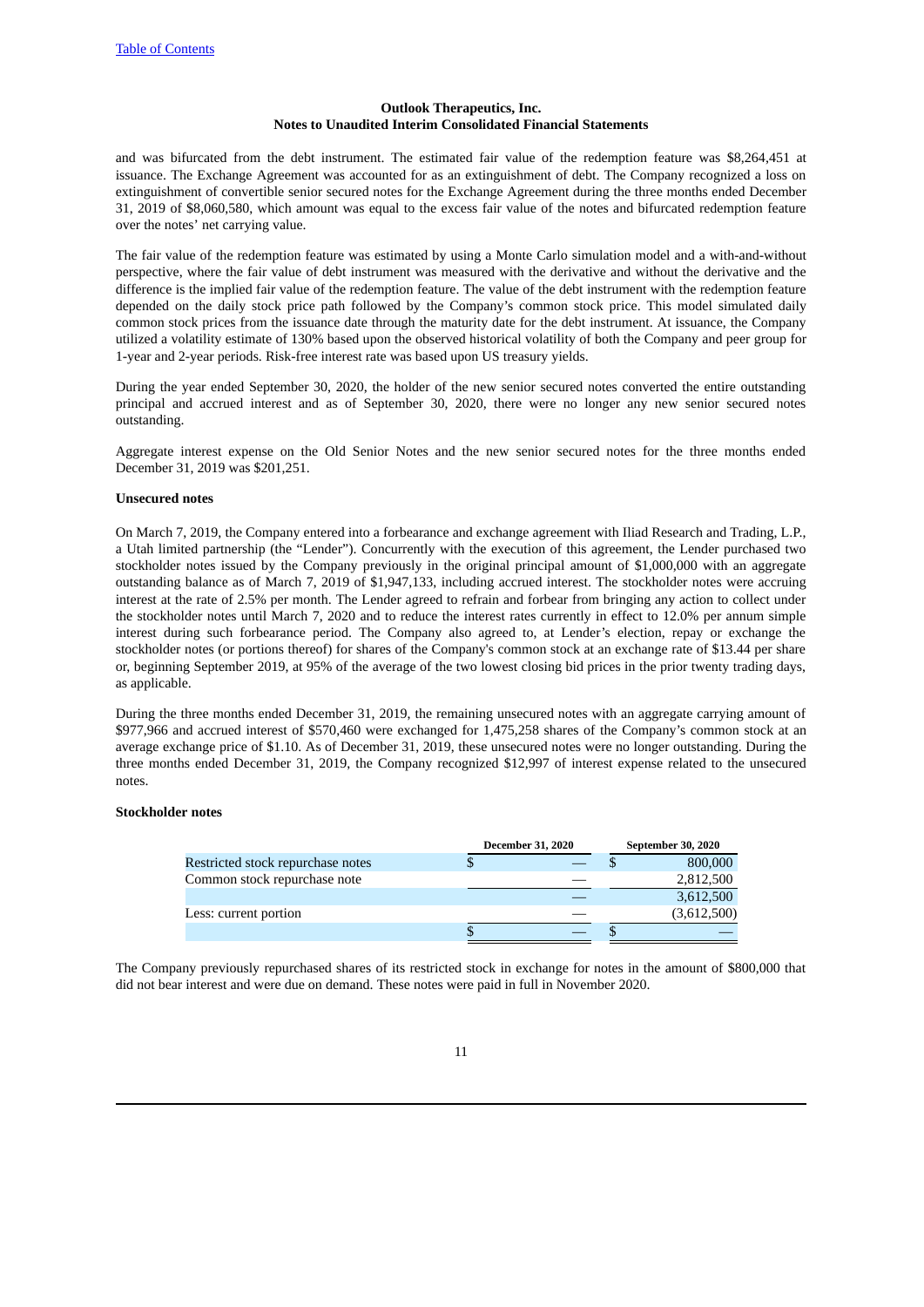The Company had a \$2,812,500 note payable related to the previous repurchase of common stock that did not bear interest and was due on demand. This note was paid in full in November 2020.

#### **9. Commitments and Contingencies**

#### **Litigation**

On July 20, 2020, Laboratorios Liomont S.A. de C.V. ("Liomont"), filed a complaint against the Company in the U.S. District Court of the Southern District of New York alleging certain breach of contract claims under the June 25, 2014 strategic development, license and supply agreement relating to the biosimilar development program for ONS-3010 and ONS-1045. According to the complaint, Liomont is claiming \$3,000,000 in damages due. The Company disputes the claims in the Liomont complaint, believes they are without merit, and intends to defend against these claims vigorously.

#### **Leases**

# *Corporate office and warehouse leases*

On May 6, 2020, the Company terminated its lease agreement for approximately 66,000 square feet of office, manufacturing and laboratory space located in Cranbury, New Jersey, which previously served as its headquarters, and relocated its corporate office to Monmouth Junction, New Jersey, a site previously used as a warehouse location. The Company's Monmouth Junction, New Jersey lease matures in September 2021. In consideration for the termination of the Cranbury lease, the Company agreed to make payments to the landlord totaling \$981,987, payable in eight monthly installments commencing May 1, 2020. In November 2020 the remaining portion of the liability was paid in full. On September 30, 2020, the lease termination obligation was included in accounts payable on the consolidated balance sheet.

A rollforward of the charges incurred to general and administrative expense for the three months ended December 31, 2020 is as follows:

|                            | Balance<br>October 1. 2020 | <b>Expensed / Accrued</b><br>Expense | Cash<br>Payments | Non-cash<br><b>Adiustments</b> | <b>Balance</b><br><b>December 31, 2020</b> |
|----------------------------|----------------------------|--------------------------------------|------------------|--------------------------------|--------------------------------------------|
| Lease termination payments | 356.987                    |                                      | (356.987)        |                                |                                            |

#### *Equipment leases*

The Company has equipment leases, with terms between 12 and 36 months, recorded as finance leases. The equipment leases bear interest between 4.0% and 13.0%.

Certain lease agreements contain provisions for future rent increases. Payments due under the lease contracts include minimum payments that the Company is obligated to make under the non-cancelable initial terms of the leases as the renewal terms are at the Company's option. Lease expense is recorded as research and development or general and administrative based on the use of the leased asset.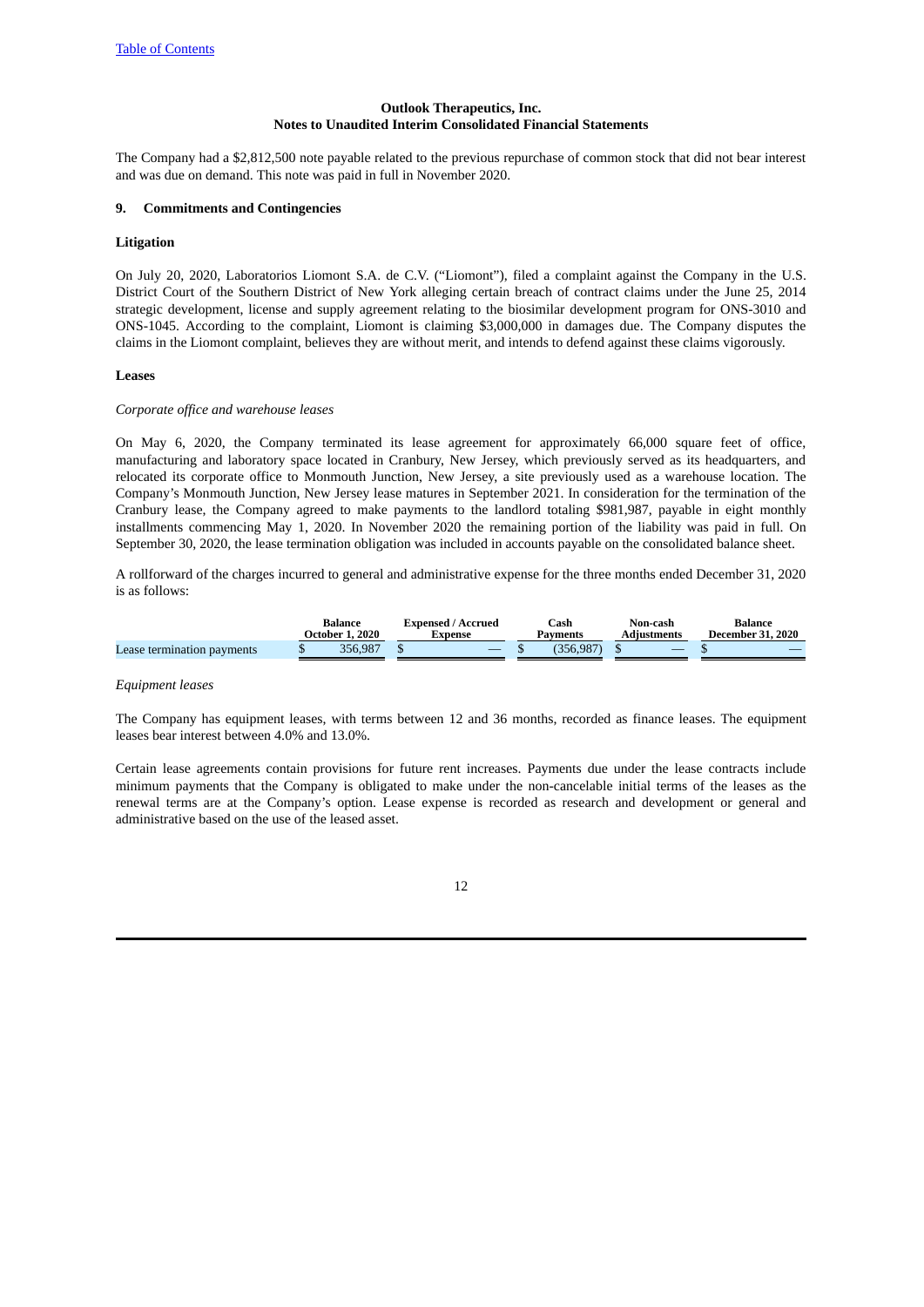The components of lease cost for the three months ended December 31, 2020 are as follows:

|                                     | Three months ended<br><b>December 31, 2020</b> |
|-------------------------------------|------------------------------------------------|
| <b>Finance lease cost:</b>          |                                                |
| Amortization of right-of-use assets |                                                |
| Interest on lease liabilities       | 1,782                                          |
| Total finance lease cost            | 1,782                                          |
| <b>Operating lease cost</b>         | 43,625                                         |
| Total lease cost                    | 45.407                                         |

Amounts reported in the consolidated balance sheets for leases where the Company is the lessee as of December 31, 2020 are as follows:

|                                                | <b>December 31, 2020</b> |
|------------------------------------------------|--------------------------|
| <b>Operating leases:</b>                       |                          |
| Right-of-use asset                             | \$<br>126,776            |
| <b>Operating lease liabilities</b>             | 142,151                  |
| <b>Finance leases:</b>                         |                          |
| Right-of-use asset                             | \$                       |
| Financing lease liabilities                    | 62,180                   |
| Weighted-average remaining lease term (years): |                          |
| <b>Operating leases</b>                        | 0.8                      |
| <b>Finance leases</b>                          | 2.3                      |
| Weighted-average discount rate:                |                          |
| <b>Operating leases</b>                        | $9.0\%$                  |
| Finance leases                                 | 8.8%                     |

Other information related to leases for the three months ended December 31, 2020 are as follows:

|                                                                         | Three months ended<br><b>December 31, 2020</b> |
|-------------------------------------------------------------------------|------------------------------------------------|
| Cash paid for amounts included in the measurement of lease obligations: |                                                |
| Operating cash flows from finance leases                                | 1.782                                          |
| Operating cash flows from operating leases                              | 48,750                                         |
| Financing cash flows from finance leases                                | 10,080                                         |
| Right-of-use assets obtained in exchange for lease obligations:         |                                                |
| <b>Operating leases</b>                                                 |                                                |
| <b>Finance leases</b>                                                   |                                                |

Future minimum lease payments under non-cancelable leases as of December 31, 2020 are as follows for the years ending September 30:

|                                   |    | <b>Operating leases</b> | <b>Finance leases</b> |
|-----------------------------------|----|-------------------------|-----------------------|
| 2021 (remaining nine months)      | Φ  | 146,250                 | 23,327                |
| 2022                              |    |                         | 29,605                |
| 2023                              |    |                         | 13,149                |
| 2024                              |    |                         | 4,383                 |
| Total undiscounted lease payments | \$ | 146,250                 | 70,464                |
| Less: Imputed interest            |    | 4.099                   | 8,284                 |
| Total lease obligations           |    | 142.151                 | 62,180                |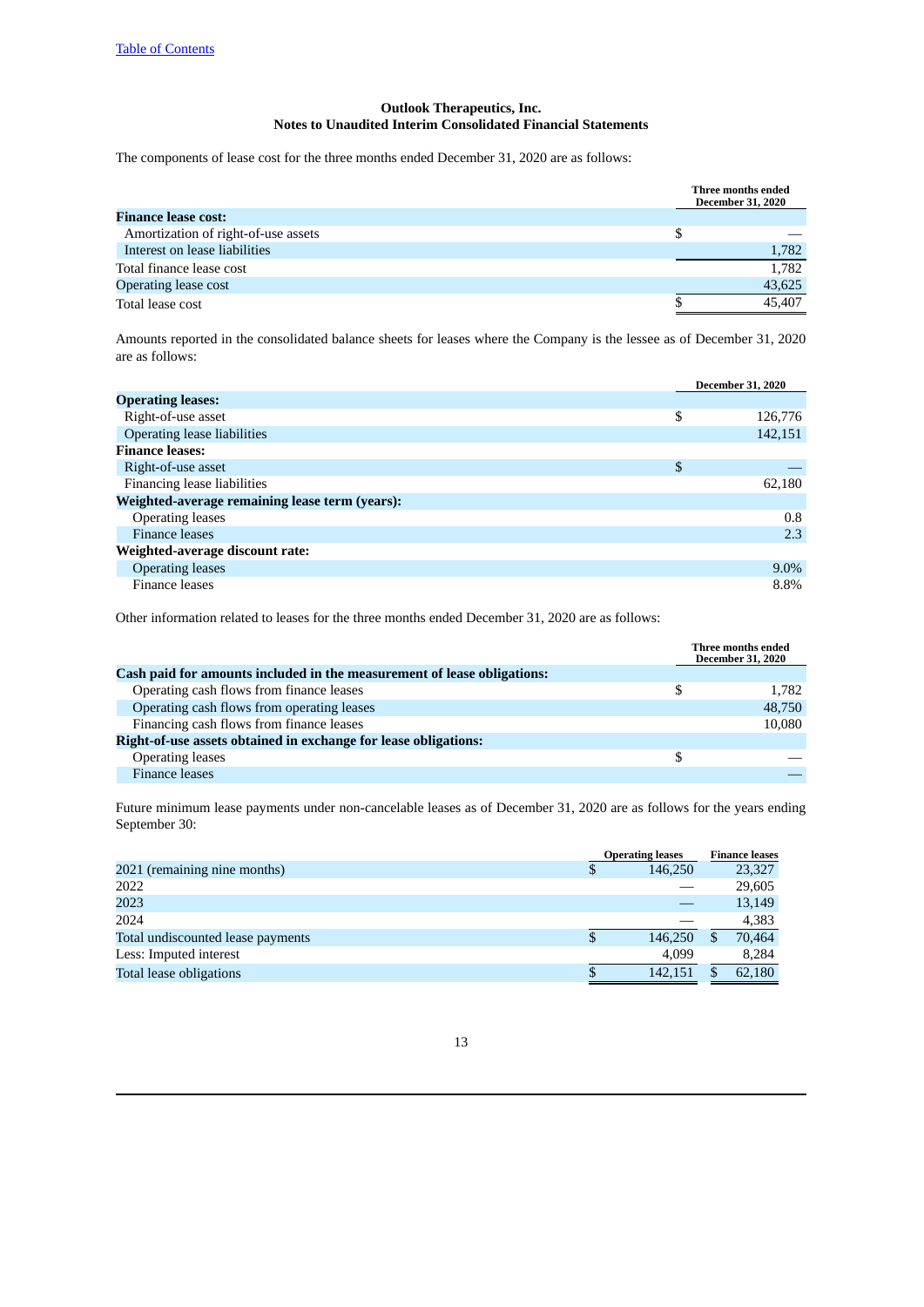*Office and laboratory lease termination obligation*

In August 2018, the Company entered into a lease termination agreement effective September 1, 2018, to terminate the lease for unutilized office and laboratory space in Cranbury, New Jersey. In consideration for the termination of the lease, the Company agreed to make payments to the landlord totaling up to \$5.8 million, which included (i) \$287,615 upon execution of the termination agreement, (ii) \$50,000 per month for up to 30 months, commencing September 1, 2018, and (iii) a \$4.0 million payment, in any event, on or before February 1, 2021. The Company and landlord agreed that the \$174,250 security deposit will be used to pay the 7th, 8th, 9th and a portion of the 10th monthly payments. In November 2020, the Company fully settled the remaining lease termination payments for a one-time cash payment of \$3,250,000. Upon settlement, the Company recognized a gain of \$732,426 which represented the difference between the carrying value of the liability at the time of settlement and the cash payment.

A roll forward of the charges incurred to general and administrative expense for the three months ended December 31, 2020 is as follows:

|                            | Balance                | <b>Expensed / Accrued</b> | Cash        | Non-cash    | Balance                  |
|----------------------------|------------------------|---------------------------|-------------|-------------|--------------------------|
|                            | <b>October 1, 2020</b> | Expense                   | Pavments    | Adiustments | <b>December 31, 2020</b> |
| Lease termination payments | 3,971                  | 111.315                   | (3.350.000) | (S 732.426) |                          |

### **10. Common Stock, Convertible Preferred Stock and Stockholders' Equity (Deficit)**

#### **Common stock**

There were no issuances of common stock during the three months ended December 31, 2020. During the three months ended December 31, 2019, the Company issued 109 shares of common stock, respectively, upon the vesting of RSUs.

Refer to Note 13 for a detailed discussion of an issuance of an aggregate of 41,593,767 shares of common stock and warrants to purchase up to an aggregate of 2,116,364 shares of common stock in February 2021 in connection with a public offering and concurrent private placement.

#### **Series A-1 convertible preferred stock**

A total of 200,000 shares of Series A-1 Convertible Preferred Stock (the "Series A-1") have been authorized for issuance under the Certificate of Designation of Series A-1 Convertible Preferred Stock of the Company (the "Certificate of Designation"). The shares of Series A-1 have a stated value of \$100.00 per share, and rank senior to all junior securities (as defined in the Certificate of Designation). At December 31, 2020 and September 30, 2020, there were no shares of Series A-1 outstanding.

The Series A-1 accrued dividends at a rate of 10% per annum, compounded quarterly, payable quarterly at the Company's option in cash or in kind in additional shares of Series A-1. During the three months ended December 31, 2019, the Company issued 1,661 shares of Series A-1 to settle the related dividends that are due on a quarterly basis.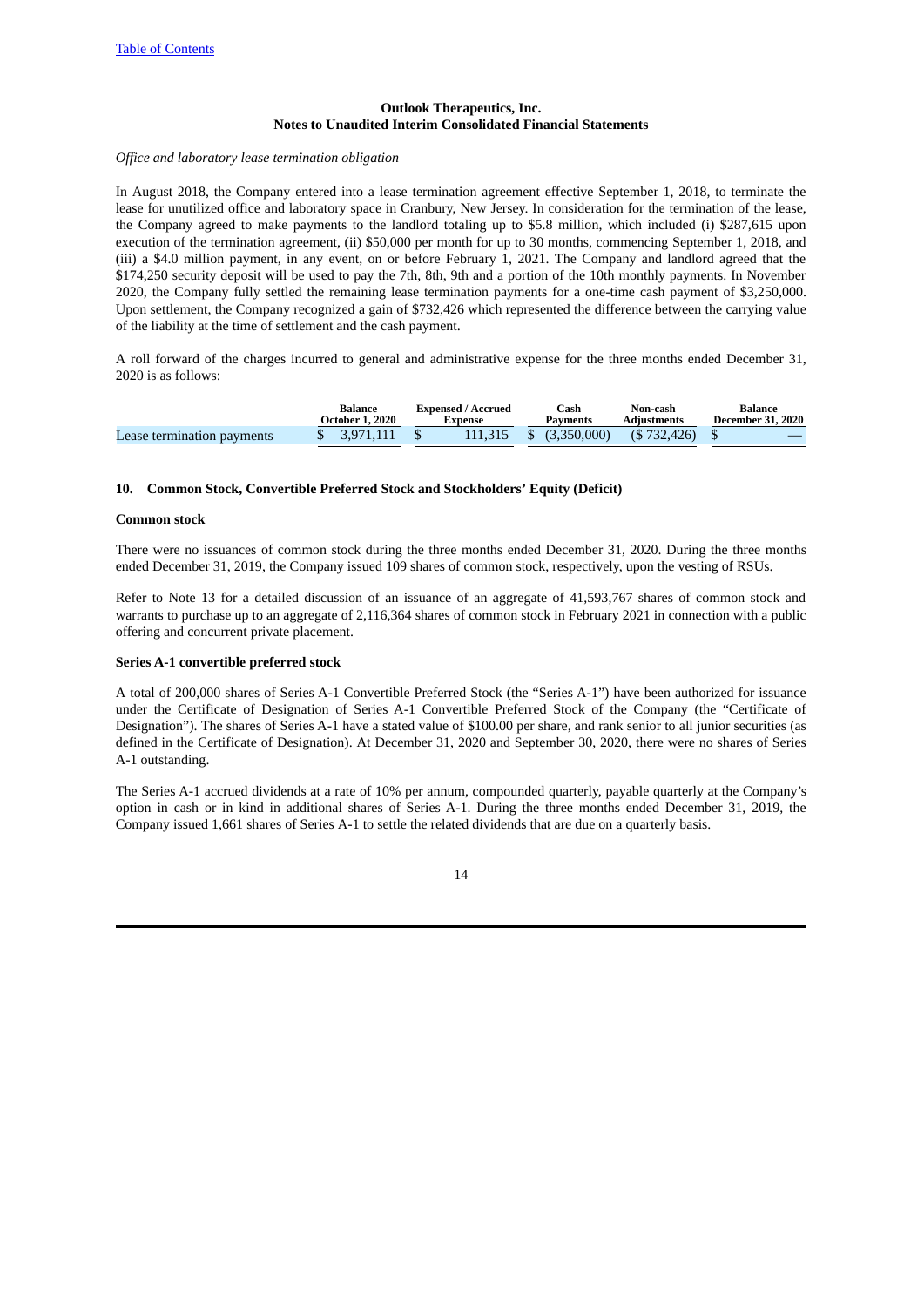#### **Common stock warrants**

As of December 31, 2020, shares of common stock issuable upon the exercise of outstanding warrants were as follows:

| <b>Expiration Date</b> |     | <b>Shares</b> of<br>common stock<br>issuable upon<br>exercise of<br>warrants |     | <b>Exercise Price</b><br><b>Per Share</b> |
|------------------------|-----|------------------------------------------------------------------------------|-----|-------------------------------------------|
| February 18, 2022      |     | 416,666                                                                      | S   | 12.00                                     |
| December 22, 2024      | (i) | 277,128                                                                      | \$  | 12.00                                     |
| April 13, 2025         | (i) | 145,686                                                                      | \$  | 12.00                                     |
| May 31, 2025           | (i) | 62,437                                                                       | \$. | 12.00                                     |
| February 24, 2025      |     | 531,890                                                                      | S   | 1.27                                      |
| February 26, 2024      |     | 5,029,528                                                                    | \$  | 0.9535                                    |
| June 22, 2025          |     | 588,519                                                                      | \$  | 1.5188                                    |
|                        |     | 7,051,854                                                                    |     |                                           |

(i) The warrants were issued in connection with the convertible senior secured notes (see Note 8) and are classified as liabilities on the accompanying consolidated balance sheets as the warrants include cash settlement features at the option of the holders under certain circumstances. Refer to Note 4 for fair value measurements disclosures.

On December 23, 2019, the Company amended the terms of its outstanding 15-month warrants and five-year warrants issued April 12, 2019 (the "April 2019 Warrants"), which originally had an exercise price of \$2.90 per share of the Company's common stock. The exercise price of all outstanding April 2019 Warrants was reduced to \$0.2320 per share and the exercise period was amended such that all April 2019 Warrants expire on December 24, 2019. Immediately prior to expiration, all then unexercised April 2019 Warrants were automatically net exercised pursuant to the amended provisions. The estimated change in fair value of warrants amended during the three months ended December 31, 2019 was \$1,708,603 and reflected as a deemed dividend in the consolidated statements of operations for purposes of presenting net loss attributable to common stockholders when calculating basic and diluted loss per share.

During the three months ended December 31, 2019, warrants to purchase an aggregate of 10,427,388 shares of common stock with a weighted averaged exercise price of \$0.232 were exercised for an aggregate 8,345,562 shares of the Company's common stock; and warrants to purchase an aggregate of 80,797 shares of common stock with a weighted averaged exercise price of \$0.08 expired. In aggregate, 10,157,050 of the exercised warrants were April 2019 Warrants, described above, exercised pursuant to the net exercise provisions therein, as amended.

#### **11. Stock-Based Compensation**

#### **2011 Equity Incentive Plan**

The Company's 2011 Equity Compensation Plan (the "2011 Plan") provided for the Company to sell or issue restricted common stock, RSUs, performance-based awards ("PSUs"), cash-based awards or to grant stock options for the purchase of common stock to officers, employees, consultants and directors of the Company. The 2011 Plan was administered by the board of directors or, at the discretion of the board of directors, by a committee of the board. The number of shares of common stock reserved for issuance under the 2011 Plan is 106,490. As of December 31, 2020, PSUs representing 2,470 shares of the Company's common stock were outstanding under the 2011 Plan. In light of the December 2015 adoption of the 2015 Equity Incentive Plan, (the "2015 Plan") no future awards under the 2011 Plan will be granted.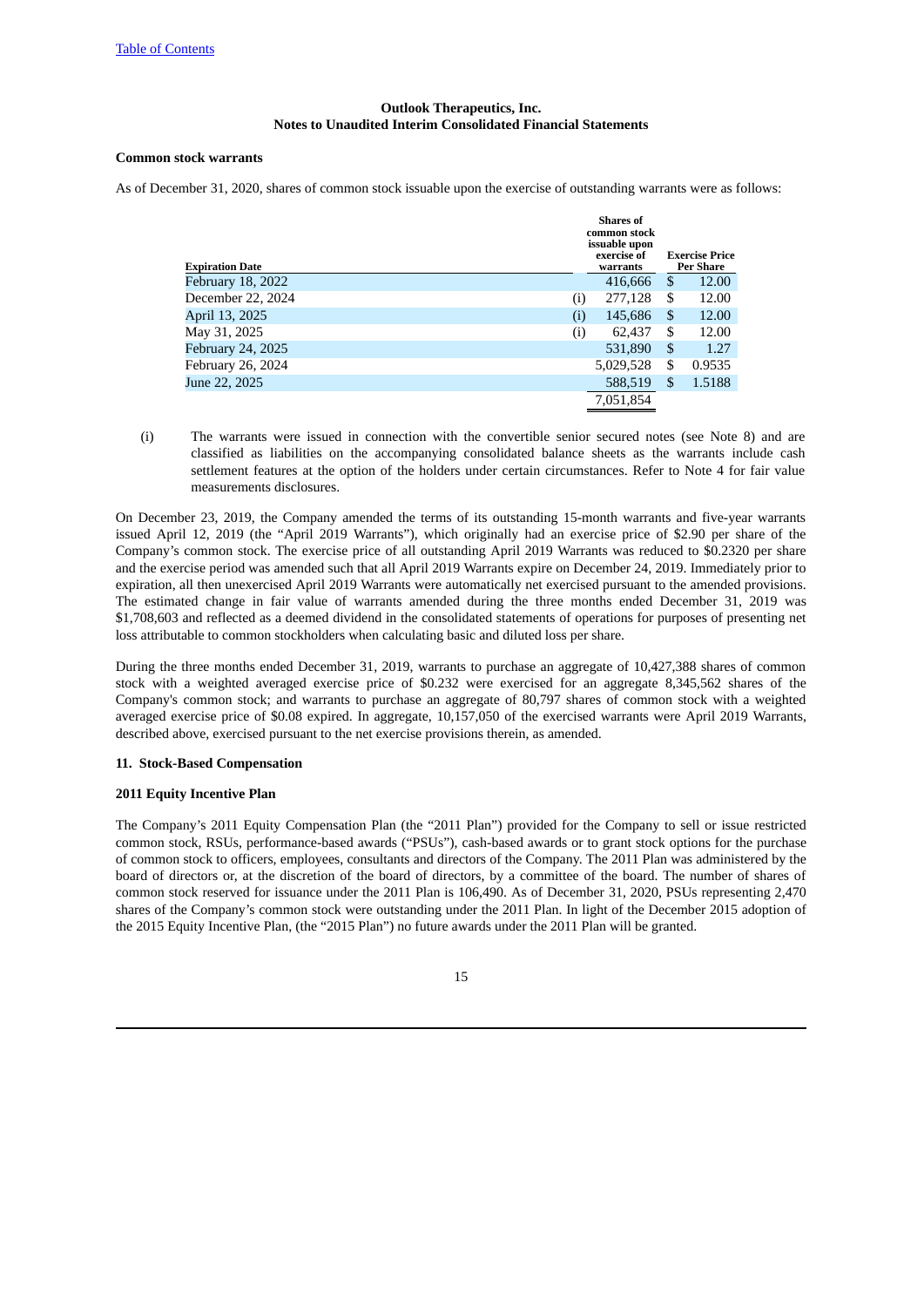### **2015 Equity Incentive Plan**

In December 2015, the Company adopted the 2015 Plan. The 2015 Plan provides for the grant of stock options, stock appreciation rights, restricted stock awards, RSU awards, performance stock awards and other forms of equity compensation to Company employees, directors and consultants. The aggregate number of shares of common stock authorized for issuance pursuant to the Company's 2015 Plan is 24,022,526. As of December 31, 2020, 11,875,197 shares remained available for grant under the 2015 Plan.

Stock options and RSUs are granted under the Company's 2015 Plan and generally vest over a period of one to four years from the date of grant and, in the case of stock options, have a term of 10 years. The Company recognizes the grant date fair value of each option and share of RSU over its vesting period.

The Company recorded stock-based compensation expense in the following expense categories of its statements of operations for the three months ended December 31, 2020 and 2019:

|                            | Three months ended December 31. |  |         |
|----------------------------|---------------------------------|--|---------|
|                            | 2020                            |  | 2019    |
| Research and development   | 239,971                         |  | 107,790 |
| General and administrative | 914.670                         |  | 251,687 |
|                            | 1.154.641                       |  | 359,477 |

### **Stock options**

As of December 31, 2020, options to purchase common stock of the Company outstanding under the 2015 Plan were as follows:

|                                                  | Number of<br><b>Shares</b> | Weighted<br>Average<br><b>Exercise Price</b> | Weighted<br>Average<br>Remaining<br>Contractual<br>Term (Years) | Aggregate<br><b>Intrinsic Value</b> |
|--------------------------------------------------|----------------------------|----------------------------------------------|-----------------------------------------------------------------|-------------------------------------|
| Balance at October 1, 2020                       | 3,762,143                  | 2.01<br>S                                    |                                                                 |                                     |
| Granted                                          | 8,215,534                  | 0.71                                         |                                                                 |                                     |
| Balance at December 31, 2020                     | 11,977,677                 | 1.12                                         | 9.5                                                             | 5,247,830<br>S                      |
| Vested and exercisable                           | 1,255,028                  | 2.22                                         | 8.9                                                             | 173.361                             |
| Vested and expected to vest at December 31, 2020 | 11.977.677                 | 1.12                                         | 9.5                                                             |                                     |

The aggregate intrinsic value represents the total amount by which the fair value of the common stock subject to options exceeds the exercise price of the related options.

The weighted average grant date fair value of the options awarded to employees for the three months ended December 31, 2020 and 2019 was \$0.54 and \$0.99 per option, respectively. The fair value of the options was estimated on the date of grant using a Black-Scholes option pricing model with the following weighted-average assumptions:

|                            | Three months ended December 31,<br>2020 | 2019   |
|----------------------------|-----------------------------------------|--------|
| Risk-free interest rate    | $0.38\%$                                | 1.36 % |
| Expected life (years)      | 6.02                                    | 5.34   |
| <b>Expected volatility</b> | 95.4%                                   | 88.6 % |
| Expected dividend vield    |                                         |        |

As of December 31, 2020, there was \$6,645,243 of unrecognized compensation expense that is expected to be recognized over a weighted-average period of 2.72 years.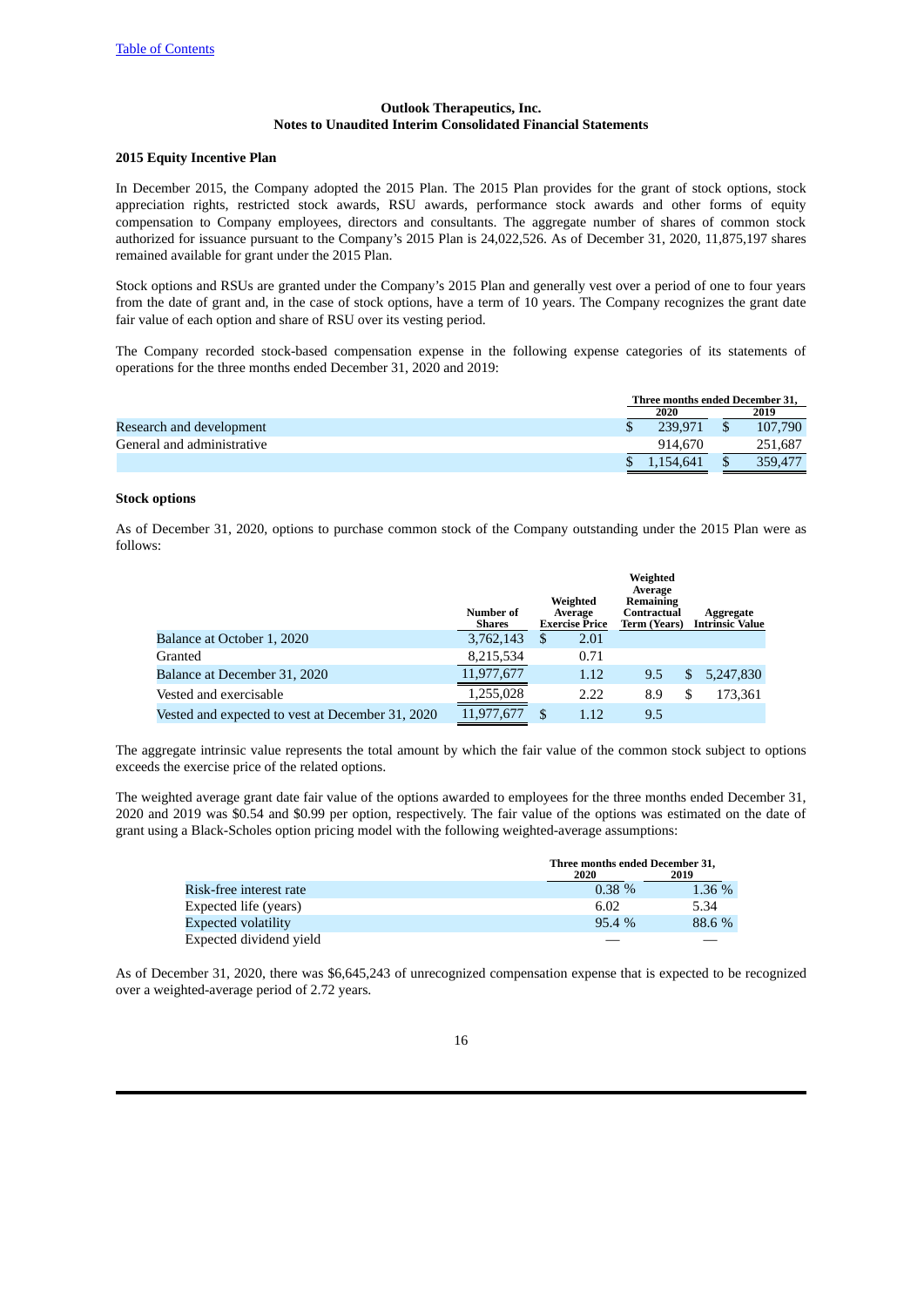#### **Performance-based stock units**

The Company has issued PSUs, which generally have a ten-year life from the date of grant. Upon exercise, the PSU holder receives common stock or cash at the Company's discretion.

The following table summarizes the activity related to PSUs during the three months ended December 31, 2020:

|                                                  | <b>Number</b><br>of<br><b>PSUs</b> |   | Base<br>Price<br>Per PSU | Weighted<br>Average<br>Remaining<br>Contractual<br>Term (Years) |
|--------------------------------------------------|------------------------------------|---|--------------------------|-----------------------------------------------------------------|
| Balance at October 1, 2020                       | 2.470                              | Я | 49.97                    |                                                                 |
| Forfeitures                                      |                                    |   |                          |                                                                 |
| Balance at December 31, 2020                     | 2.470                              |   | 49.97                    | 3.8                                                             |
| Vested and exercisable at December 31, 2020      | 2.470                              |   | 49.97                    | 3.8                                                             |
| Vested and expected to vest at December 31, 2020 | 2,470                              | S | 49.97                    | 3.8                                                             |

#### **Restricted stock**

In connection with the consulting agreements entered into by the Company and four principals of MTTR, the Company issued an aggregate of 7,244,739 shares of its common stock. Refer to Note 12 for further details on the consulting agreements and terminated strategic partnership agreement. The shares may not be sold until the earlier of (i) six months following FDA approval of ONS-5010, (ii) the date the Company publicly announces not to pursue development of ONS-5010, (iii) a change in control or (iv) January 2025. In addition, the Company has the right to repurchase the shares for \$0.01 per share if the consultant terminates his agreement other than for good reason or the Company terminates the agreement for cause. The repurchase right lapses, in tiered percentages, based upon the completion of enrollment of the Company's NORSE 2 clinical trial of ONS-5010 by certain dates. The repurchase right may also lapse as to 50% or 100% of the shares if the Company enters into certain agreements pertaining to ONS-5010 that meet certain value thresholds or the Company's share price meets certain predefined targets. The repurchase right also lapses as to 100% of the shares upon the earliest to occur of (i) filing of the biologics license application for ONS-5010, (ii) termination of the agreement by the consultant for good reason or by the Company other than for cause. (iii) in the event of disability, or (iv) upon a change in control. As of December 31, 2020, 1,811,184 shares of common stock were vested and not subject to repurchase rights.

The grant date fair value of the restricted shares was \$0.54 per share and equal to the closing stock price of the Company's common stock at the time of grant. Compensation expense is recognized over the shorter of the explicit service period or derived service period which was determined to be 4.8 years at the time of grant. Compensation expense may be accelerated when certain performance conditions become probable and the corresponding purchase right has lapsed. During the three months ended December 31, 2020, the Company recognized compensation expense related to the restricted stock of \$151,765. There was no compensation expense recognized for the three months ended December 31, 2019. As of December 31, 2020, there was \$2,459,242 of unrecognized compensation expense related to the restricted stock.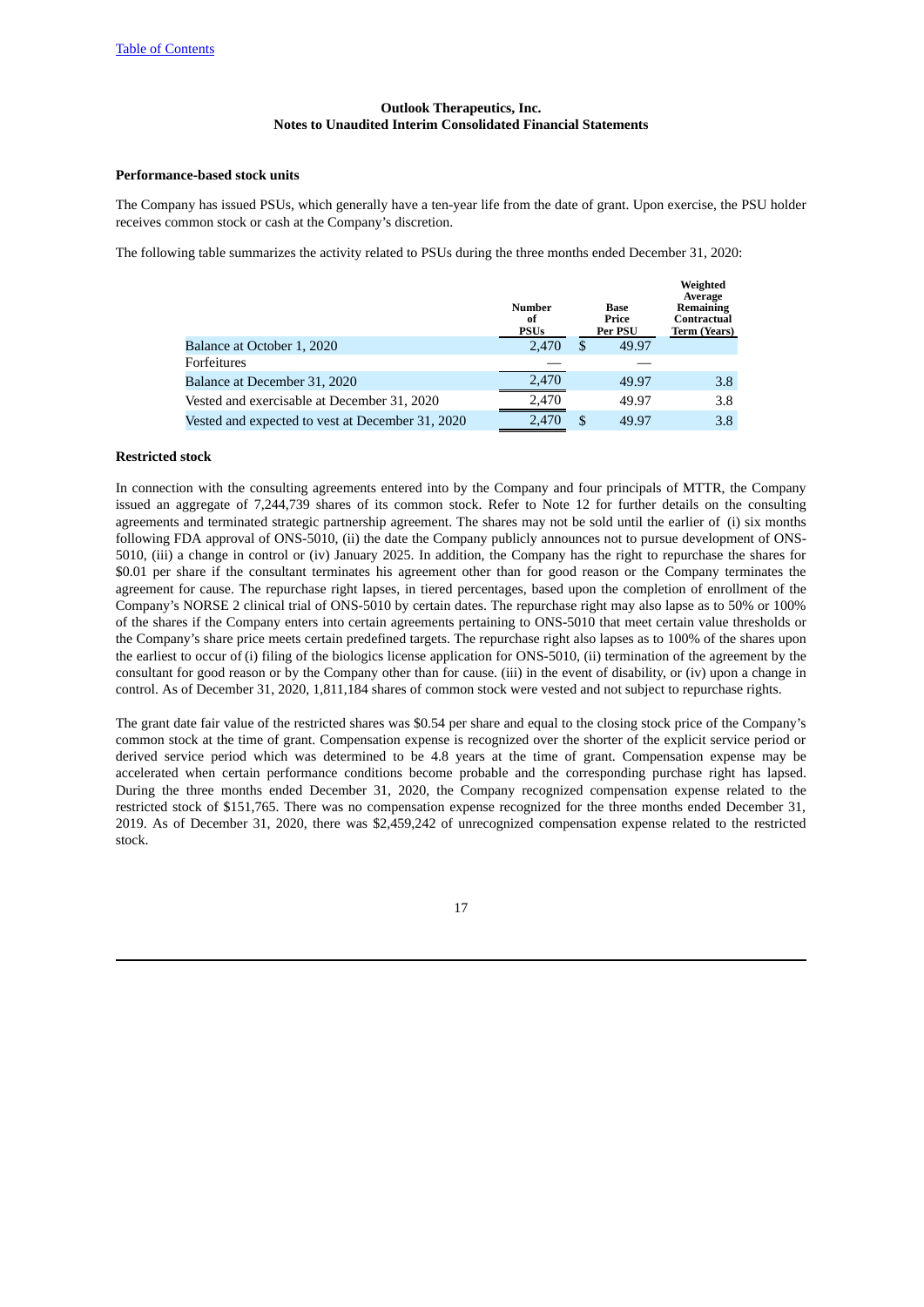#### **12. Related-Party Transactions**

#### **MTTR - strategic partnership agreement (ONS-5010)**

In February 2018, the Company entered into a strategic partnership agreement with MTTR to advise on regulatory, clinical and commercial strategy and assist in obtaining approval of ONS-5010, the Company's bevacizumab therapeutic product candidate for ophthalmic indications.

In November 2018, the board of directors of the Company appointed Mr. Terry Dagnon as Chief Operating Officer, and Mr. Jeff Evanson as Chief Commercial Officer. Both Mr. Dagnon and Mr. Evanson initially provided services to the Company pursuant to the February 2018 strategic partnership agreement with MTTR, as amended. Mr. Dagnon and Mr. Evanson were both principals in MTTR. The Company did not pay Mr. Dagnon or Mr. Evanson any direct compensation as consultants or as employees during the three months ended December 31, 2019 nor during the period from October 1, 2019 through March 19, 2020. Both Mr. Dagnon and Mr. Evanson were compensated directly by MTTR for services provided to the Company as the Company's Chief Operating Officer and Chief Commercial Officer, respectively, pursuant to the strategic partnership agreement until such agreement, as amended, was terminated effective March 19, 2020. The Company began compensating Mr. Dagnon and Mr. Evanson directly as consultants effective March 19, 2020 pursuant to their respective consulting agreements with the Company, which became effective March 19, 2020 following stockholder approval of the share issuances contemplated therein. Mr. Dagnon and Mr. Evanson have also agreed to provide consulting services to an affiliate of BioLexis pursuant to a separate arrangement.

On January 27, 2020, the Company entered into a termination agreement and mutual release with MTTR to terminate the strategic partnership agreement. Pursuant to the agreement, the Company agreed  $(x)$  to issue to the four principals of MTTR (who include two of its named executive officers, Messrs. Dagnon and Evanson), an aggregate of 7,244,739 shares of its common stock, subject to stockholder approval, (y) to enter into consulting agreements with each of the four principals setting forth the terms of his respective compensation arrangement, and (z) to pay MTTR a one-time settlement fee of \$110,000, upon effectiveness of the agreement.

Concurrently, the Company also entered into consulting agreements directly with each of the four principals of MTTR setting forth the terms of his respective compensation arrangement, as well as providing for certain transfer restrictions and repurchase rights applicable to the shares of common stock to be issued pursuant hereto. The termination agreement, and the consulting agreements, became effective upon stockholder approval of the share issuance on March 19, 2020. Refer to Note 11 for the accounting of the restricted stock issued and compensation expense recognized.

MTTR and its four principals under the strategic partnership agreement and the subsequent individual consulting agreements earned an aggregate \$467,653 and \$611,424 during the three months ended December 31, 2020 and 2019, respectively, which includes monthly consulting fees and expense reimbursement, but excludes stock-based compensation related to restricted stock (Note 11). As of December 31, 2020, and September 30, 2020 an aggregate \$90,476 and \$89,762, respectively, was due to the former MTTR principals as consultants, which is included in accounts payable in the accompanying consolidated balance sheets.

#### **13. Subsequent Events**

#### *Common stock offering*

In February 2021, the Company issued, in an underwritten public offering which included a partial exercise of the underwriters' overallotment option, an aggregate of 38,593,767 shares of common stock at a purchase price per share \$1.00 for approximately \$36.0 million in net proceeds after payment of underwriter discounts and commissions and other offering costs. GMS Ventures purchased an aggregate of 8,360,000 shares of common stock offered in the offering at the public offering price per share. Following partial exercise of the underwriters' overallotment option, pursuant to an Investor Rights Agreement, dated as of September 11, 2017, by and among the Company, BioLexis and GMS Ventures,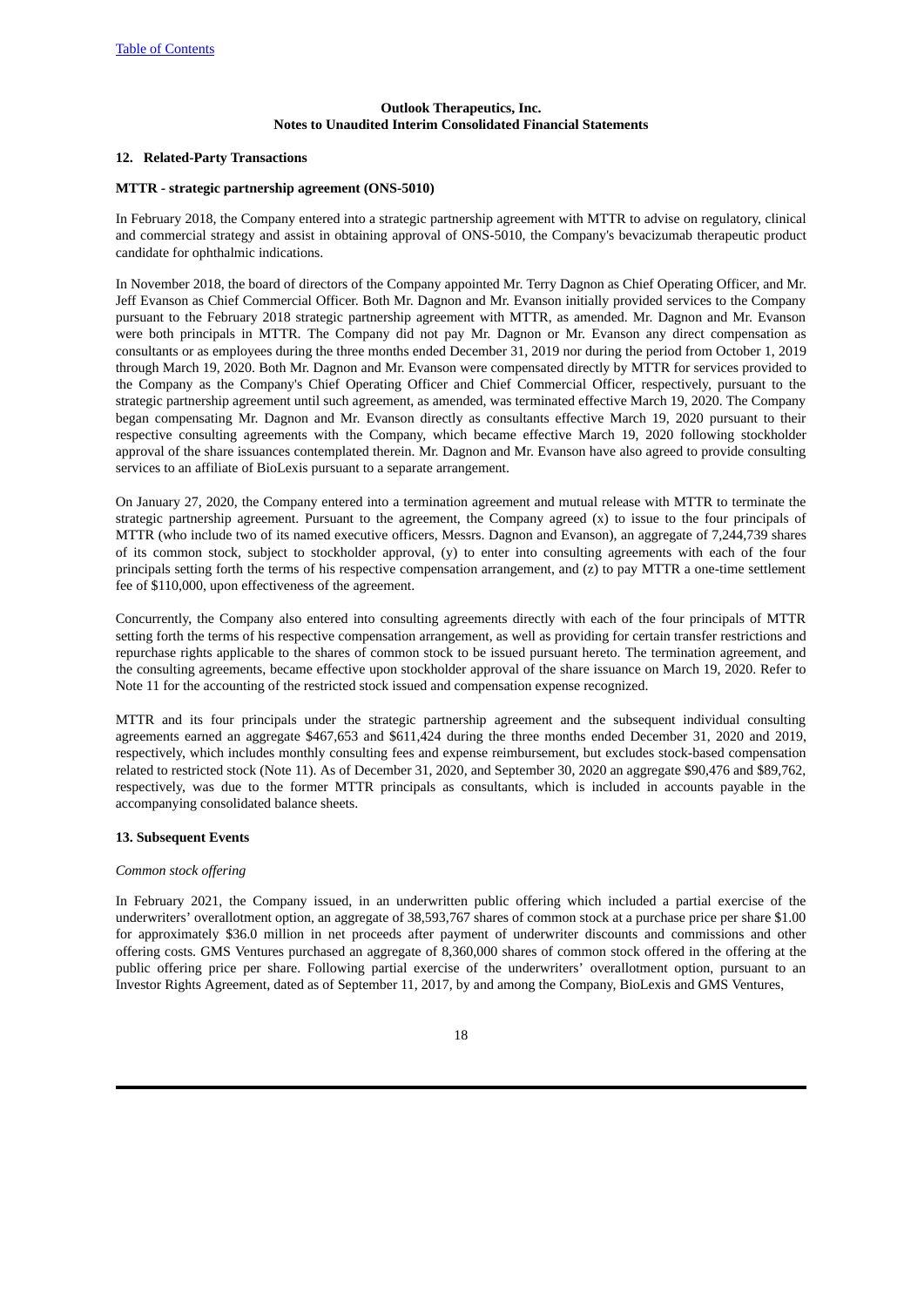the Company sold an additional 1,013,627 shares of common stock to GMS Ventures in a separate concurrent private placement for aggregate gross proceeds to the Company of \$1.0 million at the public offering price per share of \$1.00.

In a separate concurrent private placement, the Company issued 3,000,000 shares of common stock to Syntone Ventures at a purchase price of \$1.00 for aggregate gross proceeds to the Company of \$3.0 million.

In connection with the underwritten public offering the Company issued the underwriter warrants to purchase up to an aggregate of 2,116,364 shares of common stock), at an exercise price of \$1.25 per share and a 5-year term.

#### *Common stock warrants exercised*

In February 2021, warrants to purchase an aggregate of 3,641,507 shares of common stock with a weighted averaged exercise price of \$0.9847 were exercised for aggregate gross proceeds to the Company of \$3,585,809.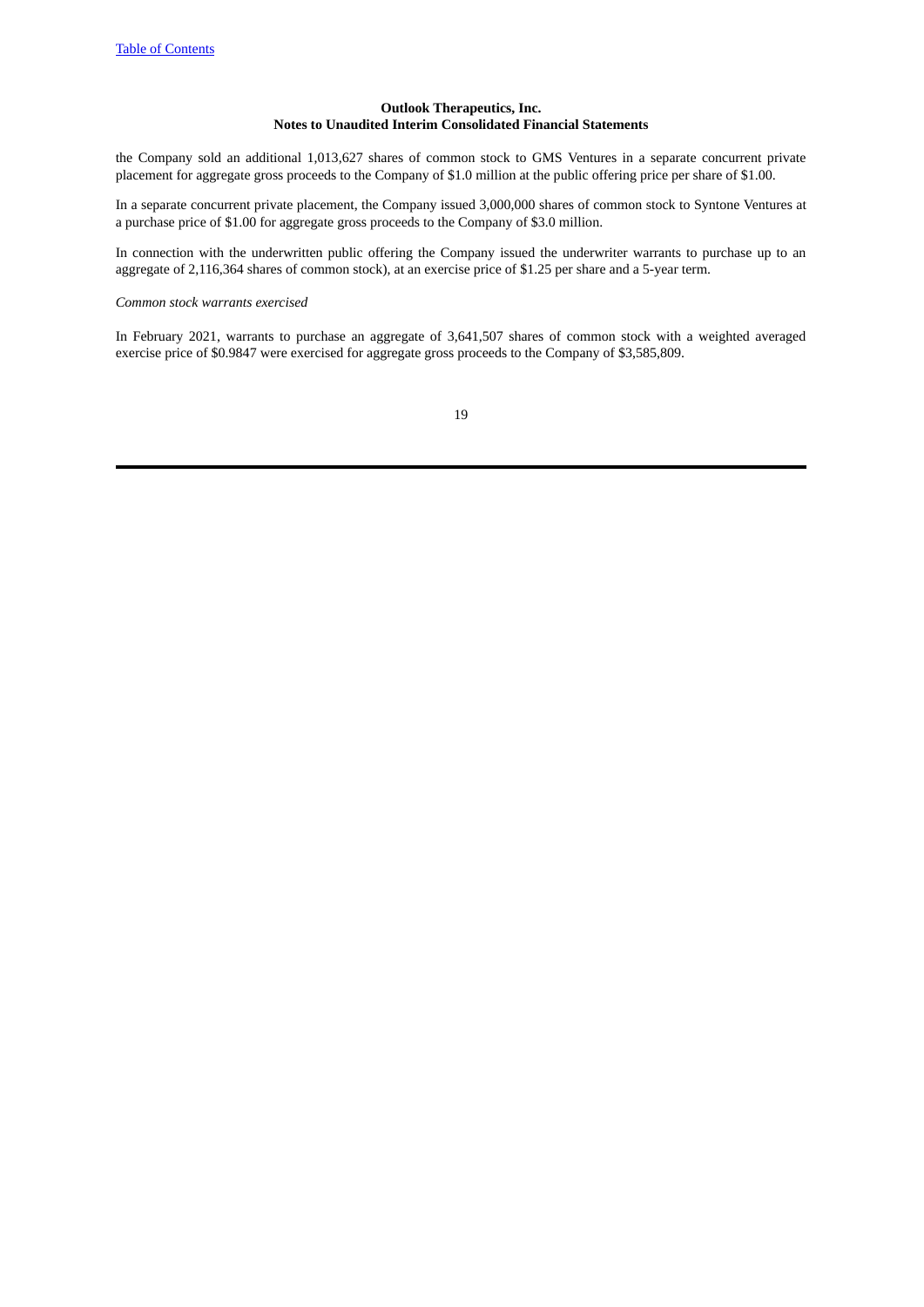### <span id="page-22-0"></span>**Item 2. Management's Discussion and Analysis of Financial Condition and Results of Operations**

You should read this section in conjunction with our unaudited interim consolidated financial statements and related notes included in Part I. Item 1 of this report and our audited consolidated financial statements and related notes thereto and management's discussion and analysis of financial condition and results of operations for the years ended September 30, 2020 and 2019 included in our Annual Report on Form 10-K for the year ended September 30, 2020, filed with the *Securities and Exchange Commission, or SEC, on December 23, 2020, as amended January 28, 2021.*

### *Forward-Looking Statements*

This discussion contains forward-looking statements within the meaning of Section 27A of the Securities Act of 1933, as amended and Section 21E of the Securities Exchange Act of 1934, as amended, or the Exchange Act. Forward-looking *statements are identified by words such as "believe," "may," "could," "will," "estimate," "continue," "anticipate," "intend," "seek," "plan," "expect," "should," "would," "potentially" or the negative of these terms or similar* expressions in this report. You should read these statements carefully because they discuss future expectations, contain *projections of future results of operations or financial condition, or state other "forward-looking" information. These* statements relate to our future plans, objectives, expectations, intentions and financial performance and the assumptions that underlie these statements. These forward-looking statements are subject to certain risks and uncertainties that could cause a difference include, but are not limited to, those discussed under the caption "Risk Factors" in our Annual Report on Form 10-K for the year ended September 30, 2020, filed with the SEC on December 23, 2020, and as amended January *28, 2021, and elsewhere in this report. See "Special Note Regarding Forward-Looking Statements." Forward-looking* statements are based on our management's current beliefs and assumptions and based on information currently available to our management. These statements, like all statements in this report, speak only as of their date, and we undertake no *obligation to update or revise these statements in light of future developments.*

#### **Overview**

We are a late clinical-stage biopharmaceutical company working to develop the first ophthalmic formulation of bevacizumab approved by the U.S. Food and Drug Administration, or FDA, for use in retinal indications. Our goal is to launch directly or through a strategic partner as the first and only approved bevacizumab in the United States, United Kingdom, Europe, Japan and other markets for the treatment of wet age-related macular degeneration, or wet AMD, diabetic macular edema, or DME, and branch retinal vein occlusion, or BRVO.

ONS-5010 (LYTENAVA (bevacizumab-vikg)), our sole product candidate in active clinical development, is an investigational ophthalmic formulation of bevacizumab, which we are developing to be administered as an intravitreal injection for the treatment of wet AMD and other retinal diseases. Bevacizumab is a full-length, humanized anti-VEGF (Vascular Endothelial Growth Factor) recombinant monoclonal antibody, or mAb, that inhibits VEGF and associated angiogenic activity. The study design for our Phase 3 clinical program to evaluate ONS-5010 as an ophthalmic formulation of bevacizumab was reviewed at an end of Phase 2 meeting with the FDA in April 2018, and we filed our investigational new drug application, or IND, with the FDA in the first quarter of calendar 2019.

Our clinical program for ONS-5010 in wet AMD involves three clinical trials, which we refer to as NORSE ONE, NORSE TWO and NORSE THREE. We reported achieving the anticipated safety and efficacy and positive proof-of-concept topline results from NORSE ONE, a clinical experience study, in August 2020. NORSE TWO is our pivotal Phase 3 clinical trial comparing ONS-5010 to ranibizumab (LUCENTIS) that completed enrollment in July 2020. Topline results are expected in the third calendar quarter of 2021. NORSE THREE is an open-label safety study being conducted to ensure the adequate number of safety exposures to ONS-5010 are available for the initial ONS-5010 Biologics License Application, or BLA, filing with the FDA. Enrollment was completed in October 2020. Accordingly, all three of these clinical trials required for our planned BLA submission for wet AMD in the second half of calendar 2021 have either been completed or are fully enrolled.

In addition, we have received agreements from the FDA on three Special Protocol Assessments, or SPAs, for three additional registration clinical trials for our ongoing Phase 3 program for ONS-5010. These SPAs cover the protocols for NORSE FOUR, a registration clinical trial evaluating ONS-5010 to treat BRVO, and NORSE FIVE and NORSE SIX, two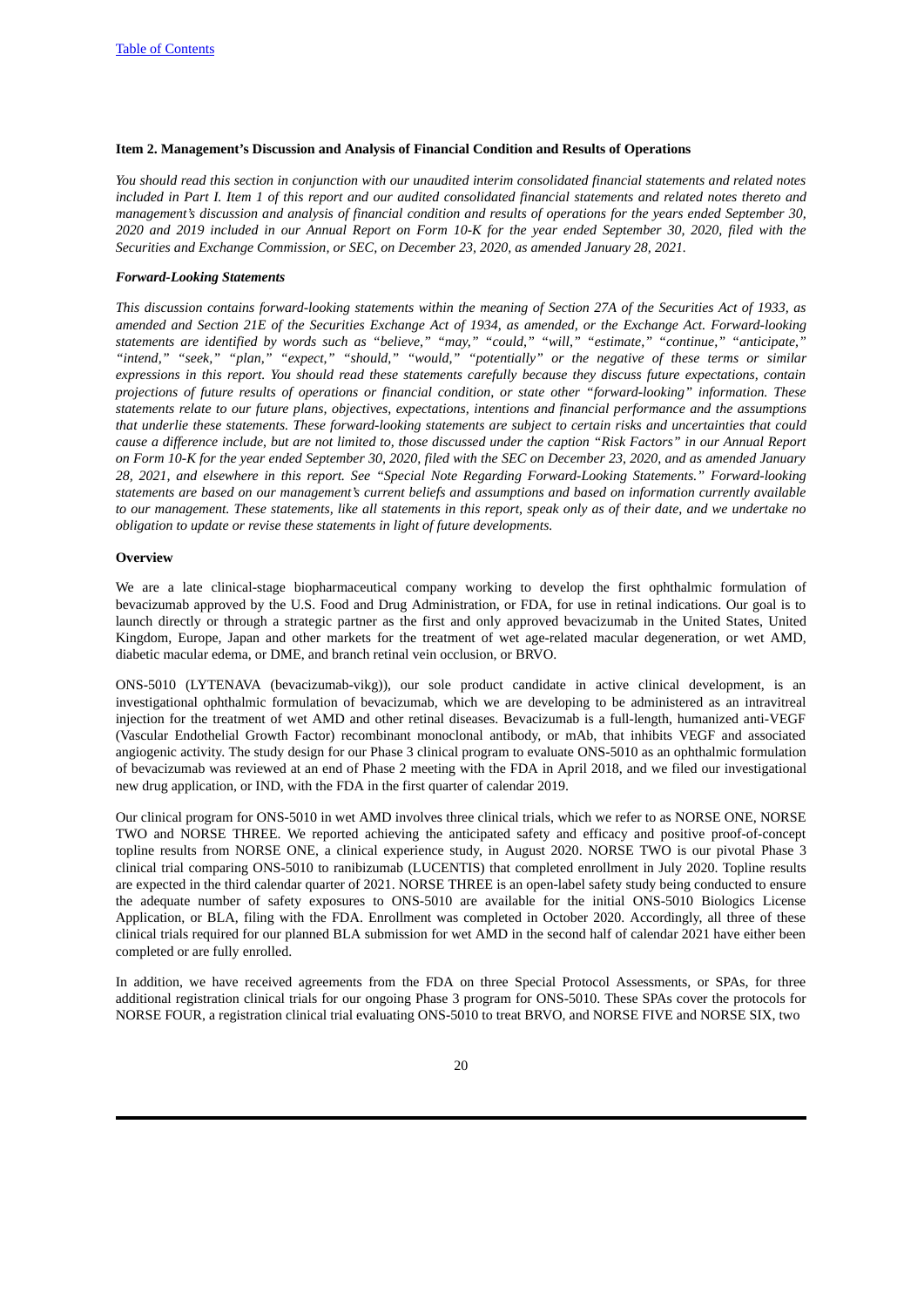registration clinical trials to evaluate ONS-5010 to treat DME. We intend to initiate these studies in 2021 after submission of our BLA for wet AMD.

Currently, the cancer drug Avastin (bevacizumab) is used off-label for the treatment of wet AMD and other retinal diseases such as DME and BRVO even though Avastin has not been approved by regulatory authorities for use in these diseases. If the ONS-5010 clinical program is successful, it will support our plans to submit for regulatory approval in multiple markets in 2021 including the United States, United Kingdom, Europe and Japan, as well as other markets. Because there are no approved bevacizumab products for the treatment of retinal diseases in such major markets, we are developing ONS-5010 as a standard BLA and not using the biosimilar drug development pathway that would be required if Avastin were an approved drug for the targeted diseases. If approved, we believe ONS-5010 has potential to mitigate risks associated with off-label use of unapproved bevacizumab. Off-label use of unapproved bevacizumab is currently estimated to account for at least 50% of all wet AMD treatments in the United States each year.

#### *Going Concern*

Through December 31, 2020, we have funded substantially all of our operations with \$288.3 million in proceeds from the sale and issuance of our equity and debt securities. We have also received \$29.0 million pursuant to our previous collaboration and licensing agreements.

In February 2021, we closed an underwritten public offering of our common stock for net proceeds of \$36.0 million. We also entered into a securities purchase agreement with Syntone Ventures LLC, or Syntone Ventures, for the sale of an additional \$3.0 million of shares which concurrent private placement closed in February 2021. Following partial exercise of the underwriters' overallotment option, in a separate concurrent private placement, we entered into a securities purchase agreement with GMS Ventures and Investments, or GMS Ventures, an affiliate of BioLexis Pte. Ltd., our largest stockholder, for additional proceeds of \$1.0 million.

In February 2021, warrants to purchase an aggregate of 3,641,507 shares of common stock with a weighted averaged exercise price of \$0.9847 were exercised for aggregate gross proceeds of \$3.6 million.

Our current cash resources of \$5.6 million as of December 31, 2020, together with the \$40.0 million net proceeds from our underwritten public offering and concurrent private placements, which closed in February 2021, and \$3.6 million proceeds from warrant exercises are expected to fund our operations through the planned ONS-5010 BLA filing expected to occur in December 2021. If we are not successful in raising additional capital or entering into one or more licensing and/or codevelopment rights agreements for ONS-5010, we may be required to, among other things, modify our clinical trial plans for ONS-5010 in additional indications, make reductions in our workforce, discontinue our development programs, liquidate all or a portion of our assets, and/or seek protection under the provisions of the U.S. Bankruptcy Code.

We do not have any products approved for sale and we have only generated revenue from our collaboration agreements. We have incurred operating losses and negative operating cash flows since inception and there is no assurance that we will ever achieve profitable operations, and if achieved, that profitable operations will be sustained. Our net loss for the three months ended December 31, 2020 was \$14.5 million. In addition, development activities, clinical and preclinical testing and commercialization of our product candidates will require significant additional financing.

We have incurred recurring losses and negative cash flows from operations since inception. As of December 31, 2020, we had substantial indebtedness that included \$10.3 million of principal and accrued interest under an unsecured promissory note maturing on January 1, 2022, and \$0.9 million loan granted pursuant to the Paycheck Protection Program, or PPP, of the Coronavirus Aid, Relief, and Economic Security Act, or CARES Act, which matures on May 2, 2022. We will need to raise substantial additional capital to fund our planned future operations, commence clinical trials, receive approval for and commercialize ONS-5010, or to develop other product candidates. We plan to finance our future operations with a combination of proceeds from potential licensing and/or marketing arrangements with pharmaceutical companies, the issuance of equity securities, and the issuance of additional debt, potential collaborations and revenues from potential future product sales, if any. There are no assurances that we will be successful in obtaining an adequate level of financing for the development and commercialization of ONS-5010 or any other current or future product candidates. If we are unable to secure adequate additional funding, our business, operating results, financial condition and cash flows may be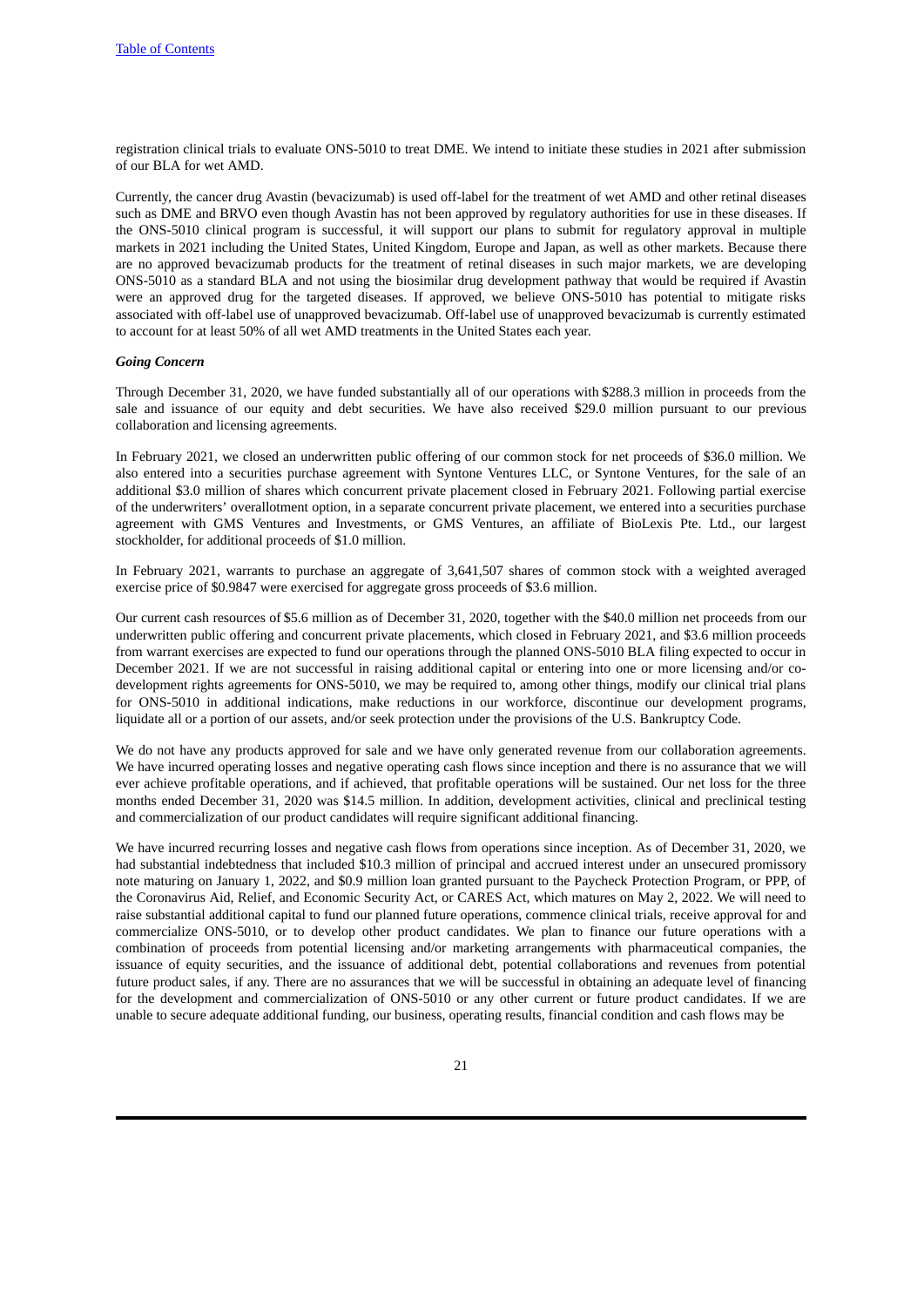materially and adversely affected. Our consolidated financial statements do not include any adjustments that might be necessary if we are unable to continue as a going concern.

### *Impacts of the COVID-19 Pandemic*

We continue to monitor the ongoing COVID-19 global pandemic, which has resulted in travel and other restrictions to reduce the spread of the disease. To date, we have experienced only minor disruptions from the ongoing COVID-19 pandemic, including a brief delay in March 2020 in patient enrollment and recruitment in NORSE TWO due to local clinical trial site protocols designed to protect staff and patients. Given our current infrastructure needs and current strategy, we were able to transition to remote working with limited impact on productivity, as shelter-in-place and other types of local and state orders were imposed. We have confirmed with the Ophthalmic Division of the FDA that it considers both approved and investigational treatments for sight-threatening conditions such as wet AMD not to be elective, and that as such they should continue during the COVID-19 restrictions. All clinical and chemistry, manufacturing and control, or CMC, activities are currently active.

All three of our clinical trials have completed enrollment and NORSE ONE has also completed patient follow-up activities. NORSE TWO and THREE patients continue to require monthly follow-up visits, which will continue over the next six months. To date, we have not experienced any significant COVID-19 disruptions to patient follow-up but the clinical trial protocol accounts for potential delayed or missed visits for any reason, including COVID-19 type interruptions. The FDA has provided guidance in the event of COVID-19 disruptions and we intend to confer with the FDA and follow the appropriate guidance in the event that NORSE TWO experiences an unusually high number of delayed or missed patient visits due to COVID-19.

The safety, health and well-being of all patients, medical staff and our internal and external teams is paramount and is our primary focus. As shelter-in-place rules evolve in jurisdictions across the country, we are aware that the potential exists for further disruptions to our projected timelines. We are in close communication with our clinical teams and key vendors and are prepared to take action should the pandemic worsen and impact our business in the future.

The ultimate impact of the COVID-19 pandemic is highly uncertain and subject to change. We do not yet know the full extent of any impacts the evolving COVID-19 pandemic may have on our business, operations, financial position and our clinical and regulatory activities. See also the section titled "Risk Factors" herein for additional information on risks and uncertainties related to the ongoing COVID-19 pandemic. To the extent the evolving effects of the COVID-19 pandemic adversely affect our business and financial condition, it may also have the effect of heightening many of the other risks and uncertainties described under "Risk Factors" in our Annual Report on Form 10-K for the year ended September 30, 2020 that we filed with the SEC on December 23, 2020 and amended January 28, 2021.

### *Collaboration, License and Strategic Partnership Agreements*

From time to time, we enter into collaboration and license agreements for the research and development, manufacture and/or commercialization of our products and/or product candidates. These agreements generally provide for nonrefundable upfront license fees, development and commercial performance milestone payments, cost sharing, royalty payments and/or profit sharing. We have also licensed rights to our inactive biosimilar product candidates (ONS-3010, ONS-1045 and ONS-1050) in other markets.

#### *Syntone – Private Placement and PRC Joint Venture*

In May 2020, we entered into a stock purchase agreement with Syntone Ventures, pursuant to which we sold and issued in June 2020, in a private placement, 16,000,000 shares of our common stock at a purchase price of \$1.00 per share, for aggregate gross proceeds of \$16.0 million. In connection with the entry into the stock purchase agreement, we entered into a joint venture agreement with Syntone Ventures' People's Republic of China, or PRC, based-affiliate, pursuant to which we agreed to form a PRC joint venture that will be 80% owned by Syntone Ventures' PRC-affiliate and 20% owned by us. Once formed, we intend to enter into a royalty-free license with the PRC joint venture for the development, commercialization and manufacture of ONS-5010 in the greater China market, which includes Hong Kong, Taiwan and Macau.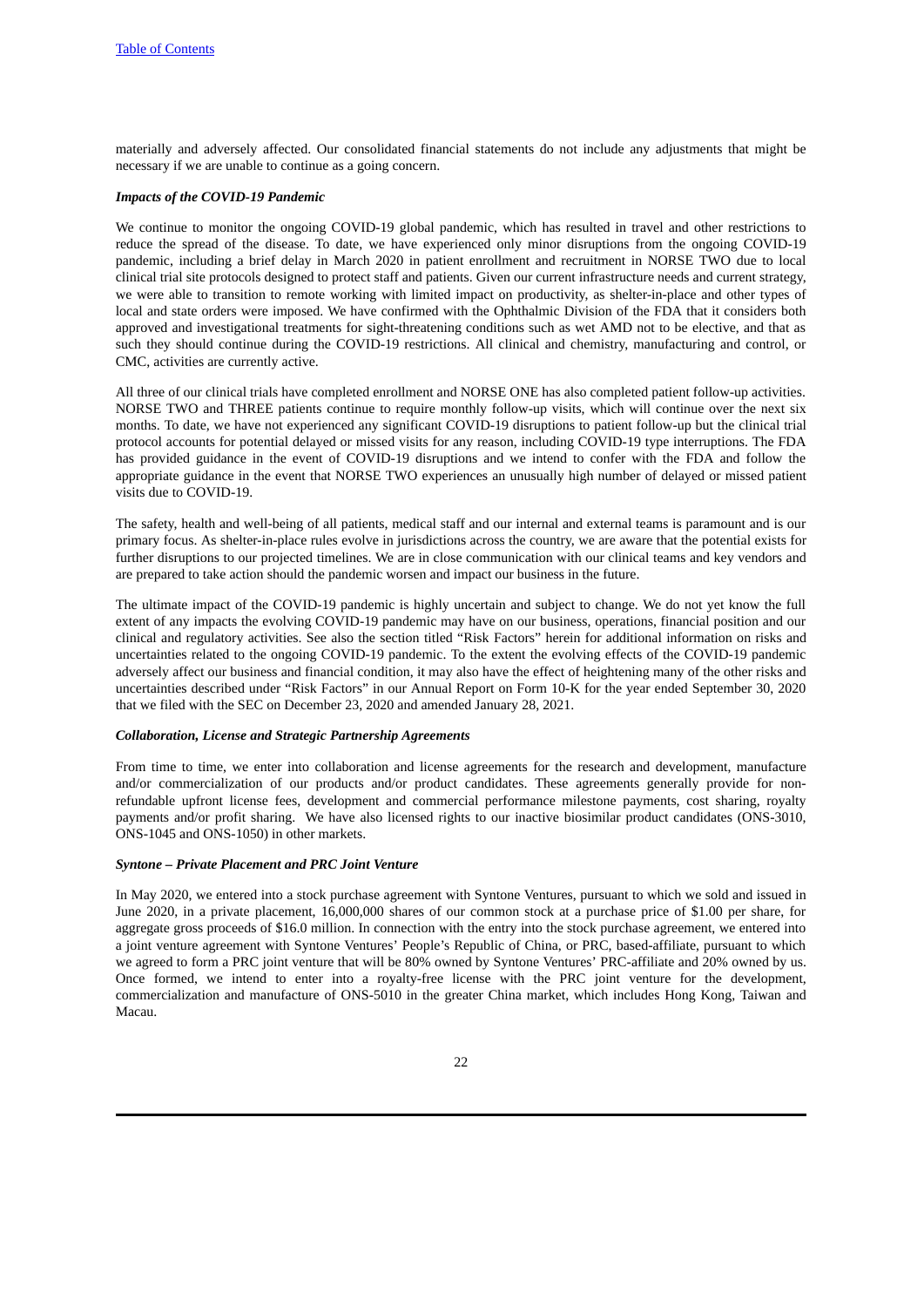We used approximately \$0.9 million of the proceeds from the private placement to fund our initial capital contribution to the PRC joint venture, and expect to be required to make an additional capital contribution to the PRC joint venture of approximately \$2.1 million within the next four years.

In June 2020 we sold an additional 823,045 shares to Syntone Ventures for approximately \$1.0 million, and in January 2021, we entered into a securities purchase agreement with Syntone Ventures providing for the sale and issuance in a private placement, of 3,000,000 shares of our common stock at a purchase price of \$1.00 per share, for aggregate gross proceeds of \$3.0 million, which closed in February 2021.

### *Selexis SA*

In October 2011, we entered into a research license agreement with Selexis whereby we acquired a non-exclusive license to conduct research internally or in collaboration with third parties to develop recombinant proteins from cell lines created in mammalian cells using the Selexis expression technology, or the Selexis Technology. The research license expired on October 9, 2018 and accordingly, we are no longer using the Selexis Technology in our research.

Selexis also granted us a non-transferrable option to obtain a perpetual, non-exclusive, worldwide commercial license under the Selexis Technology to manufacture, or have manufactured, a recombinant protein produced by a cell line developed using the Selexis Technology for clinical testing and commercial sale. We exercised this option in April 2013 and entered into three commercial license agreements with Selexis for our ONS-3010, ONS-1045 (which covers ONS-5010) and ONS-1050 product candidates. We paid an upfront licensing fee to Selexis for each commercial license and also agreed to pay a fixed milestone payment for each licensed product. In addition, we are required to pay a single-digit royalty on a final product-by-final product and country-by-country basis, based on worldwide net sales of such final products by us or any of our affiliates or sub-licensees during the royalty term. At any time during the term, we have the right to terminate our royalty payment obligation by providing written notice to Selexis and paying Selexis a royalty termination fee. The initiation of our Phase 3 clinical program for ONS-5010 triggered a CHF 65,000 (approximately \$0.1 million) milestone payment under the commercial license agreement, which we paid in November 2019.

As of December 31, 2020, we have paid Selexis an aggregate of approximately \$0.5 million under the commercial license agreements.

#### **Components of our Results of Operations**

#### *Research and Development Expenses*

Research and development expense consists of expenses incurred in connection with the discovery and development of our product candidates. We expense research and development costs as incurred. These expenses include:

- expenses incurred under agreements with contract research organizations, or CROs, as well as investigative sites and consultants that conduct our preclinical studies and clinical trials;
- expenses incurred by us directly, as well as under agreements with contract manufacturing organizations, or CMOs, for manufacturing scale-up expenses and the cost of acquiring and manufacturing preclinical and clinical trial materials and commercial materials, including manufacturing validation batches;
- outsourced professional scientific development services;
- employee-related expenses, which include salaries, benefits and stock-based compensation;
- payments made under a third-party assignment agreement, under which we acquired intellectual property;
- expenses relating to regulatory activities, including filing fees paid to regulatory agencies;
- laboratory materials and supplies used to support our research activities; and
- allocated expenses, utilities and other facility-related costs.

The successful development of our product candidates is highly uncertain. At this time, we cannot reasonably estimate or know the nature, timing and costs of the efforts that will be necessary to complete the remainder of the development of, or when, if ever, material net cash inflows may commence from any of our other product candidates. This uncertainty is due to the numerous risks and uncertainties associated with the duration and cost of clinical trials, which vary significantly over the life of a project as a result of many factors, including:

● the number of clinical sites included in the trials;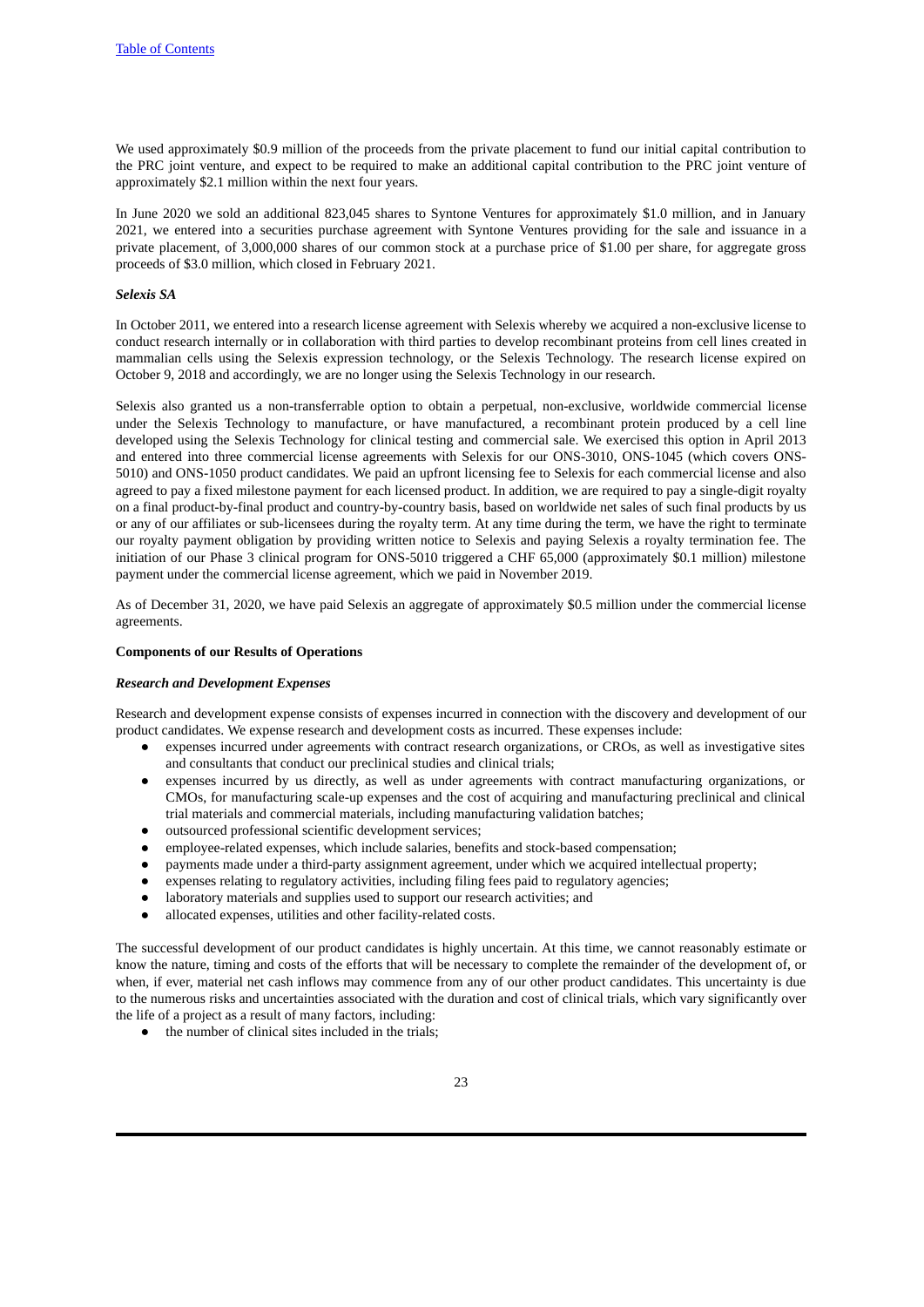- the length of time required to enroll suitable patients;
- the number of patients that ultimately participate in the trials;
- the number of doses patients receive;
- the duration of patient follow-up;
- the results of our clinical trials;
- the establishment of commercial manufacturing capabilities;
- the receipt of marketing approvals; and
- the commercialization of product candidates.

Our expenditures are subject to additional uncertainties, including the terms and timing of regulatory approvals. We may never succeed in achieving regulatory approval for any of our biosimilar product candidates. We may obtain unexpected results from our clinical trials. We may elect to discontinue, delay or modify clinical trials of some product candidates or focus on others. A change in the outcome of any of these variables with respect to the development of a product candidate could mean a significant change in the costs and timing associated with the development of that product candidate. For example, if the U.S. Food and Drug Administration, or FDA, or other regulatory authorities were to require us to conduct clinical trials beyond those that we currently anticipate, or if we experience significant delays in enrollment in any of our clinical trials, we could be required to expend significant additional financial resources and time on the completion of clinical development. Product commercialization will take several years and millions of dollars in development costs.

Research and development activities are central to our business model. Product candidates in later stages of clinical development generally have higher development costs than those in earlier stages of clinical development, primarily due to the increased size, complexity and duration of later-stage clinical trials.

#### *General and Administrative Expenses*

General and administrative expenses consist principally of salaries and related costs for personnel in executive, administrative, finance and legal functions, including stock-based compensation, travel expenses and recruiting expenses. Other general and administrative expenses include facility related costs, patent filing and prosecution costs and professional fees for business development, legal, auditing and tax services and insurance costs.

We anticipate that our general and administrative expenses will increase if and when we believe a regulatory approval of a product candidate appears likely, and we anticipate an increase in payroll and expense as a result of our preparation for commercial operations, particularly as it relates to the sales and marketing of our product.

#### *Interest Expense*

Interest expense consists of cash paid and non-cash interest expense related to our senior secured notes, and unsecured notes with current and former stockholders, unsecured promissory note, equipment loans, finance leases and other finance obligations.

#### *Loss on Extinguishment of Debt*

Loss on extinguishment of debt consists of modifications to senior secured notes that are deemed to be substantially different from the existing notes and the exchange of senior secured notes for our shares of common stock.

### *Change in fair value of redemption feature*

Change in fair value of the redemption feature reflects the change in the fair value of the embedded derivative contained in the new senior secured notes issued in December 2019, as a result of the fact that such notes were convertible into a variable number of shares of our common stock and at a discount that is deemed to be substantial. This embedded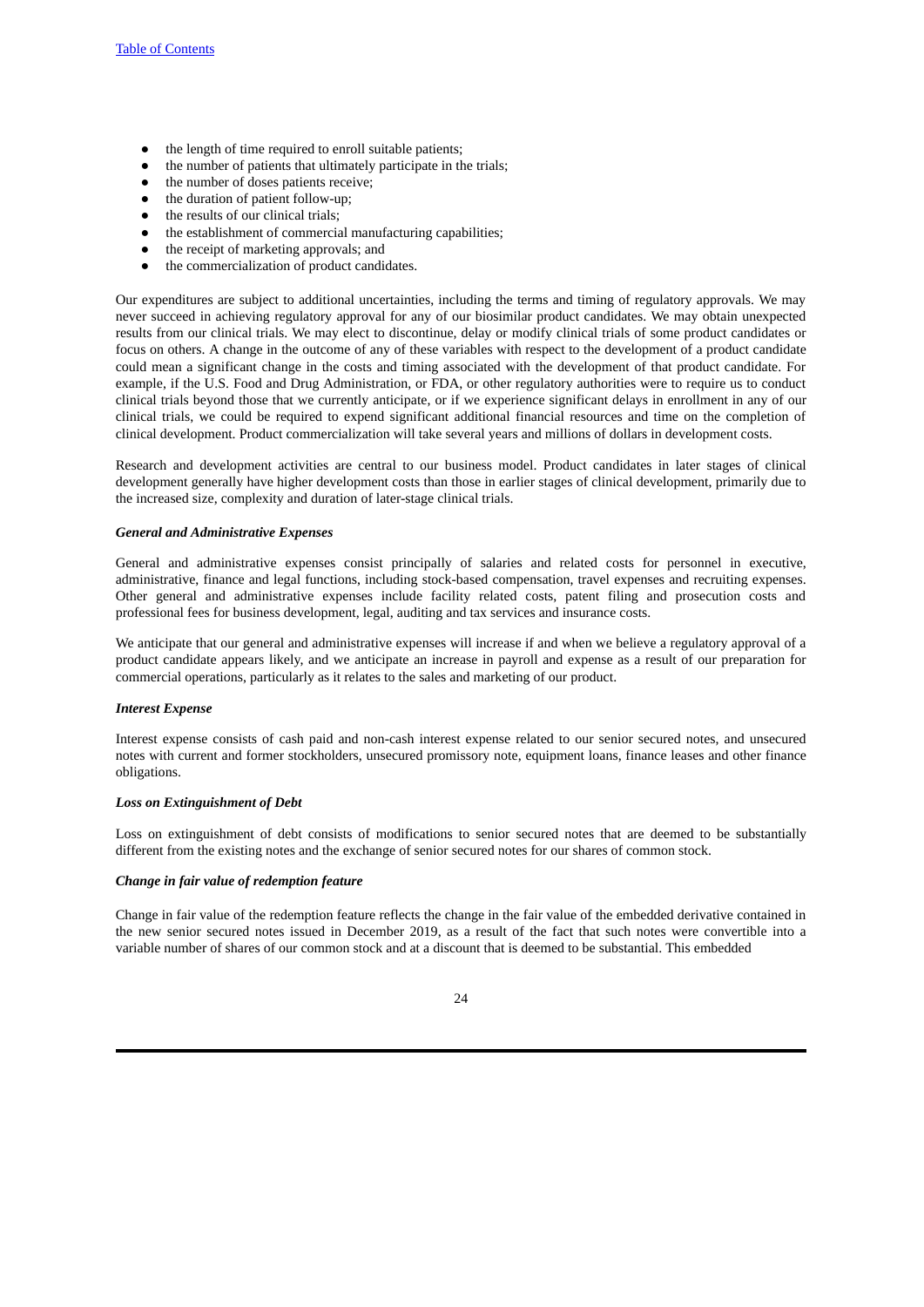derivative was recorded at fair value and was subject to re-measurement at each balance sheet date until our obligations under the new senior secured notes were satisfied.

### *Change in Fair Value of Warrant Liability*

Warrants to purchase our common stock that were issued in conjunction with the convertible senior secured notes originally issued December 2017 are classified as liabilities and recorded at fair value. The warrants are subject to remeasurement at each balance sheet date and we recognize any change in fair value in our statements of operations. During the three months ended December 31, 2020, we recorded a loss of \$0.1 million related to an increase in the fair value of our common stock warrant liability associated with the warrants issued in connection with the senior secured notes originally issued December 2017 which resulted from an increase in the price of our common stock.

During the three months ended December 31, 2019, we recorded a gain of \$0.2 million related to the decrease in the fair value of our common stock warrant liability associated with the warrants issued in connection with the senior secured notes originally issued December 2017 which resulted from a decrease in the price of our common stock.

#### *Income Taxes*

Since inception, we have not recorded any U.S. federal or state income tax benefits (excluding the sale of New Jersey state net operating losses, or NOLs, and research and development, or R&D tax credits) for the net losses we have incurred in each year or on our earned R&D tax credits, due to our uncertainty of realizing a benefit from those items. As of September 30, 2020, we had federal and state NOL carryforwards of \$236.5 million and \$72.3 million, respectively, that will begin to expire in 2030 and 2038, respectively. As of September 30, 2020, we had federal foreign tax credit carryforwards of \$2.4 million available to reduce future tax liabilities, which begin to expire starting in 2023. As of September 30, 2020, we also had federal research and development tax credit carryforwards of \$6.6 million and \$0.3 million, respectively, which begin to expire in 2032 and 2033, respectively.

In general, under Section 382 of the Internal Revenue Code of 1986, as amended, or the Code, a corporation that undergoes an "ownership change" is subject to limitations on its ability to utilize its NOLs to offset future taxable income. We have not completed a study to assess whether an ownership change has occurred in the past. Our existing NOLs may be subject to limitations arising from previous ownership changes, and if we undergo an ownership change, our ability to utilize NOLs could be further limited by Section 382 of the Code. Future changes in our stock ownership, some of which are outside of our control, could result in an ownership change under Section 382 of the Code. Our NOLs are also subject to international regulations, which could restrict our ability to utilize our NOLs. Furthermore, our ability to utilize NOLs of companies that we may acquire in the future may be subject to limitations. There is also a risk that due to regulatory changes, such as suspensions on the use of NOLs, or other unforeseen reasons, our existing NOLs could expire or otherwise be unavailable to offset future income tax liabilities.

Furthermore, our ability to utilize NOLs of companies that we may acquire in the future may be subject to limitations. There is also a risk that due to regulatory changes, such as suspensions on the use of NOLs, or other unforeseen reasons, our existing NOLs could expire or otherwise be unavailable to offset future income tax liabilities.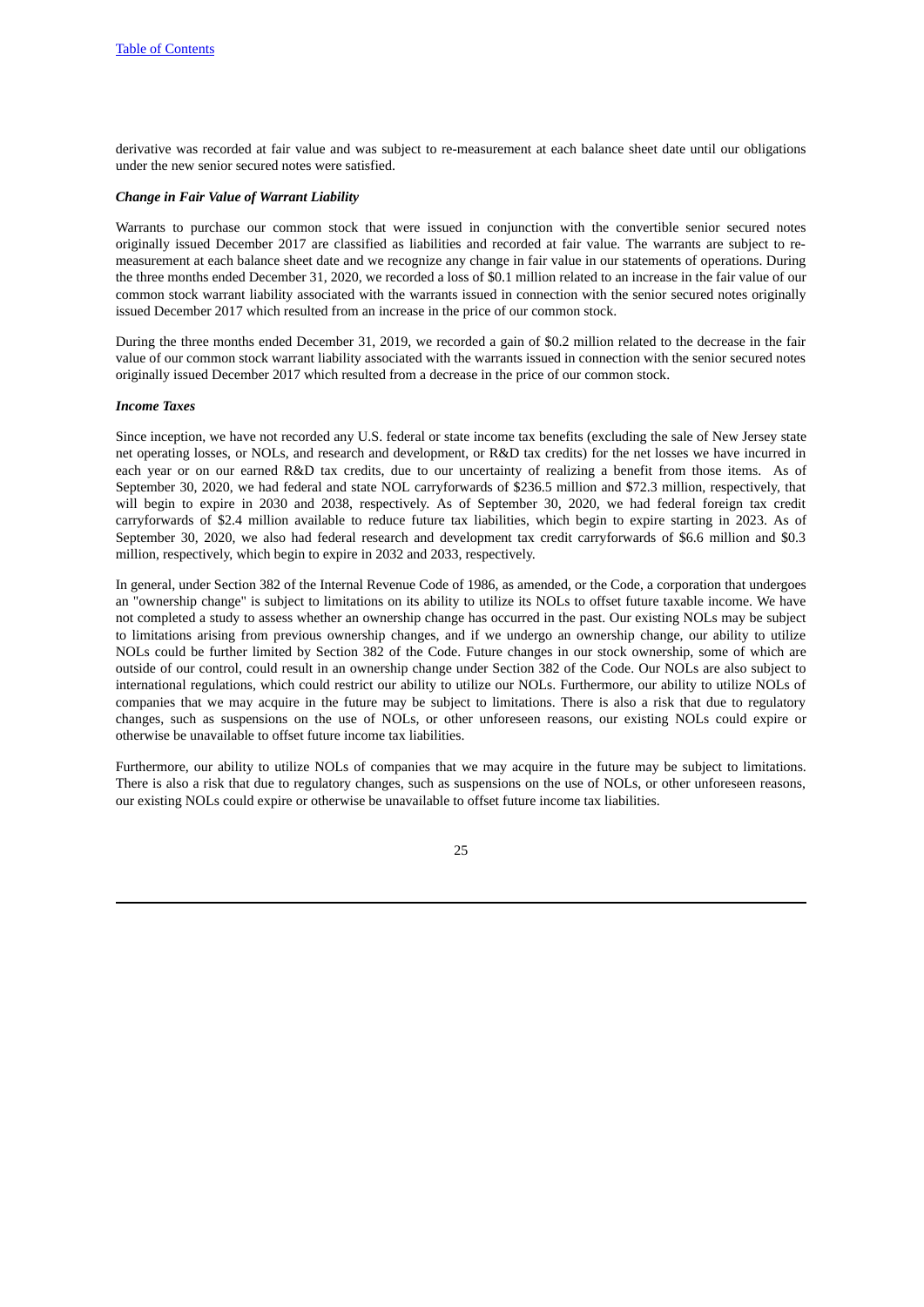### **Results of Operations**

### *Comparison of Three Months Ended December 31, 2020 and 2019*

|                                            |                | Three months ended December 31, |    |             |
|--------------------------------------------|----------------|---------------------------------|----|-------------|
|                                            | 2020           | 2019                            |    | Change      |
| Operating expenses:                        |                |                                 |    |             |
| Research and development                   | 11,948,581     | \$.<br>5,847,302                | \$ | 6,101,279   |
| General and administrative                 | 2,242,354      | 2,336,724                       |    | (94, 370)   |
|                                            | 14,190,935     | 8,184,026                       |    | 6,006,909   |
|                                            |                |                                 |    |             |
| Loss from operations                       | (14, 190, 935) | (8, 184, 026)                   |    | (6,006,909) |
|                                            |                |                                 |    |             |
| Interest expense, net                      | 159,663        | 597,665                         |    | (438,002)   |
| Loss on extinguishment of debt             |                | 8,060,580                       |    | (8,060,580) |
| Change in fair value of redemption feature |                | (37, 945)                       |    | 37,945      |
| Change in fair value of warrant liability  | 105.316        | (201,378)                       |    | 306,694     |
| Net loss                                   | (14, 455, 914) | (16,602,948)                    | £. | 2,147,034   |
|                                            |                |                                 |    |             |

*Research and Development Expenses*

The following table summarizes our research and development expenses by functional area for the three months ended December 31, 2020 and 2019:

|                                         | Three months ended December 31, |     |           |
|-----------------------------------------|---------------------------------|-----|-----------|
|                                         | 2020                            |     | 2019      |
| ONS-5010 development                    | \$10,783,331                    | \$. | 4,762,215 |
| Compensation and related benefits       | 369.852                         |     | 407,302   |
| Stock-based compensation                | 239,971                         |     | 107.790   |
| Other research and development          | 555.427                         |     | 569,995   |
| Total research and development expenses | \$11,948,581                    | \$. | 5,847,302 |

Research and development expenses for the three months ended December 31, 2020 increased by \$6.1 million compared to the three months ended December 31, 2019. The increase was primarily driven by an increase in ONS-5010 development costs of \$6.0 million as we advanced and fully enrolled our NORSE TWO Phase 3 clinical trial during fiscal year 2020, initiated and completed enrollment in our NORSE THREE clinical trial in October 2020, and continued the necessary process characterization and manufacturing scale up activities with external partners to support our planned BLA filing for wet AMD in 2021.

### *General and Administrative Expenses*

The following table summarizes our general and administrative expenses by type for the three months ended December 31, 2020 and 2019:

|                                           | Three months ended December 31, |            |           |
|-------------------------------------------|---------------------------------|------------|-----------|
|                                           |                                 | 2020       | 2019      |
| Professional fees                         |                                 | 1,413,324  | 951,448   |
| Compensation and related benefits         |                                 | 294.730    | 428.324   |
| Stock-based compensation                  |                                 | 914,670    | 251,687   |
| Facilities, fees and other related costs  |                                 | (380, 370) | 705.265   |
| Total general and administrative expenses |                                 | 2,242,354  | 2,336,724 |

General and administrative expenses for the three months ended December 31, 2020 decreased by \$0.1 million compared to the three months ended December 31, 2019. The increases of \$0.7 million in stock-based compensation and \$0.5 million in professional fees primarily related to licensing efforts for ONS-5010 activities during the period, were more than offset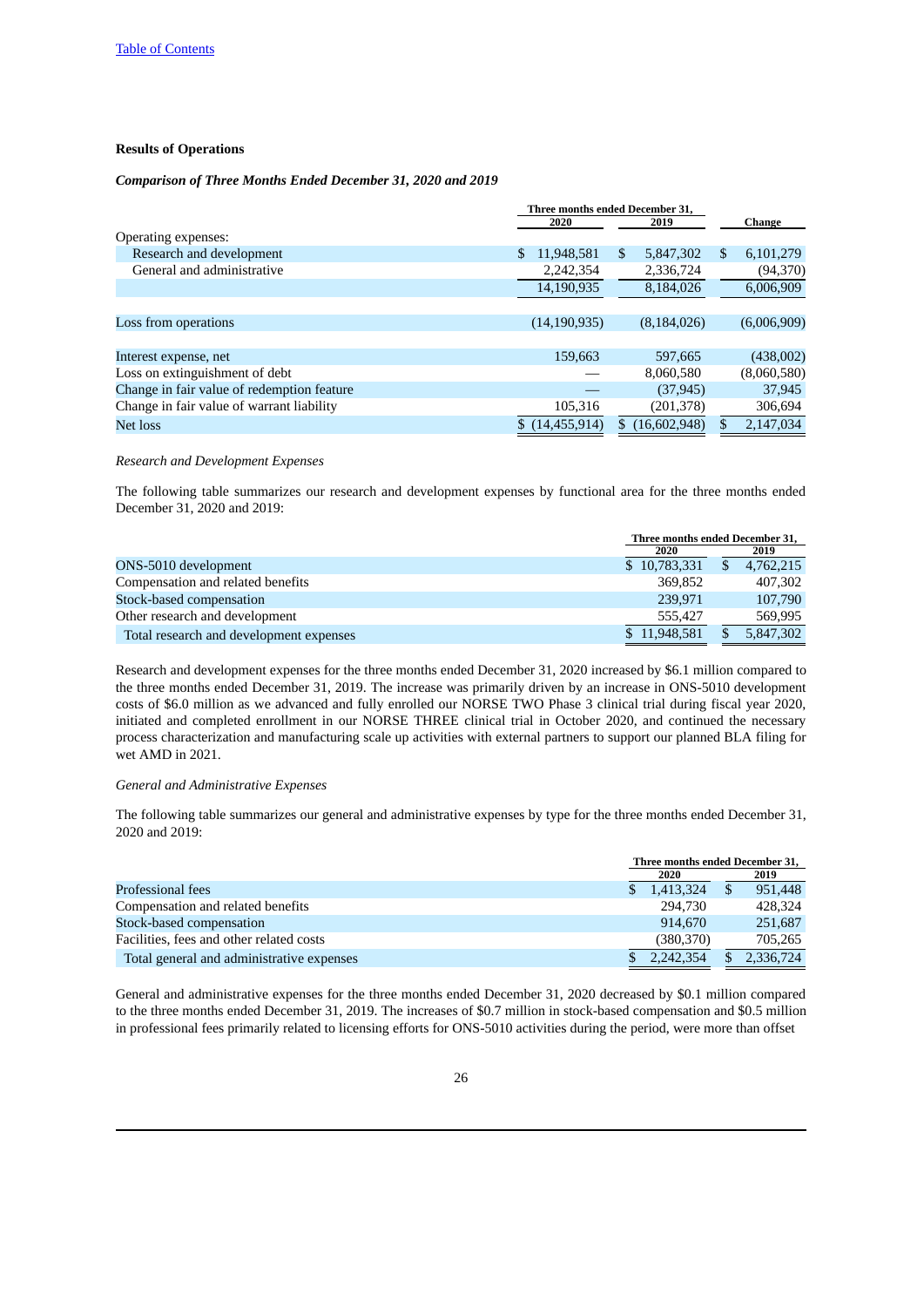by a \$1.1 million decrease in facilities and other related costs primarily due to decreased rent expenses of \$0.2 million and a \$0.7 million gain recorded from a settlement of a lease termination obligation associated with our terminated lease for an unutilized office and laboratory space in Cranbury, New Jersey.

#### *Interest Expense*

Interest expense decreased by \$0.4 million to \$0.2 million for the three months ended December 31, 2020 as compared to \$0.6 million for the three months ended December 31, 2019. The decrease was primarily due to the termination of the finance lease for the corporate offices in Cranbury, New Jersey and the reduction of outstanding principal amount of notes and other indebtedness due to exchanges of such indebtedness for shares of our common stock in 2020.

#### *Debt Extinguishment*

During the three months ended December 31, 2019, we recorded a loss on extinguishment of \$8.1 million in connection with the exchange of our old senior secured notes for new senior secured notes in December 2019. The new senior secured notes were considered substantially different from the old notes, as such they qualified for extinguishment accounting.

#### **Liquidity and Capital Resources**

We have not generated any revenue from product sales. Since inception, we have incurred net losses and negative cash flows from our operations. Through December 31, 2020, we have funded substantially all of our operations through the receipt of \$288.3 million net proceeds from the issuance of our equity securities, debt securities and borrowings under debt facilities. We have also received an aggregate of \$29.0 million pursuant to emerging markets collaboration and licensing agreements for our inactive biosimilar development programs.

In November 2020, we received \$10.0 million in net proceeds from issuance of an unsecured promissory note with face amount of \$10.2 million. The note bears interest at a rate of 7.5% per annum and matures January 1, 2022. We may prepay all or a portion of the note at any time by paying 105% of the outstanding balance elected for pre-payment.

In February 2021, we closed an underwritten public offering of our common stock for net proceeds of \$36.0 million. We also entered into a securities purchase agreement with Syntone Ventures, for the sale of an additional \$3.0 million of shares which concurrent private placement closed in February 2021. Following partial exercise of the underwriters' overallotment option, in a separate concurrent private placement, we issued an additional \$1.0 million of shares of common stock to GMS Ventures at a purchase price of \$1.00 per share.

In February 2021, warrants to purchase an aggregate of 3,641,507 shares of common stock with a weighted averaged exercise price of \$0.9847 were exercised for aggregate gross proceeds of \$3.6 million.

As of December 31, 2020, we had a cash balance of \$5.6 million. In addition, we had substantial indebtedness that included \$10.3 million of principal and accrued interest under an unsecured promissory note maturing on January 1, 2022, and a \$0.9 million loan granted pursuant to the PPP of the CARES Act, which matures on May 2, 2022. These factors raise substantial doubt about our ability to continue as a going concern. Our consolidated financial statements do not include any adjustments related to the recoverability and classification of recorded asset amounts or the amounts and classification of liabilities that might result from the outcome of this uncertainty. We anticipate incurring additional losses until such time, if ever, that we can generate significant sales of ONS-5010 or any other product candidate we may develop. We will need substantial additional financing to fund our operations and to commercially develop ONS-5010 or any other product candidate we may develop. Management is currently evaluating various strategic opportunities to obtain the required funding for future operations. These strategies may include but are not limited to payments from potential strategic research and development, licensing and/or marketing arrangements with pharmaceutical companies, private placements and/or public offerings of equity and/or debt securities. There can be no assurance that these future funding efforts will be successful. Alternatively, we will be required to, among other things, make further reductions in our workforce, scale back our plans and place certain activities on hold, discontinue our development programs, liquidate all or a portion of our assets, and/or seek protection under the provisions of the U.S. Bankruptcy Code.

Our future operations are highly dependent on a combination of factors, including (i) the timely and successful completion of additional financing discussed above, (ii) our ability to complete revenue-generating partnerships with pharmaceutical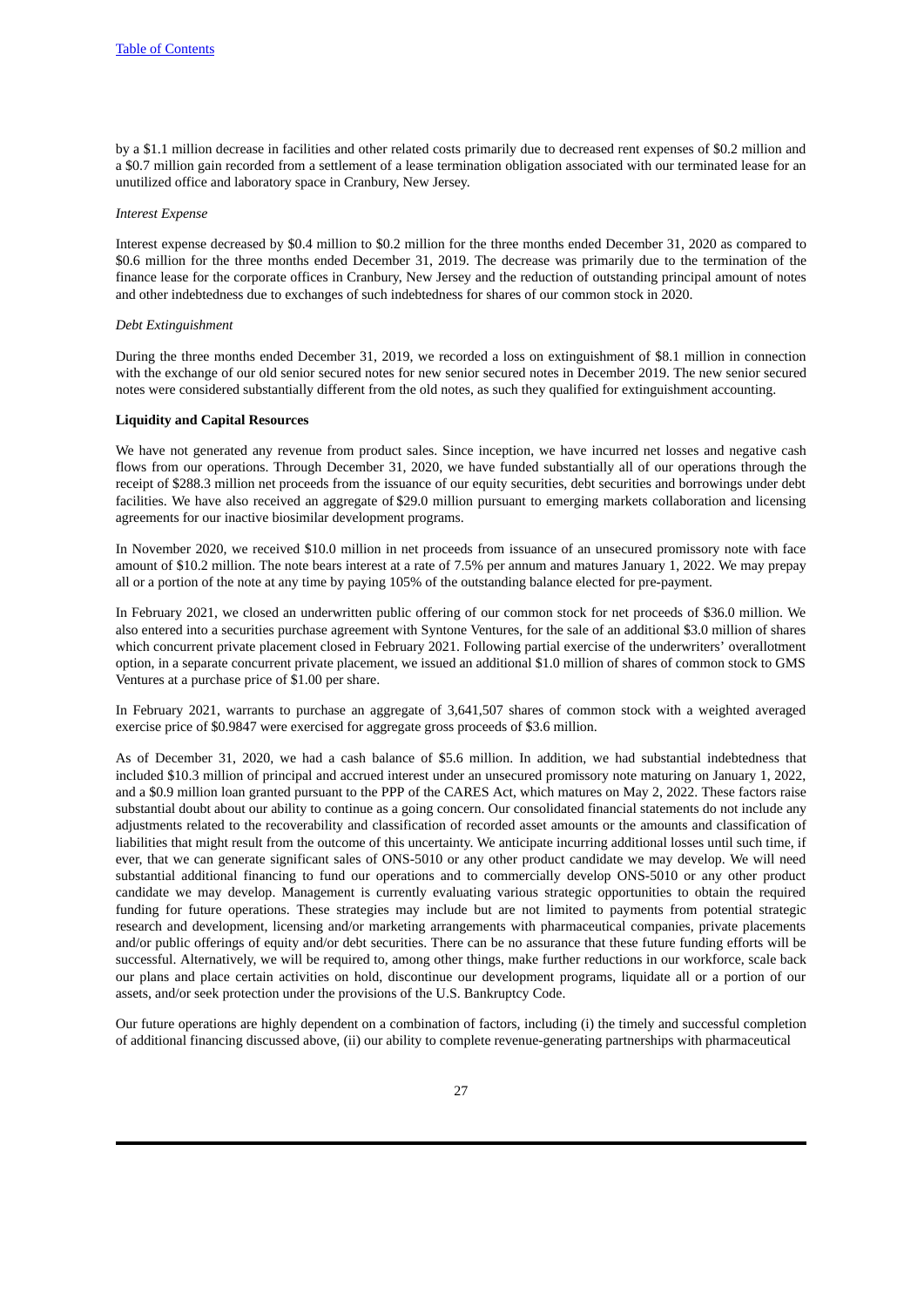companies, (iii) the success of our research and development, (iv) the development of competitive therapies by other biotechnology and pharmaceutical companies, and, ultimately, (v) regulatory approval and market acceptance of our proposed future products..

### *Funding Requirements*

We plan to focus in the near term on advancing ONS-5010 through clinical trials to support the filing of a Biologics License Application with the FDA to support the generation of commercial revenues. We anticipate we will incur net losses and negative cash flow from operations for the foreseeable future. We may not be able to complete the development and initiate commercialization of ONS-5010 if, among other things, our clinical trials are not successful or if the FDA does not approve our application arising out of our current clinical trials when we expect, or at all, or if we are not able to enter into a licensing deal for ONS-5010 providing for sufficient funding of our expected development costs and we are unable to obtain such funding elsewhere.

Our primary uses of capital are, and we expect will continue to be, compensation and related expenses, manufacturing and facility costs, external research and development services, laboratory and related supplies, legal and other regulatory expenses, and administrative and overhead costs. Our future funding requirements will be heavily determined by the resources needed to support development of our lead product candidate and any other product candidates we may choose to pursue.

We believe our existing cash as of December 31, 2020 of \$5.6 million together with the \$40.0 million net proceeds from its million underwritten public offering and concurrent private placements, which closed in February 2021, and \$3.6 million proceeds from warrant exercises is expected to fund our operations through the planned BLA filing for ONS-5010 for wet AMD expected to occur in December 2021. We have based this estimate on assumptions that may prove to be wrong, and we could utilize our available capital resources sooner than we expect. We will need to raise substantial additional capital in order to complete our planned ONS-5010 development program. We plan to finance our future operations with a combination of proceeds from potential strategic collaborations, sale of the development and commercial rights to our drug product candidates, the issuance of equity securities, the issuance of additional debt, and revenues from potential future product sales, if any. If we raise additional capital through the sale of equity or convertible debt securities, your ownership will be diluted, and the terms of these securities may include liquidation or other preferences that adversely affect your rights as a holder of our common stock. There are no assurances that we will be successful in obtaining an adequate level of financing for the development and commercialization of ONS-5010 or any other current or future product candidates. Alternatively, we will be required to, among other things, modify our clinical trial plans for ONS-5010 in additional indications, make reductions in our workforce, scale back our plans and place certain activities on hold, discontinue our development programs, liquidate all or a portion of our assets, and/or seek protection under the provisions of the U.S. Bankruptcy Code.

### *Cash Flows*

The following table summarizes our cash flows for each of the periods presented:

|                                                     | Three months ended December 31, |              |  |             |
|-----------------------------------------------------|---------------------------------|--------------|--|-------------|
|                                                     |                                 | 2020         |  | 2019        |
| Net cash used in operating activities               |                                 | (13,324,648) |  | (6,673,676) |
| Net cash provided by (used in) investing activities |                                 |              |  |             |
| Net cash provided by (used in) financing activities |                                 | 6.357.114    |  | (8,293)     |

### *Operating Activities.*

During the three months ended December 31, 2020, we used \$13.3 million of cash in operating activities resulting primarily from our net loss of \$14.5 million. This use of cash was partially offset by \$0.8 million of non-cash items such as stock-based compensation, non-cash interest expense, change in fair value of warrant liability, gain on settlement of lease termination obligation, and depreciation and amortization expense. The net cash inflow of \$0.4 million from changes in our operating assets and liabilities was primarily to an increase in our accounts payable of \$0.9 million primarily due to clinical trial costs and ONS 5010 development costs and a decrease in other assets of \$0.2 million. These inflows were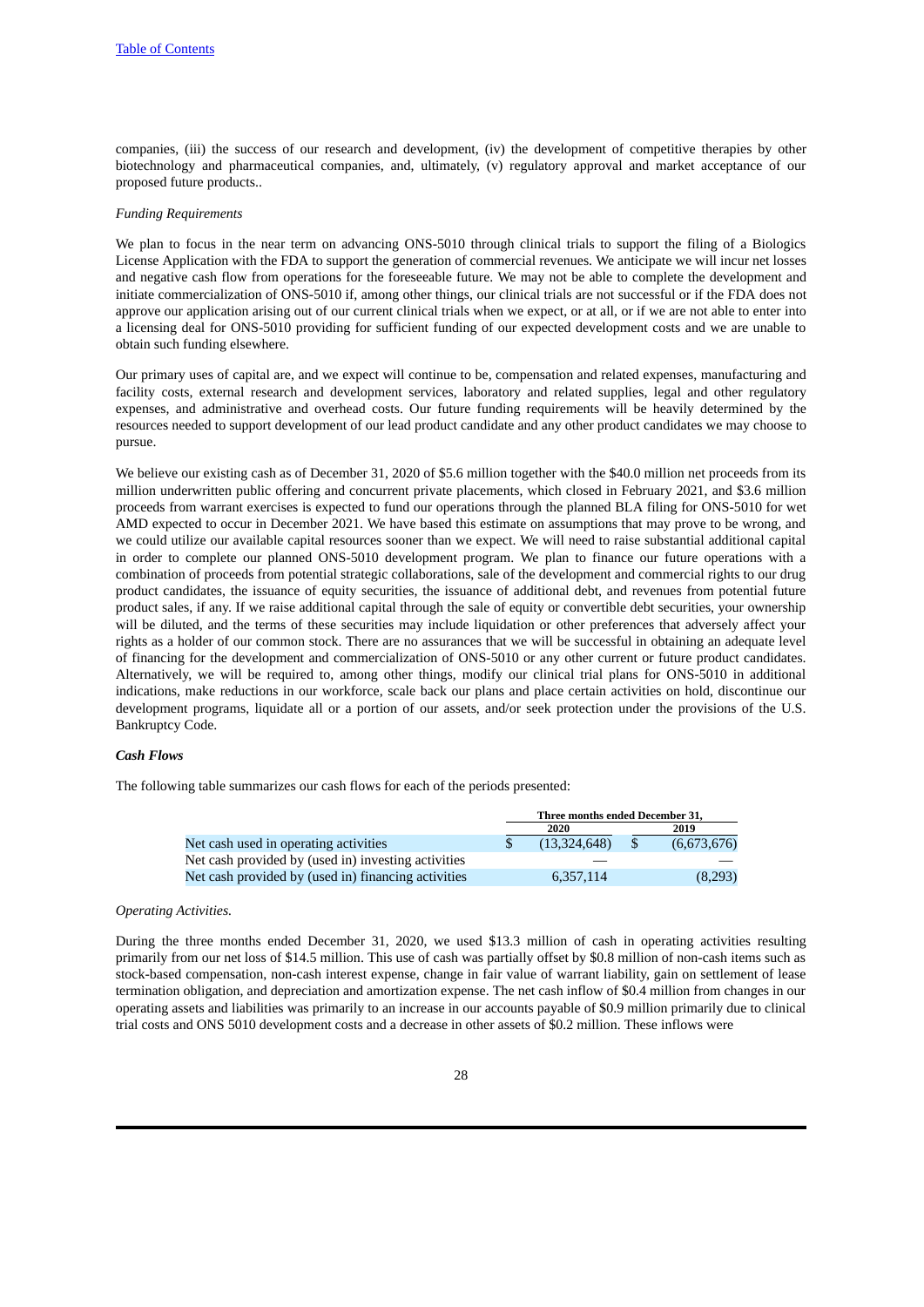partially offset by a decrease in accrued expenses of \$0.7 million primarily due to the settlement of lease termination obligation and payments to sites for accrued costs.

During the three months ended December 31, 2019, we used \$6.7 million of cash in operating activities resulting primarily from our net loss of \$16.6 million, This use of cash was partially offset by \$8.4 million of noncash items such as non-cash interest expense, stock-based compensation, change in fair value of warrant liability, loss on disposal of property and equipment, loss on extinguishment of debt and depreciation and amortization expense. The change in our operating assets and liabilities of \$1.6 million was primarily to a decrease in prepayments associated with our clinical trials and ONS 5010 development costs and increase in our accrued expenses from September 30, 2019.

#### *Financing Activities*.

During the three months ended December 31, 2020, net cash provided by financing activities was \$6.4 million, primarily attributable to \$10.0 million in net proceeds from issuance of an unsecured promissory note with face amount of \$10.2 million in November 2020, offset by \$3.6 million in debt and finance lease obligation payments.

During the three months ended December 31, 2019, net cash used in provided by financing activities was less than \$0.1 million. We made \$0.1 million in debt and finance lease obligations payments which was partially offset by net proceeds from exercise of common stock warrants of \$0.1 million.

### **Description of Indebtedness**

In November 2020, we entered into a note purchase agreement with Streeterville Capital, LLC, a Utah limited liability company pursuant to which we issued an unsecured promissory note in the original principal amount of \$10,220,000 for \$10,000,000 in cash proceeds. The unsecured note bears interest at a rate of 7.5% per annum compounding daily, matures January 1, 2022, and includes an original issue discount of \$200,000, along with \$20,000 for the noteholder's fees, costs and other transaction expenses incurred in connection with the purchase and sale of the note. We may prepay all or a portion of the unsecured note at any time by paying 105% of the outstanding balance elected for pre-payment.

While the unsecured note is outstanding, we agreed to keep adequate public information available, maintain our Nasdaq listing, and refrain from undertaking certain "Variable Security Issuances" without the noteholders' consent, subject to certain limited exempt issuances, in addition to other negative covenants. The unsecured note provides that it is an event of default if we breach our negative covenants under the purchase agreement, undertake certain "Fundamental Transactions" (as defined therein), along with other customary events of default, in addition to providing for a default rate of 14%, and gives the noteholder the right to increase the outstanding balance by 5% in the event of default.

#### **Off-Balance Sheet Arrangements**

We did not have any off-balance sheet arrangements as of December 31, 2020.

## **Contractual Obligations and Commitments**

Not applicable.

### **Critical Accounting Policies and Significant Judgments and Estimates**

The Critical Accounting Policies and Significant Judgments and Estimates included in our Form 10-K for the fiscal year ended September 30, 2020, filed with the SEC on December 23, 2020, as amended January 28, 2021, have not materially changed.

#### **JOBS Act Accounting Election**

The JOBS Act, permits an "emerging growth company" such as us to take advantage of an extended transition period to comply with new or revised accounting standards applicable to public companies until those standards would otherwise apply to private companies. We have irrevocably elected to "opt out" of this provision and, as a result, we will comply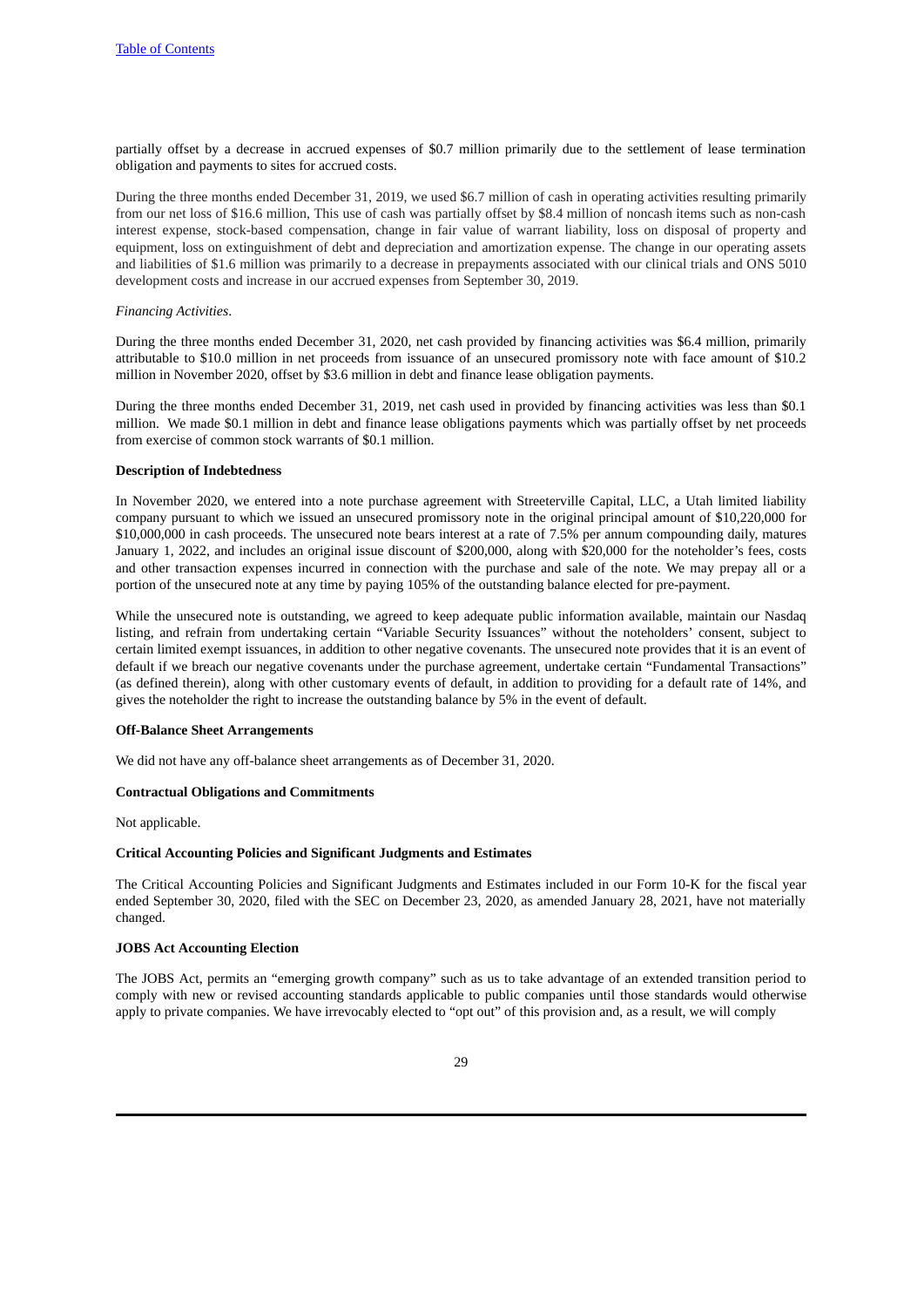with new or revised accounting standards when they are required to be adopted by public companies that are not emerging growth companies.

#### <span id="page-32-0"></span>**Item 3. Quantitative and Qualitative Disclosures about Market Risk**

Not applicable.

#### <span id="page-32-1"></span>**Item 4. Controls and Procedures**

### **Evaluation of Disclosure Controls and Procedures**

The term "disclosure controls and procedures," as defined in Rules 13a-15(e) and 15d-15(e) under the Exchange Act refers to controls and procedures that are designed to ensure that information required to be disclosed by a company in the reports that it files or submits under the Exchange Act is recorded, processed, summarized and reported within the time periods specified in the SEC's rules and forms. Disclosure controls and procedures include, without limitation, controls and procedures designed to ensure that information required to be disclosed by a company in the reports that it files or submits under the Exchange Act is accumulated and communicated to the company's management, including its principal executive and principal financial officers, or persons performing similar functions, as appropriate to allow timely decisions regarding required disclosure. Because there are inherent limitations in all control systems, a control system, no matter how well conceived and operated, can provide only reasonable, as opposed to absolute, assurance that the objectives of the control system are met. These inherent limitations include the realities that judgments in decision-making can be faulty, and that breakdowns can occur because of simple error or mistake. Additionally, controls can be circumvented by the individual acts of some persons, by collusion of two or more people, or by management override of the control. Further, the design of a control system must reflect the fact that there are resource constraints, and the benefits of controls must be considered relative to their costs. Our management, with the participation of our chief executive officer and chief financial officer, evaluated the effectiveness of our disclosure controls and procedures as of the end of the period covered by this report. Based on that evaluation, our chief executive officer and chief financial officer concluded that our disclosure controls and procedures were effective, at the reasonable assurance level, as of the end of the period covered by this report.

#### **Changes in Internal Control over Financial Reporting**

There have been no changes in our internal control over financial reporting (as defined in Rules 13a-15(d) and 15d-15(f) under the Exchange Act) that have materially affected, or are reasonably likely to materially affect, our internal control over financial reporting during our first fiscal quarter ended December 31, 2020. We have not experienced any material impact to our internal control over financial reporting despite the fact that our employees are working remotely due to the COVID-19 pandemic. We are continually monitoring and assessing the COVID-19 situation on our internal controls to minimize the impact on their design and operating effectiveness.

#### <span id="page-32-2"></span>**Part II. Other Information**

#### <span id="page-32-3"></span>**Item 1. Legal Proceedings**

From time to time, we may become involved in litigation relating to claims arising from the ordinary course of business. Other than as described below, our management believes that there are currently no claims or actions pending against us, the ultimate disposition of which would have a material adverse effect on our results of operations, financial condition or cash flows

On July 20, 2020, Laboratorios Liomont S.A. de C.V., or Liomont, filed a complaint against us in the U.S. District Court of the Southern District of New York alleging certain breach of contract claims under our June 25, 2014 strategic development, license and supply agreement relating to the biosimilar development program for ONS-3010 and ONS-1045. According to the complaint, Liomont is claiming \$3,000,000 in damages due. We dispute the claims in the Liomont complaint, believe they are without merit, and intend to defend against them vigorously.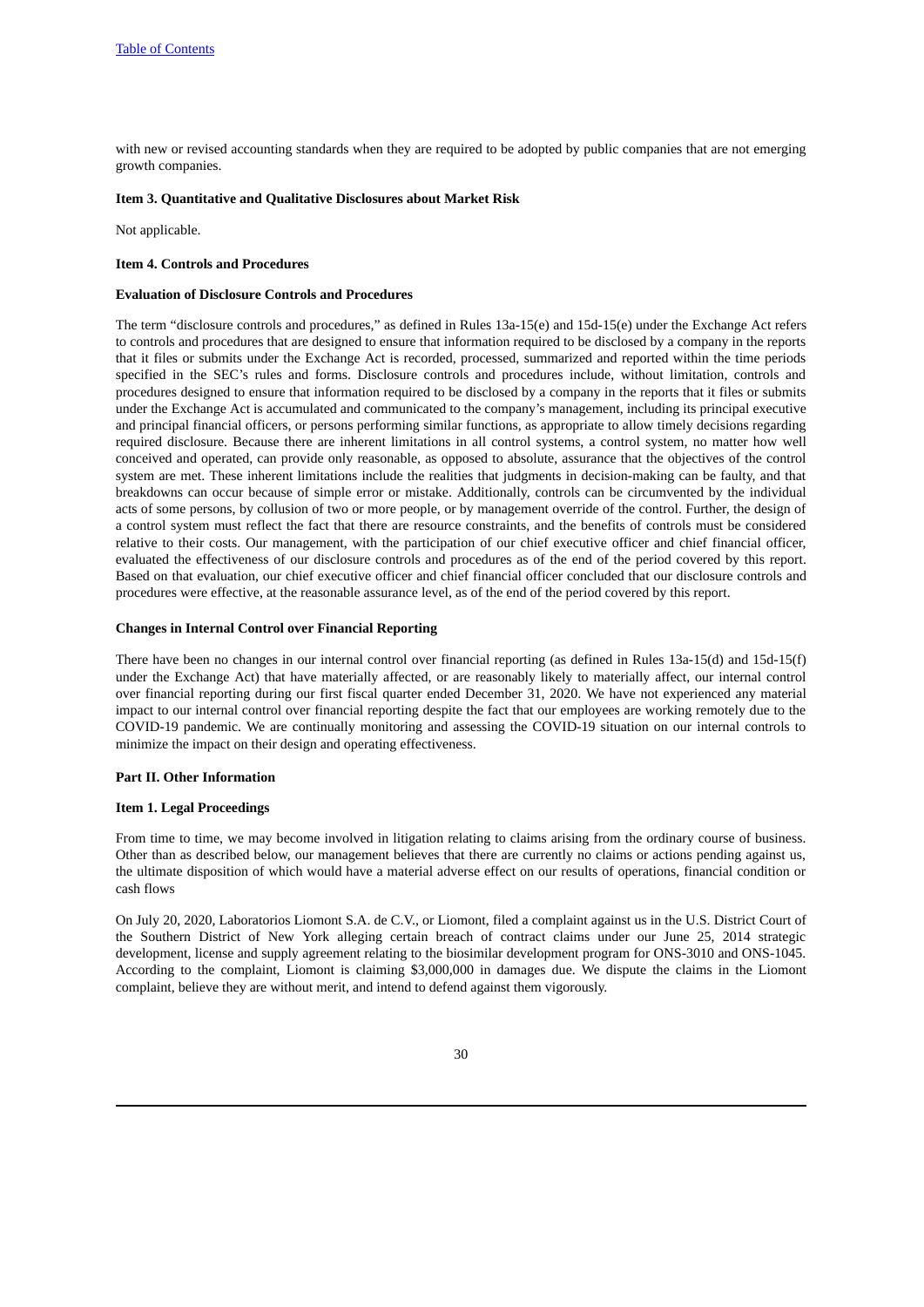# <span id="page-33-0"></span>**Item 1A. Risk Factors**

Not applicable.

# <span id="page-33-1"></span>**Item 2. Unregistered Sales of Equity Securities and Use of Proceeds**

Not applicable.

# <span id="page-33-2"></span>**Item 3. Defaults Upon Senior Securities**

Not applicable.

# <span id="page-33-3"></span>**Item 4. Mine Safety Disclosures**

Not applicable.

# <span id="page-33-4"></span>**Item 5. Other Information**

None.

# <span id="page-33-5"></span>**Item 6. Exhibits**

| <b>Exhibit Number</b><br>3.1 | <b>Description</b><br>Amended and Restated Certificate of Incorporation (incorporated by reference to Exhibit 3.1 to<br>the Registrant's current report on Form 8-K filed with the SEC on May 19, 2016).                                    |
|------------------------------|---------------------------------------------------------------------------------------------------------------------------------------------------------------------------------------------------------------------------------------------|
| 3.2                          | Certificate of Amendment to the Amended and Restated Certificate of Incorporation<br>(incorporated by reference to Exhibit 3.1 to the Registrant's current report on Form 8-K filed<br>with the SEC on December 6, 2018).                   |
| 3.3                          | Certificate of Amendment to the Amended and Restated Certificate of Incorporation<br>(incorporated by reference to Exhibit 3.1 to the Registrant's current report on Form 8-K filed<br>with the SEC on March 18, 2019).                     |
| 3.4                          | Amended and Restated Bylaws (incorporated by reference to Exhibit 3.2 to the Registrant's<br>current report on Form 8-K filed with the SEC on May 19, 2016).                                                                                |
| 3.5                          | Amendment to the Amended and Restated Bylaws (incorporated by reference to Exhibit 3.1 to<br>the Registrant's current report on Form 8-K filed with the SEC on November 29, 2016).                                                          |
| 10.1                         | Note Purchase Agreement dated November 4, 2020, between the Registrant and Streeterville<br>Capital, LLC (incorporated by reference to Exhibit 10.1 to the Registrant's current report on<br>Form 8-K filed with the SEC November 6, 2020). |
| 10.2                         | Promissory Noted dated November 4, 2020 between the Registrant and Streeterville Capital,<br>LLC (incorporated by reference to Exhibit 10.2 to the Registrant's current report on Form 8-K<br>filed with the SEC November 6, 2020).         |
| 31.1                         | <b>Certification of Principal Executive Officer and Principal Financial Officer pursuant to Rules</b><br>13a-14(a) and 15d-14(a) promulgated under the Securities Exchange Act of 1934, as amended.                                         |
| $32.1*$                      | Certification of Principal Executive Officer and Principal Financial Officer pursuant to 18<br>U.S.C. Section 1350, as adopted pursuant to Section 906 of the Sarbanes-Oxley Act of 2002.                                                   |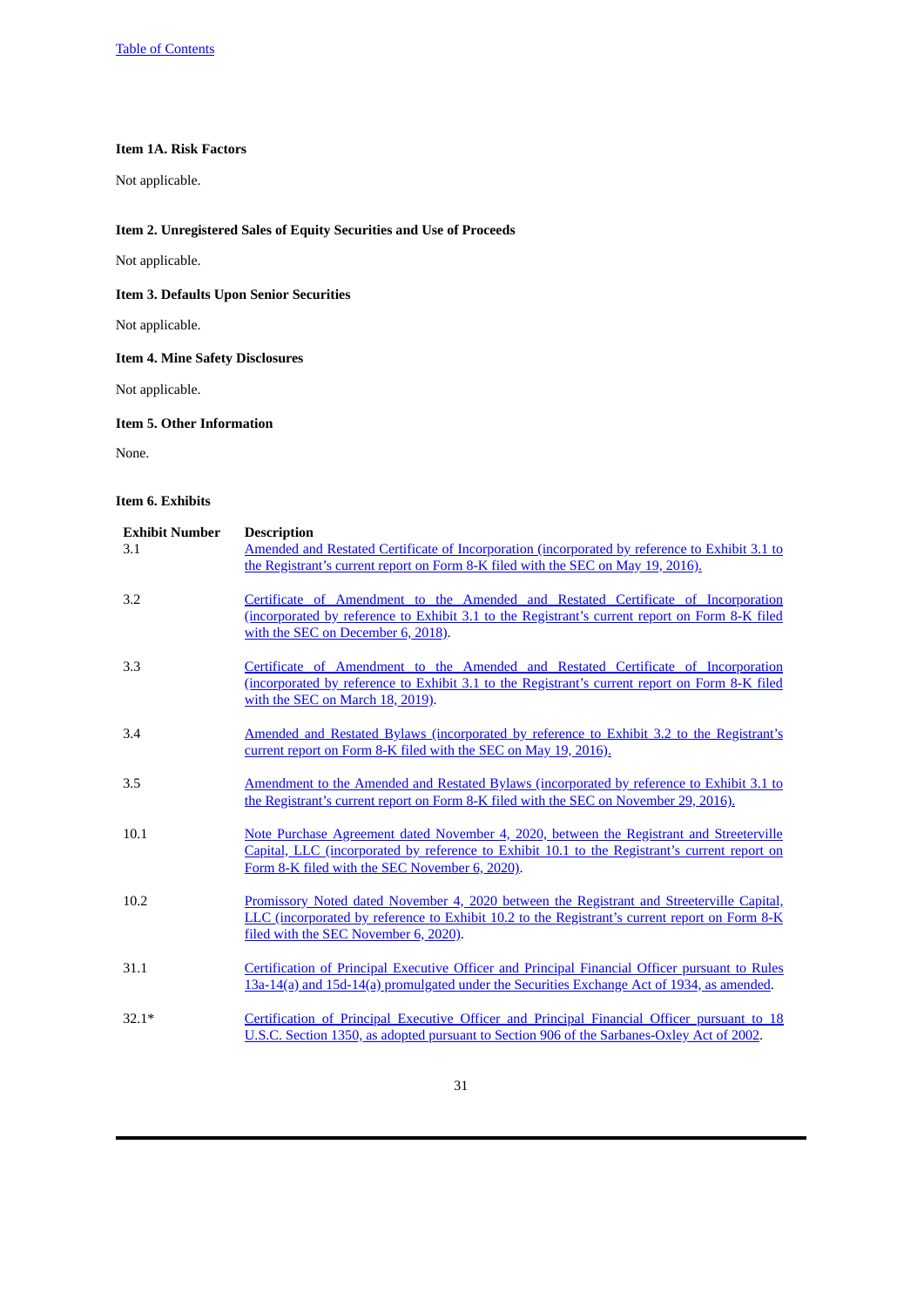| 101.INS | <b>XBRL Instance Document</b>                                 |
|---------|---------------------------------------------------------------|
| 101.SCH | <b>XBRL Taxonomy Extension Schema Document</b>                |
| 101.CAL | <b>XBRL Taxonomy Extension Calculation Linkbase Document</b>  |
| 101.DEF | XBRL Definition Linkbase Document                             |
| 101.LAB | XBRL Taxonomy Extension Labels Linkbase Document              |
| 101.PRE | <b>XBRL Taxonomy Extension Presentation Linkbase Document</b> |

<sup>\*</sup> Furnished herewith and not deemed to be "filed" for purposes of Section 18 of the Securities Exchange Act of 1934, as amended, and shall not be deemed to be incorporated by reference into any filing under the Securities Act of 1933, as amended, or the Securities Exchange Act of 1934, as amended.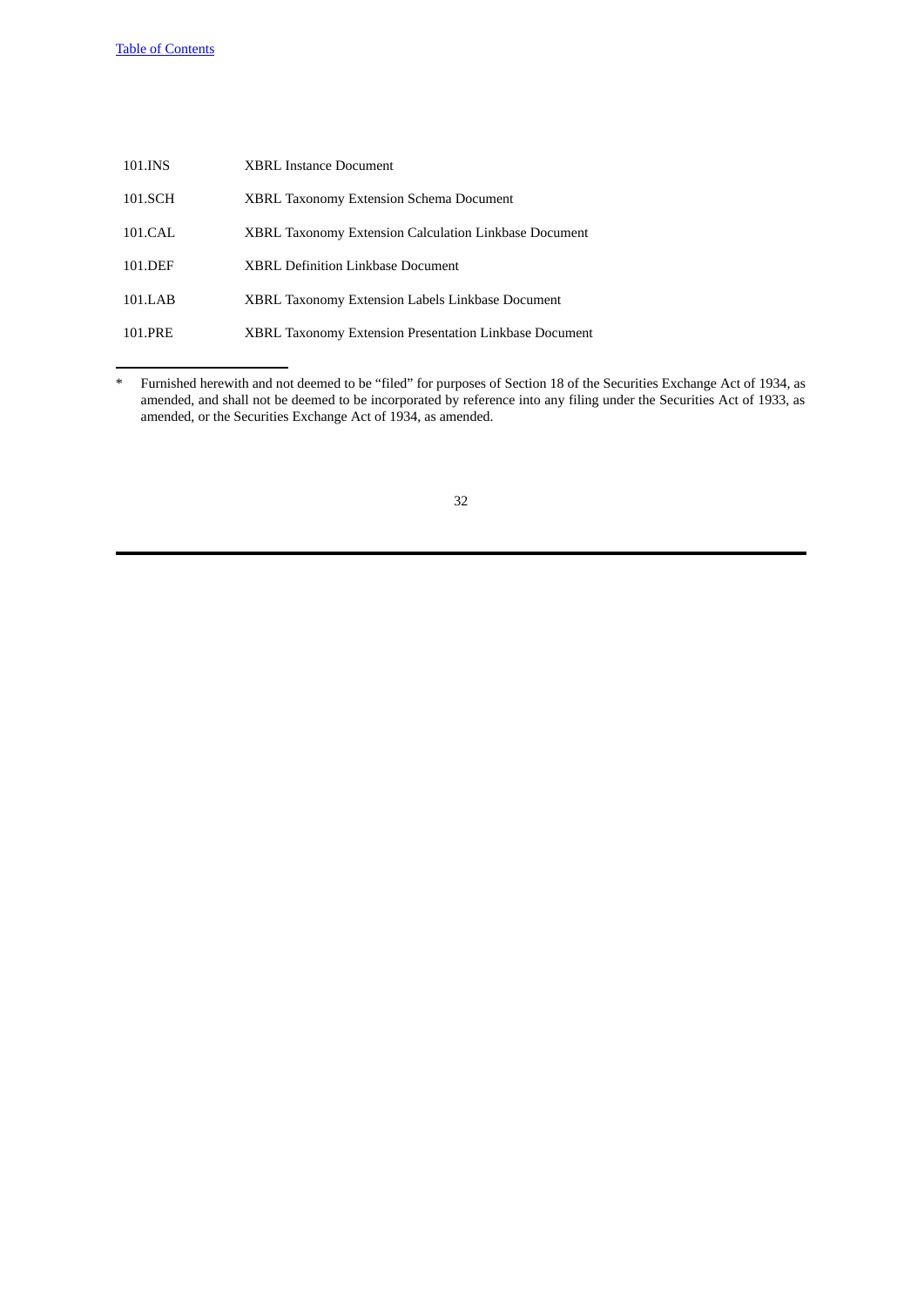# <span id="page-35-0"></span>**SIGNATURES**

Pursuant to the requirements of the Securities Exchange Act of 1934, the registrant has duly caused this report to be signed on its behalf by the undersigned thereunto duly authorized.

Date: February 16, 2021 By: /s/ Lawrence A. Kenyon

# **OUTLOOK THERAPEUTICS, INC.**

Lawrence A. Kenyon Chief Executive Officer and Chief Financial Officer (Principal Executive, Accounting, and Financial Officer)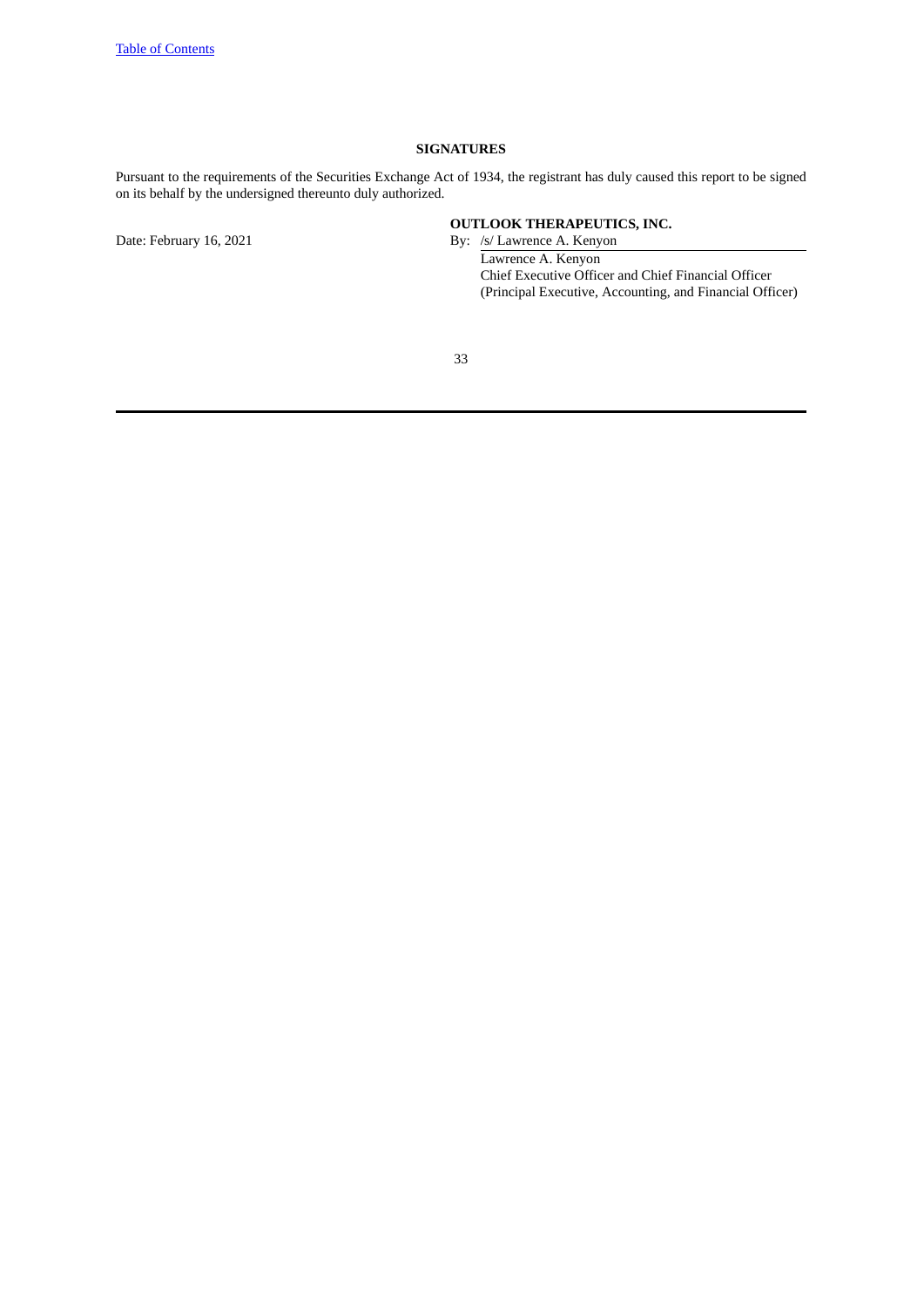### **CERTIFICATIONS**

### <span id="page-36-0"></span>I, Lawrence A. Kenyon, certify that:

1. I have reviewed this Quarterly Report on Form 10-Q of Outlook Therapeutics, Inc.;

2. Based on my knowledge, this report does not contain any untrue statement of a material fact or omit to state a material fact necessary to make the statements made, in light of the circumstances under which such statements were made, not misleading with respect to the period covered by this report;

3. Based on my knowledge, the financial statements, and other financial information included in this report, fairly present in all material respects the financial condition, results of operations and cash flows of the registrant as of, and for, the periods presented in this report;

4. I am responsible for establishing and maintaining disclosure controls and procedures (as defined in Exchange Act Rules 13a-15(e) and 15d-15(e)) and internal control over financial reporting (as defined in Exchange Act Rules 13a-15(f) and 15d-15(f)) for the registrant and have:

(a) Designed such disclosure controls and procedures, or caused such disclosure controls and procedures to be designed under my supervision, to ensure that material information relating to the registrant, including its consolidated subsidiaries, is made known to us by others within those entities, particularly during the period in which this report is being prepared;

(b) Designed such internal control over financial reporting or caused such internal control over financial reporting to be designed under my supervision, to provide reasonable assurance regarding the reliability of financial reporting and the preparation of financial statements for external purposes in accordance with generally accepted accounting principles;

(c) Evaluated the effectiveness of the registrant's disclosure controls and procedures and presented in this report my conclusions about the effectiveness of the disclosure controls and procedures, as of the end of the period covered by this report based on such evaluation; and

(d) Disclosed in this report any change in the registrant's internal control over financial reporting that occurred during the registrant's most recent fiscal quarter (the registrant's fourth fiscal quarter in the case of an annual report) that has materially affected, or is reasonably likely to materially affect, the registrant's internal control over financial reporting; and

5. I have disclosed, based on my most recent evaluation of internal control over financial reporting, to the registrant's auditors and the audit committee of the registrant's board of directors (or persons performing the equivalent functions):

(a) All significant deficiencies and material weaknesses in the design or operation of internal control over financial reporting which are reasonably likely to adversely affect the registrant's ability to record, process, summarize and report financial information; and

(b) Any fraud, whether or not material, that involves management or other employees who have a significant role in the registrant's internal control over financial reporting.

Date: February 16, 2021 By: /s/ Lawrence A. Kenyon

Lawrence A. Kenyon Chief Executive Officer and Chief Financial Officer (Principal Executive, Financial, and Accounting Officer)